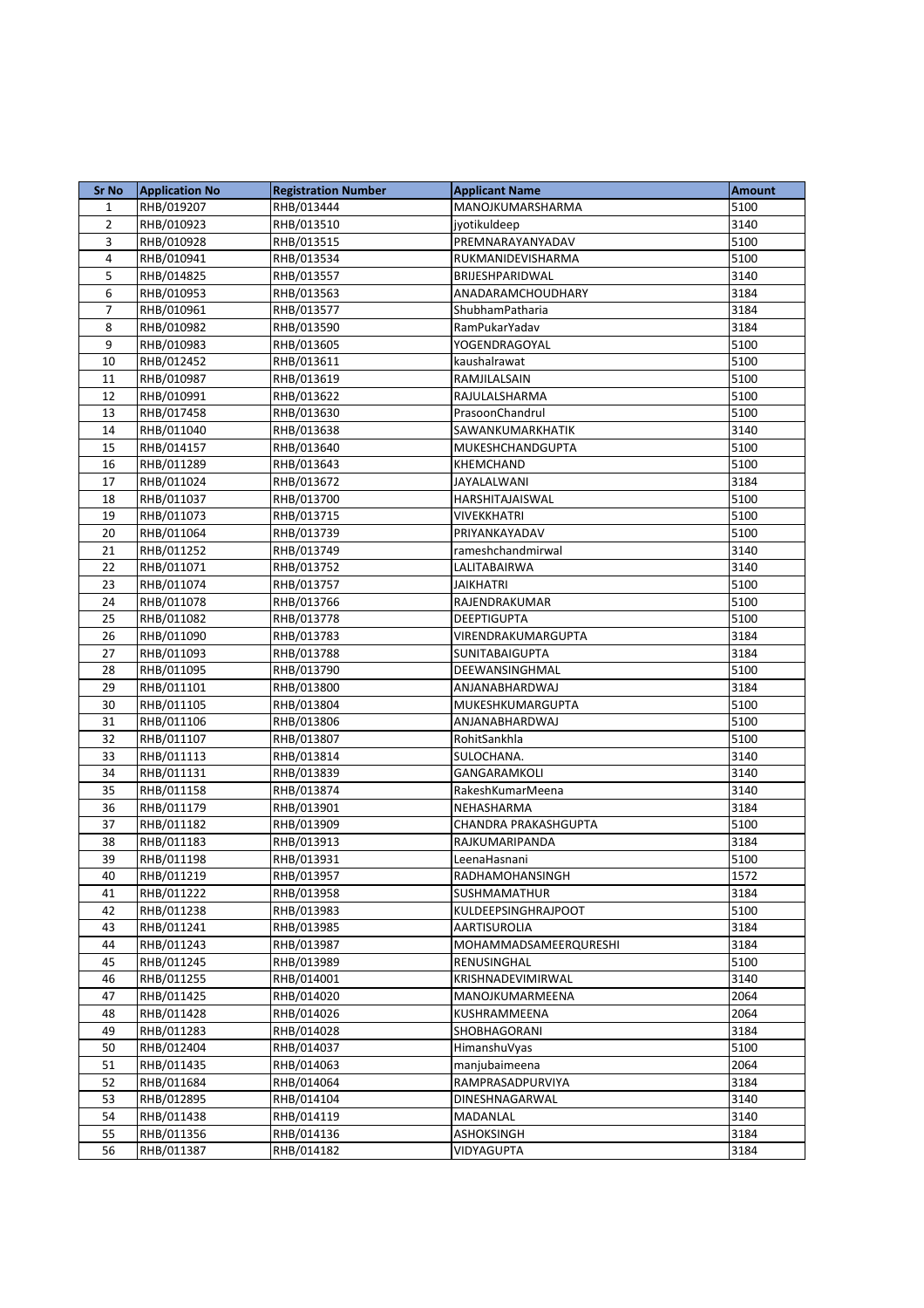| 57  | RHB/011392 | RHB/014185 | DILEEPKUMAR                | 5100 |
|-----|------------|------------|----------------------------|------|
| 58  | RHB/012780 | RHB/014249 | RAVIMAHAVAR                | 3140 |
| 59  |            |            |                            |      |
|     | RHB/011444 | RHB/014250 | <b>TEKCHANDNIHALANI</b>    | 3184 |
| 60  | RHB/011621 | RHB/014271 | ManojKumarMeena            | 3140 |
| 61  | RHB/011471 | RHB/014276 | <b>DIVYASHARMA</b>         | 3184 |
| 62  | RHB/011466 | RHB/014278 | AjaySinghMeena             | 3140 |
| 63  | RHB/011481 | RHB/014298 | ABHISHEKSHARMA             | 3184 |
| 64  | RHB/011492 | RHB/014310 | <b>SANTOSHBHARTI</b>       | 5100 |
| 65  | RHB/011502 | RHB/014317 | <b>BattoMeena</b>          | 3140 |
| 66  | RHB/011503 | RHB/014319 | VinodKumarMeena            | 3140 |
| 67  | RHB/011505 | RHB/014321 | SUNITAGUPTA                | 5100 |
| 68  | RHB/011506 | RHB/014322 | NEETUMAAN                  | 3184 |
| 69  | RHB/011508 | RHB/014323 | <b>DINESHGARG</b>          | 5100 |
| 70  | RHB/011511 | RHB/014327 | virendraKumarMulani        | 5100 |
| 71  | RHB/011517 | RHB/014345 | OMPRAKASHSHARMA            | 5100 |
| 72  | RHB/011534 | RHB/014364 | KAVITAKAVITA               | 2064 |
| 73  | RHB/011636 | RHB/014373 | <b>LALITADEVI</b>          | 2064 |
| 74  | RHB/011612 | RHB/014383 | NitinKhandelwal            | 5100 |
| 75  | RHB/011552 | RHB/014395 | PRDEEPKUMARSHARMA          | 5100 |
| 76  | RHB/011556 | RHB/014396 | GAURAVKUMAR                | 3184 |
| 77  | RHB/011568 | RHB/014398 | <b>JITENDRAKHANGAR</b>     | 3140 |
| 78  | RHB/011562 | RHB/014408 | <b>MAMTASAINI</b>          | 5100 |
| 79  | RHB/011569 | RHB/014411 | VISHNUSINGHRAJPOOT         | 3184 |
| 80  | RHB/011599 | RHB/014450 | RAMBABUSAIN                | 3184 |
| 81  | RHB/015545 | RHB/014487 | CHANDRA SHEKHARSHARMA      | 5100 |
| 82  | RHB/011638 | RHB/014501 | <b>JITENDRAKUMARSHARMA</b> | 5100 |
| 83  | RHB/011642 | RHB/014505 | SUHANISHARMA               | 5100 |
| 84  | RHB/011652 | RHB/014516 | <b>SUMITKUMAR</b>          | 3184 |
| 85  | RHB/011657 | RHB/014518 | DEVENDRAKUMARRAWAL         | 3184 |
| 86  | RHB/011653 | RHB/014521 | <b>ROHITDINGWANI</b>       | 3184 |
| 87  | RHB/011663 | RHB/014530 | MITTHUKANWAR               | 5100 |
| 88  | RHB/012273 | RHB/014563 | AadhunikaSharma            | 5100 |
| 89  | RHB/011718 | RHB/014591 | HEMLATAPRAJAPATI           | 5100 |
| 90  | RHB/011737 | RHB/014616 | shimlaDEVI                 | 5100 |
| 91  | RHB/011999 | RHB/014621 | CHHOTULALMEENA             | 5100 |
| 92  | RHB/011745 | RHB/014635 | RAJNANDANIKHANGAR          | 3140 |
| 93  | RHB/011755 | RHB/014646 | RAJESHMAHAWAR              | 2064 |
| 94  | RHB/011771 | RHB/014665 | RINKUSHARMA                | 5100 |
| 95  | RHB/011822 | RHB/014721 | VIMALKUMARJAIN             | 5100 |
| 96  | RHB/012164 | RHB/014773 | RohitKumarGupta            | 3184 |
| 97  | RHB/011915 | RHB/014784 | BHAGWANSAHAYBAIRWA         | 3140 |
| 98  | RHB/012410 | RHB/014785 | RonakSharma                | 5100 |
| 99  | RHB/011881 | RHB/014788 | YASHODASAINI               | 5100 |
| 100 | RHB/011882 | RHB/014792 | <b>BANSILAL</b>            | 5100 |
| 101 | RHB/011924 | RHB/014841 | mohansinghrajput           | 5100 |
| 102 | RHB/011937 | RHB/014856 | RampalGautam               | 3184 |
| 103 | RHB/012021 | RHB/014862 | RohitKumarJain             | 5100 |
| 104 | RHB/011961 | RHB/014887 | DineshKumarParashar        | 3184 |
| 105 | RHB/011969 | RHB/014900 | FARJANABANO                | 5100 |
| 106 | RHB/011975 | RHB/014901 | PRAVEENJONWAL              | 2064 |
| 107 | RHB/012127 | RHB/014923 | NidhiPritmani              | 5100 |
| 108 | RHB/012074 | RHB/015020 | Sunitakumari               | 2064 |
| 109 | RHB/012081 | RHB/015024 | NirmalKumarAgarwal         | 5100 |
| 110 | RHB/012083 | RHB/015032 | VarshaSachdeva             | 5100 |
| 111 | RHB/012084 | RHB/015033 | <b>REKHSINGH</b>           | 1572 |
| 112 | RHB/012095 | RHB/015034 | GHYANCHANDMEENA            | 2064 |
| 113 | RHB/012094 | RHB/015040 | RAHULJAIN                  | 5100 |
| 114 | RHB/012089 | RHB/015043 | VIRENDRASINGH              | 3184 |
| 115 | RHB/012109 | RHB/015067 | SHIVCHARANGURJAR           | 5100 |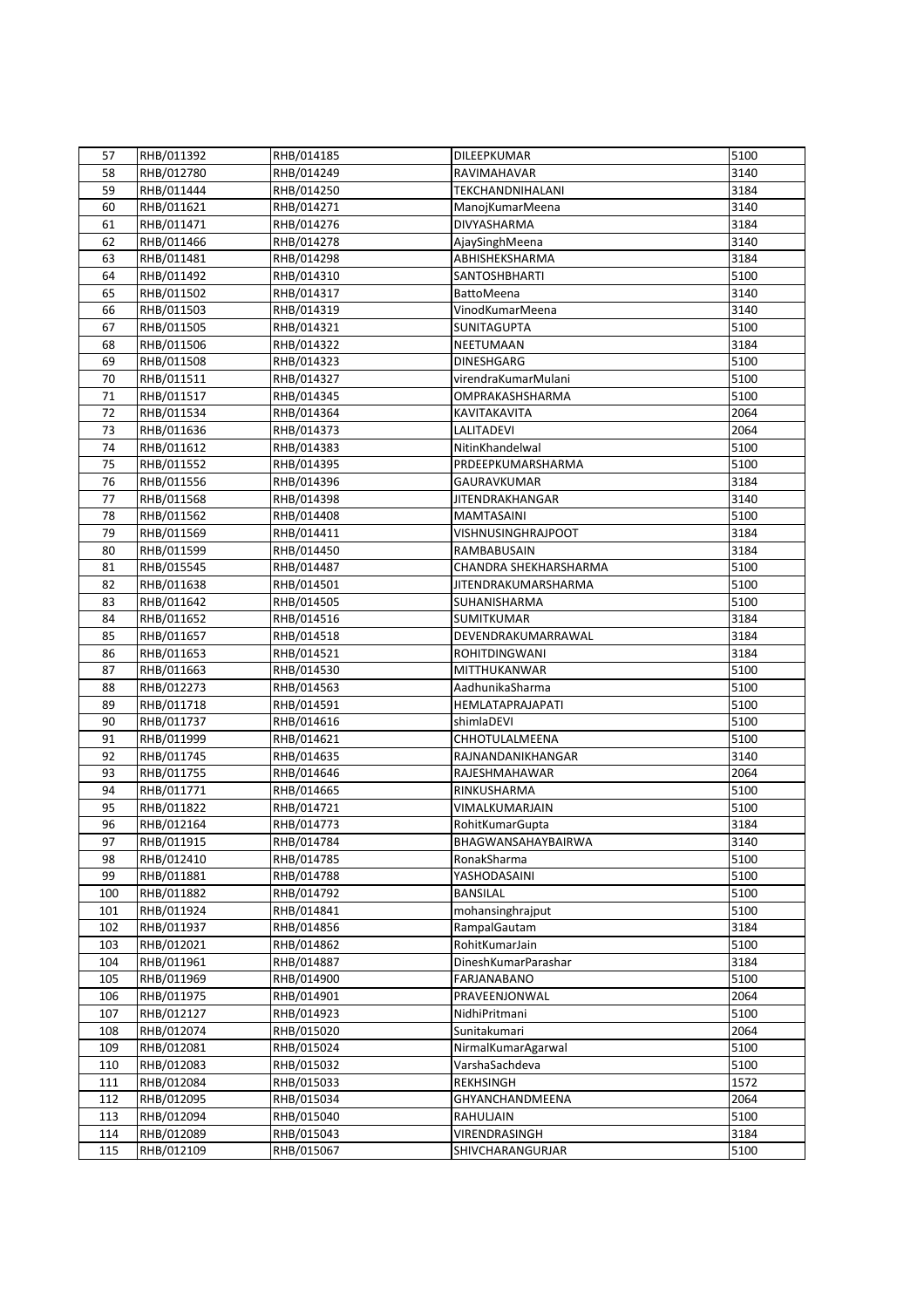| 116 | RHB/012120 | RHB/015081 | SHAILENDRAKUMARMEENA      | 2064 |
|-----|------------|------------|---------------------------|------|
| 117 | RHB/012132 | RHB/015093 | VIKRAMSINGHCHOUDHARY      | 3184 |
| 118 | RHB/012142 | RHB/015107 | Yashodarawat              | 3140 |
| 119 | RHB/012143 | RHB/015111 | NEHADINGWANI              | 5100 |
| 120 | RHB/012148 | RHB/015117 | NIKHILDINGWANI            | 3184 |
| 121 | RHB/012165 | RHB/015129 | <b>SUBESINGHJAT</b>       | 5100 |
| 122 | RHB/012168 | RHB/015140 | MUKESHKUMAR               | 5100 |
| 123 | RHB/012179 | RHB/015145 | NAVEENKUMAR               | 3184 |
| 124 | RHB/012177 | RHB/015147 | <b>MOSALIM</b>            | 3184 |
| 125 | RHB/012201 | RHB/015182 | DharmendraKumarDevnani    | 5100 |
| 126 | RHB/012224 | RHB/015199 | AkshayAgrawal             | 5100 |
| 127 | RHB/012223 | RHB/015217 | MANJUDEVI                 | 3184 |
| 128 | RHB/012368 | RHB/015229 | AnjaliMalya               | 3140 |
| 129 | RHB/012239 | RHB/015236 | <b>MAMTASAIN</b>          | 3184 |
| 130 | RHB/012260 | RHB/015242 | LALITKUMARSHAHANI         | 5100 |
| 131 | RHB/015227 | RHB/015251 | RaghvendraSingh           | 3140 |
| 132 | RHB/012278 | RHB/015272 | NeerajKumarGupta          | 3184 |
| 133 | RHB/012300 | RHB/015300 | RajeshKumarJangid         | 5100 |
| 134 | RHB/012303 | RHB/015305 | RajendraPrasadJangid      | 5100 |
| 135 | RHB/012309 | RHB/015312 | RAMKESHBAIRWAA            | 3140 |
| 136 | RHB/012325 | RHB/015333 | JEETENDRAKUMARSHARMA      | 5100 |
| 137 | RHB/012334 | RHB/015341 | SONUSHARMA                | 5100 |
| 138 | RHB/012362 | RHB/015371 | AshishKumar               | 5100 |
| 139 | RHB/012386 | RHB/015392 | <b>SUNILIOSHI</b>         | 5100 |
| 140 | RHB/012444 | RHB/015422 | ANJANIKUMARSHARMA         | 3184 |
| 141 | RHB/012412 | RHB/015423 | ASHOKKUMARMATHA           | 5100 |
| 142 | RHB/012409 | RHB/015427 | SOURABHKUMARVIJAYVARGIYA  | 5100 |
| 143 | RHB/012428 | RHB/015439 | rameshidevi               | 3184 |
| 144 | RHB/013049 | RHB/015442 | ManojNimesh               | 3140 |
| 145 | RHB/012431 | RHB/015449 | RoshanLalMeena            | 3140 |
| 146 | RHB/012443 | RHB/015465 | TARUNKUMARBAWARA          | 3140 |
| 147 | RHB/012450 | RHB/015472 | REKHASATISHSHUKLA         | 3184 |
| 148 | RHB/012460 | RHB/015482 | SEEMADEVI                 | 3184 |
| 149 | RHB/012832 | RHB/015486 | VINAYPESHWANI             | 3184 |
| 150 | RHB/012471 | RHB/015496 | HAREESHKUMARGOYAL         | 3184 |
| 151 | RHB/012474 | RHB/015500 | RAMESHCHANDSAIN           | 3184 |
| 152 | RHB/012504 | RHB/015529 | akshaydinkar              | 5100 |
| 153 | RHB/012520 | RHB/015543 | KULDEEPSINGH              | 5100 |
| 154 | RHB/013125 | RHB/015555 | NANDKUMARDHAKA            | 3184 |
| 155 | RHB/012538 | RHB/015567 | <b>POOJASINGH</b>         | 3184 |
| 156 | RHB/012539 | RHB/015570 | RAJENDRAYADAV             | 5100 |
| 157 | RHB/013647 | RHB/015571 | PANKAJAGGARWAL            | 5100 |
| 158 | RHB/012546 | RHB/015581 | POONAMSHARMA              | 3184 |
| 159 | RHB/013219 | RHB/015586 | BanveerSingh              | 5100 |
| 160 | RHB/012569 | RHB/015606 | ManojSharma               | 5100 |
| 161 | RHB/012573 | RHB/015608 | NANDUKANWAR               | 5100 |
| 162 | RHB/012581 | RHB/015622 | SiddharthJain             | 5100 |
| 163 | RHB/012586 | RHB/015632 | MAMTADEVIMEENA            | 3140 |
| 164 | RHB/012589 | RHB/015640 | MANISHDHEERWANI           | 5100 |
| 165 | RHB/012610 | RHB/015657 | MinnomBano                | 3184 |
| 166 | RHB/012615 | RHB/015673 | ShamashuddinKhan          | 3184 |
| 167 | RHB/012617 | RHB/015675 | INDRAJMEENA               | 3140 |
| 168 | RHB/012625 | RHB/015686 | REKHADEVI                 | 3184 |
| 169 | RHB/013817 | RHB/015729 | ANITAJAISWAL              | 3184 |
| 170 | RHB/012674 | RHB/015737 | DINESHKUMARCHOUDHARY      | 5100 |
| 171 | RHB/015141 | RHB/015739 | KISHANPAHADIYA            | 2064 |
| 172 | RHB/012678 | RHB/015743 | <b>JAGDISHPRASADGUPTA</b> | 3184 |
| 173 | RHB/012676 | RHB/015746 | DEENDAYALMAHUR            | 3184 |
| 174 | RHB/013201 | RHB/015749 | somaadhikari              | 5100 |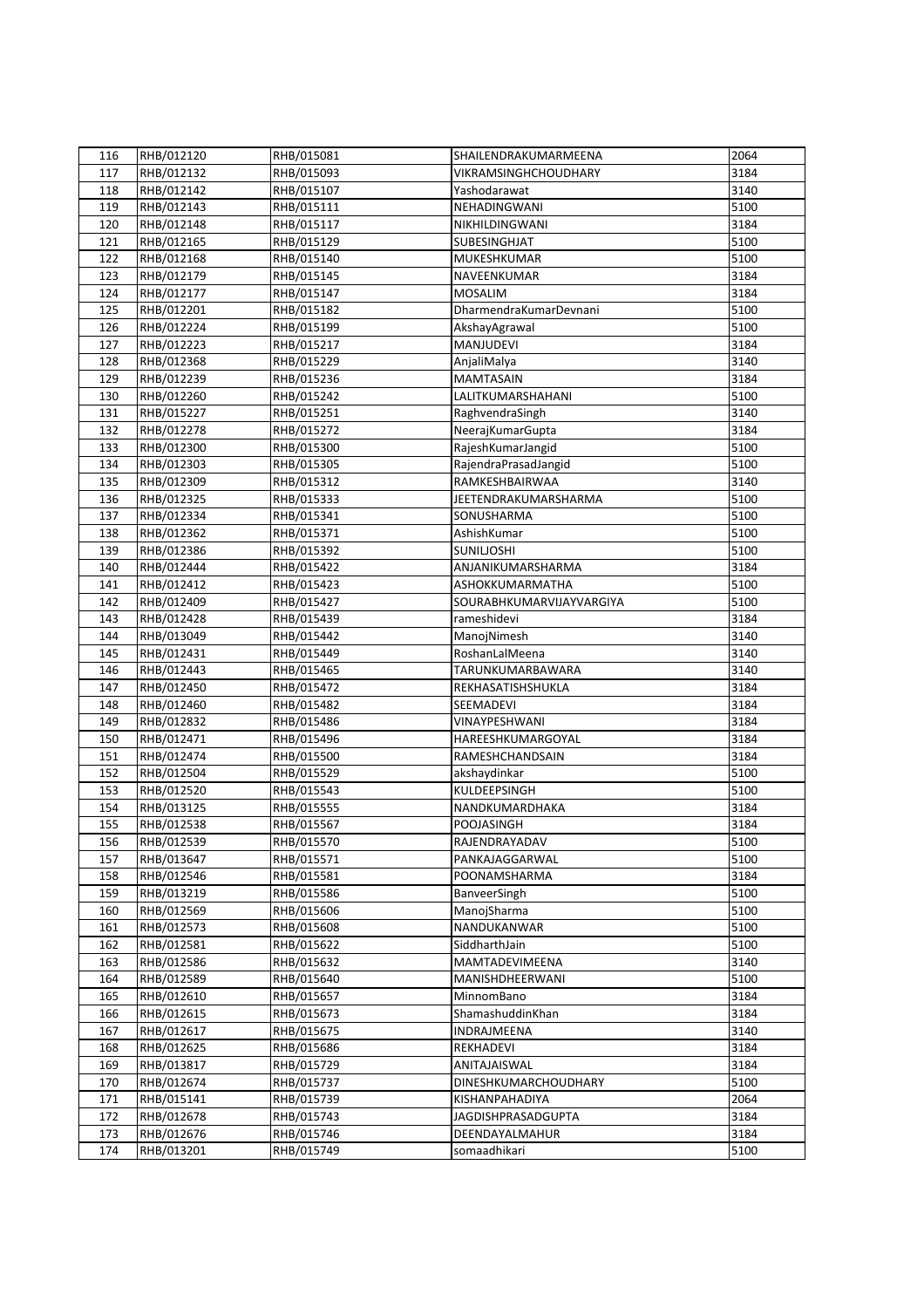| 175 | RHB/012686 | RHB/015754 | kishanlal               | 5100 |
|-----|------------|------------|-------------------------|------|
| 176 | RHB/012690 | RHB/015758 | SHUBHAMJAIN             | 5100 |
| 177 | RHB/016557 | RHB/015761 | ApekshitSharma          | 5100 |
| 178 | RHB/012694 | RHB/015763 | <b>JAYFULI</b>          | 3140 |
| 179 | RHB/012699 | RHB/015765 | HANUMANJAT              | 5100 |
| 180 | RHB/012938 | RHB/015774 | DEENDAYALSHARMA         | 3184 |
| 181 | RHB/012704 | RHB/015778 | PREMCHANDMEENA          | 3140 |
| 182 | RHB/012715 | RHB/015787 | SURGHYANJAT             | 5100 |
| 183 | RHB/012719 | RHB/015788 | <b>LAXMIDEVIHOTWANI</b> | 5100 |
| 184 | RHB/012721 | RHB/015793 | LOKESHKUMARMEENA        | 3140 |
| 185 | RHB/012736 | RHB/015807 | <b>BOTOKRISHNAPAL</b>   | 5100 |
| 186 | RHB/012872 | RHB/015827 | SUNILJAIN               | 5100 |
| 187 | RHB/012764 | RHB/015842 | DeepakNavaria           | 3140 |
| 188 | RHB/012771 | RHB/015872 | PUNEETMATHUR            | 5100 |
| 189 | RHB/012793 | RHB/015892 | <b>UMRAVUMRAV</b>       | 3140 |
| 190 | RHB/012816 | RHB/015910 | <b>ROSHANDEVI</b>       | 3140 |
| 191 | RHB/012814 | RHB/015913 | BABULALMEENA            | 3184 |
| 192 | RHB/012851 | RHB/015947 | ASHISHKUMARKANSAL       | 5100 |
|     |            |            |                         |      |
| 193 | RHB/012865 | RHB/015953 | NAFISANAFISA            | 3184 |
| 194 | RHB/012877 | RHB/015960 | HemrajDhawan            | 3140 |
| 195 | RHB/012883 | RHB/015963 | RAGHUVEERSINGHSHEKHAWAT | 3184 |
| 196 | RHB/012876 | RHB/015965 | NEERUSINGH              | 3184 |
| 197 | RHB/012881 | RHB/015969 | MILANKUMARPAREWA        | 5100 |
| 198 | RHB/013509 | RHB/015983 | MAHESHKUMARTAK          | 3184 |
| 199 | RHB/012917 | RHB/016005 | KOSHALYAKOSHALYA        | 3184 |
| 200 | RHB/018352 | RHB/016010 | RAVISHRIVASTAV          | 3184 |
| 201 | RHB/012935 | RHB/016023 | BHARATKUMARCHANDWANI    | 3184 |
| 202 | RHB/012949 | RHB/016045 | MahendraKumar           | 5100 |
| 203 | RHB/012958 | RHB/016057 | vinaykumarbawara        | 2064 |
| 204 | RHB/012959 | RHB/016058 | sarojbawara             | 2064 |
| 205 | RHB/013778 | RHB/016066 | <b>DUNGARSINGH</b>      | 5100 |
| 206 | RHB/012973 | RHB/016073 | Mukesh.                 | 5100 |
| 207 | RHB/012989 | RHB/016074 | RAJESHVASWANI           | 3184 |
| 208 | RHB/012992 | RHB/016084 | CHANDRAKALAPURI         | 3184 |
| 209 | RHB/012994 | RHB/016088 | AJAYKUMARMEENA          | 3140 |
| 210 | RHB/013004 | RHB/016103 | MEENAW/O LAXMAN DAS     | 3184 |
| 211 | RHB/013009 | RHB/016109 | RADHADEVIMEENA          | 2064 |
| 212 | RHB/013035 | RHB/016128 | <b>GOPALIAIN</b>        | 5100 |
| 213 | RHB/013033 | RHB/016136 | KAVITAAHUJA             | 5100 |
| 214 | RHB/013058 | RHB/016154 | MLINUDDINMLINUDDIN      | 3184 |
| 215 | RHB/013057 | RHB/016158 | KHUSHBOOLATASHARMA      | 3184 |
| 216 | RHB/015617 | RHB/016167 | MAMTABAIMEENA           | 3140 |
| 217 | RHB/013065 | RHB/016173 | seemameena              | 3140 |
| 218 | RHB/013067 | RHB/016178 | LokeshBairwa            | 3140 |
| 219 | RHB/013072 | RHB/016185 | <b>JARINABANO</b>       | 3184 |
| 220 | RHB/013077 | RHB/016190 | MUKESHKUMARBAIRWA       | 3140 |
| 221 | RHB/013101 | RHB/016224 | ANJANAKANWAR            | 3184 |
| 222 | RHB/013111 | RHB/016234 | ravikumar               | 3140 |
| 223 | RHB/013118 | RHB/016251 | RISHIKESHMEENA          | 3140 |
| 224 | RHB/013149 | RHB/016278 | SIYARAMTANK             | 5100 |
| 225 | RHB/013156 | RHB/016291 | TEJMALMEENA             | 2064 |
| 226 | RHB/013170 | RHB/016301 | RAJKUMARSAIN            | 3184 |
| 227 | RHB/013189 | RHB/016311 | <b>ANKITKHINCHI</b>     | 3140 |
| 228 | RHB/013193 | RHB/016318 | KALAVATIIDDRISI         | 3184 |
| 229 | RHB/013192 | RHB/016319 | <b>DEVALAL</b>          | 3184 |
| 230 | RHB/013222 | RHB/016324 | RAJENDERKUMAR           | 3140 |
| 231 | RHB/013206 | RHB/016333 | <b>ANILSAIN</b>         | 3184 |
| 232 | RHB/013224 | RHB/016353 | BajrangLalMeena         | 5100 |
|     |            |            |                         |      |
| 233 | RHB/013726 | RHB/016362 | <b>GEETADEVI</b>        | 3140 |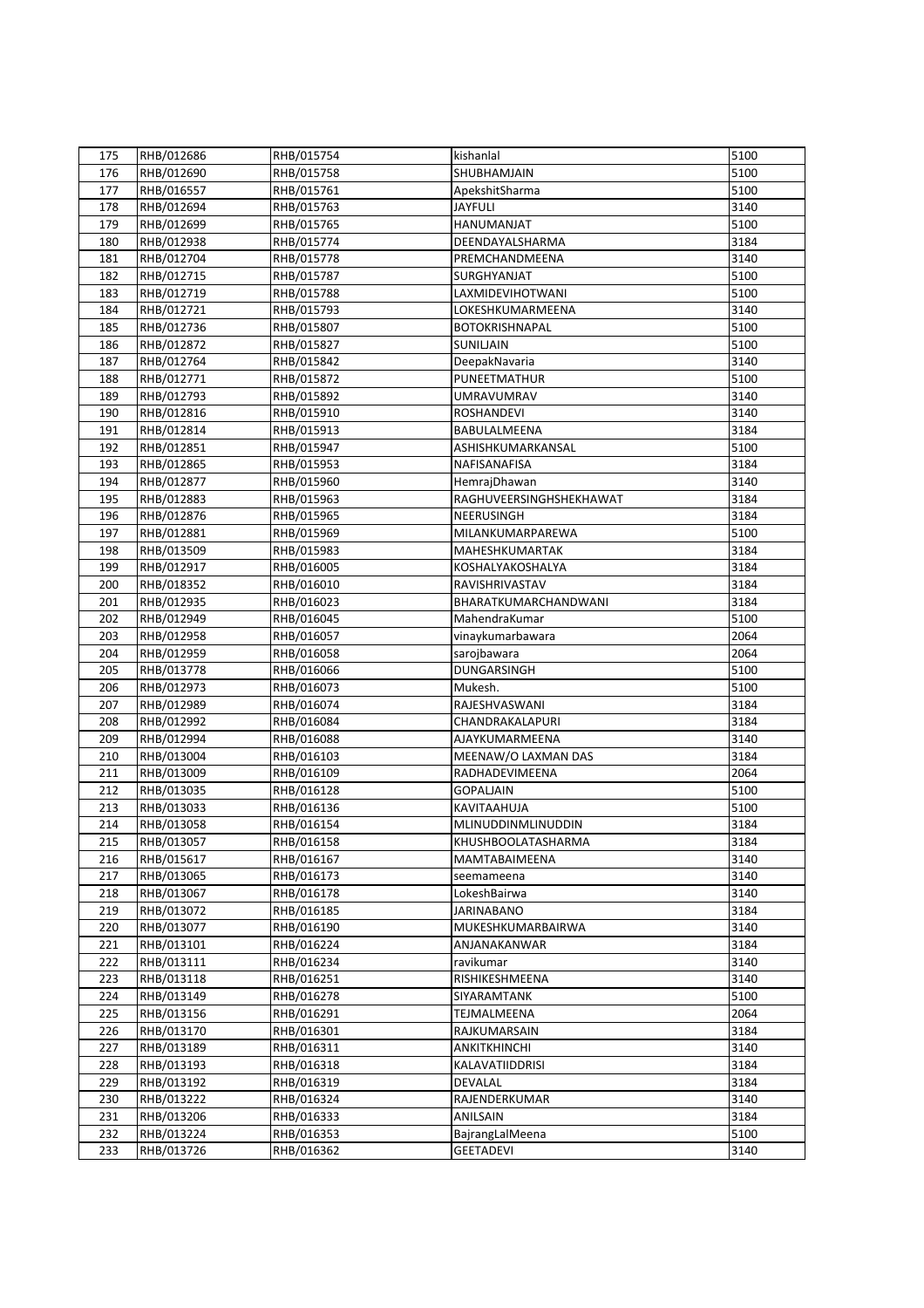| 234 | RHB/013232               | RHB/016368               | HinaSingh                               | 5100 |
|-----|--------------------------|--------------------------|-----------------------------------------|------|
| 235 | RHB/013234               | RHB/016369               | VIKASHKUMARNAINIWAL                     | 2064 |
| 236 | RHB/014785               | RHB/016370               | RAJENDRAKUMARTHAKURIA                   | 5100 |
| 237 | RHB/013237               | RHB/016375               | SURENDRAKUMARKALVANIA                   | 5100 |
| 238 | RHB/014311               | RHB/016377               | PramodShrivastava                       | 5100 |
| 239 | RHB/013257               | RHB/016400               | DEEPAKLALWANI                           | 5100 |
| 240 | RHB/013622               | RHB/016410               | BEENAMEENA                              | 3140 |
| 241 | RHB/013266               | RHB/016415               | RAKESHMODI                              | 3184 |
| 242 | RHB/013334               | RHB/016417               | SHAKUNTLADEVI                           | 5100 |
| 243 | RHB/013280               | RHB/016430               | SUMANMODI                               | 5100 |
| 244 | RHB/013295               | RHB/016441               | NEHAASUDANI                             | 5100 |
| 245 | RHB/013319               | RHB/016457               | VishnuAvashi                            | 5100 |
| 246 | RHB/013344               | RHB/016464               | MANISHBACHWANI                          | 3184 |
| 247 | RHB/014141               | RHB/016483               | chandrabhansharma                       | 5100 |
| 248 | RHB/013331               | RHB/016484               | BABULALBAIRWA                           | 2064 |
| 249 | RHB/013340               | RHB/016488               | HEMABACHWANI                            | 5100 |
| 250 | RHB/013342               | RHB/016489               | <b>BABULALJATAB</b>                     | 3184 |
| 251 | RHB/013350               | RHB/016498               | LAJWANTIBACHWANI                        | 3184 |
| 252 |                          |                          |                                         | 2064 |
| 253 | RHB/014724<br>RHB/013353 | RHB/016504<br>RHB/016509 | chandra parkashmeena<br>SHANKARLALMEENA | 2064 |
|     | RHB/014727               |                          |                                         | 2064 |
| 254 |                          | RHB/016512               | <b>ROHITMEENA</b>                       |      |
| 255 | RHB/014730               | RHB/016521               | ANITAMEENA                              | 2064 |
| 256 | RHB/014732               | RHB/016527               | RAM KISHANMEENA                         | 2064 |
| 257 | RHB/013378               | RHB/016535               | PrakashKumar                            | 3184 |
| 258 | RHB/013837               | RHB/016542               | MURTIDEVIKHANDELWAL                     | 3184 |
| 259 | RHB/013399               | RHB/016556               | AMARSINGHBAIRWA                         | 3140 |
| 260 | RHB/013839               | RHB/016560               | MADHUBALAKHANDELWAL                     | 3184 |
| 261 | RHB/013393               | RHB/016561               | BUDDHIPRAKASHBAIRWA                     | 5100 |
| 262 | RHB/013406               | RHB/016562               | Pinkyvijay                              | 5100 |
| 263 | RHB/013447               | RHB/016607               | RAMESHKUMARSAIN                         | 3184 |
| 264 | RHB/013849               | RHB/016633               | SUNITADEVY                              | 3184 |
| 265 | RHB/013501               | RHB/016675               | RAJUKUMHAR                              | 5100 |
| 266 | RHB/013505               | RHB/016688               | RAKESHKUMARUPADHYAY                     | 5100 |
| 267 | RHB/013553               | RHB/016704               | RAJESHKUMAR                             | 3140 |
| 268 | RHB/013538               | RHB/016714               | SHYAMSUNDERPARASHAR                     | 5100 |
| 269 | RHB/013556               | RHB/016730               | ASHVINIRAJTANWAR                        | 3184 |
| 270 | RHB/013552               | RHB/016736               | NARMDANARMDA                            | 3184 |
| 271 | RHB/013571               | RHB/016749               | madhujindal                             | 5100 |
| 272 | RHB/013593               | RHB/016758               | PrashantKumarDhakad                     | 5100 |
| 273 | RHB/013582               | RHB/016770               | BHAGCHANDJETHWANI                       | 5100 |
| 274 | RHB/013577               | RHB/016771               | <b>AJAYSINGHGOUR</b>                    | 5100 |
| 275 | RHB/013624               | RHB/016773               | KamleshKumarSharma                      | 3184 |
| 276 | RHB/013585               | RHB/016776               | TRILOKCHANDJAIN                         | 5100 |
| 277 | RHB/013613               | RHB/016785               | KavitaKumari                            | 5100 |
| 278 | RHB/013606               | RHB/016794               | RAKESHKUMARPRAJAPATI                    | 5100 |
| 279 | RHB/015051               | RHB/016810               | SANTARADEVI                             | 5100 |
| 280 | RHB/013635               | RHB/016822               | MUKESHNAVRIYA                           | 3140 |
| 281 | RHB/013642               | RHB/016833               | VINITKUMARLAKWAL                        | 2064 |
| 282 | RHB/013649               | RHB/016838               | VIKASHSAMARIYA                          | 3140 |
| 283 | RHB/013740               | RHB/016843               | MAYALODWAL                              | 3140 |
| 284 | RHB/013660               | RHB/016851               | VIMLAJAISWAL                            | 3184 |
| 285 | RHB/013669               | RHB/016859               | MUNESHKUMARJAISWAL                      | 3184 |
| 286 | RHB/013682               | RHB/016877               | KIRANDEVI                               | 5100 |
| 287 | RHB/013870               | RHB/016883               | MadhuSharma                             | 5100 |
| 288 | RHB/013744               | RHB/016890               | SAROJSAIN                               | 3184 |
| 289 | RHB/013690               | RHB/016892               | SATISHSINGH                             | 3184 |
| 290 | RHB/013702               | RHB/016895               | suryakantsharma                         | 5100 |
| 291 | RHB/013742               | RHB/016901               | PRITHVIRAJSAIN                          | 5100 |
| 292 | RHB/013725               | RHB/016916               | KUNJBIHARISHARMA                        | 5100 |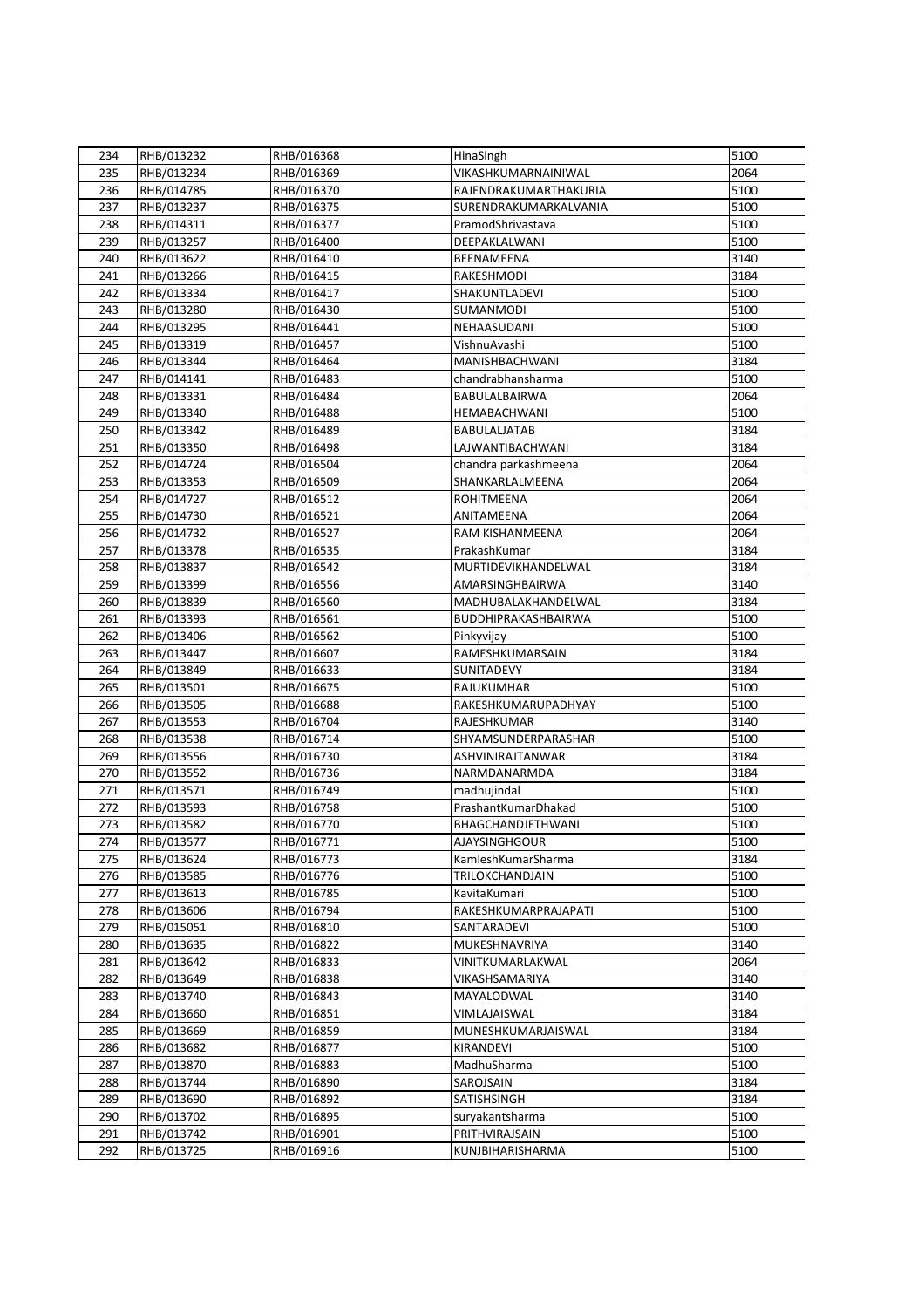| 293 | RHB/013739 | RHB/016921 | NIRANJANKUMARMEENA        | 3140 |
|-----|------------|------------|---------------------------|------|
| 294 | RHB/013826 | RHB/016926 | VIMLADEVI                 | 5100 |
| 295 | RHB/013730 | RHB/016928 | SARITACHATURVEDI          | 5100 |
| 296 | RHB/013763 | RHB/016961 | SangeetaJain              | 5100 |
| 297 | RHB/013807 | RHB/016996 | PARSHURAM                 | 5100 |
| 298 | RHB/013805 | RHB/017010 | GAURAVMUNJWANI            | 3184 |
| 299 | RHB/013818 | RHB/017017 | DILEEPKUMARJANGID         | 5100 |
| 300 | RHB/013829 | RHB/017018 | ANILKUMARBANSAL           | 5100 |
| 301 | RHB/013851 | RHB/017053 | sukdebpaul                | 5100 |
| 302 | RHB/013856 | RHB/017059 | BABULALSULENA             | 2064 |
| 303 | RHB/013868 | RHB/017068 | ShambhuSinghNaruka        | 5100 |
| 304 | RHB/013879 | RHB/017086 | RAMJILALBAIRWA            | 3140 |
| 305 | RHB/013980 | RHB/017097 | MAHESHCHANDSAINI          | 5100 |
| 306 | RHB/013902 | RHB/017113 | <b>TARADEVI</b>           | 3184 |
|     |            |            |                           |      |
| 307 | RHB/013918 | RHB/017132 | <b>DEEPCHAND</b>          | 5100 |
| 308 | RHB/013926 | RHB/017137 | GIRJASHANKERPANDEY        | 1572 |
| 309 | RHB/013927 | RHB/017140 | <b>BANWARILAL</b>         | 2064 |
| 310 | RHB/013932 | RHB/017141 | CHANDRESHKUMARSHARMA      | 3184 |
| 311 | RHB/013936 | RHB/017144 | SEEMASHARMA               | 5100 |
| 312 | RHB/013925 | RHB/017146 | NEETADINGWANI             | 5100 |
| 313 | RHB/013949 | RHB/017155 | DHIRAJKUMARCHAUDHARY      | 5100 |
| 314 | RHB/013993 | RHB/017164 | NIKHILNARANIYA            | 3140 |
| 315 | RHB/013982 | RHB/017168 | SUNNYDINGWANI             | 3184 |
| 316 | RHB/013957 | RHB/017172 | <b>VISHNUGIRI</b>         | 5100 |
| 317 | RHB/013965 | RHB/017184 | HANUMANSAHAYSHARMA        | 5100 |
| 318 | RHB/013992 | RHB/017187 | CHARNASINGN               | 2064 |
| 319 | RHB/013959 | RHB/017191 | HEMLATA.                  | 3184 |
| 320 | RHB/013978 | RHB/017198 | <b>AJAYJATAV</b>          | 3184 |
| 321 | RHB/013985 | RHB/017203 | RAMPRAVESHSAH             | 5100 |
| 322 | RHB/013990 | RHB/017209 | SATYAPRAKASH              | 3184 |
| 323 | RHB/014002 | RHB/017223 | SIDHNATHPANDAY            | 5100 |
| 324 | RHB/014082 | RHB/017229 | RAMKISHOR                 | 5100 |
| 325 | RHB/014012 | RHB/017237 | ShubahmJain               | 5100 |
| 326 | RHB/014024 | RHB/017248 | MadhuDevi                 | 5100 |
| 327 | RHB/014031 | RHB/017259 | <b>UMESHSAH</b>           | 5100 |
| 328 | RHB/014028 | RHB/017261 | VINODKUMAR                | 2064 |
| 329 | RHB/014114 | RHB/017273 | RANJANASHARMA             | 5100 |
| 330 | RHB/014035 | RHB/017274 | SAURBHRAJORA              | 3140 |
| 331 | RHB/014138 | RHB/017286 | RAJBIHARISHARMA           | 5100 |
| 332 | RHB/014056 | RHB/017289 | MaheshKumarBairwa         | 3140 |
| 333 | RHB/014051 | RHB/017294 | MAHADEVNA                 | 2064 |
| 334 | RHB/014068 | RHB/017299 | JamavantiDeviSharma       | 5100 |
| 335 | RHB/014071 | RHB/017305 | MOHANLALSHARMA            | 5100 |
| 336 | RHB/014104 | RHB/017351 | <b>AJAYKUMAR</b>          | 2064 |
| 337 | RHB/014111 | RHB/017352 | <b>CHOTADEVI</b>          | 5100 |
| 338 | RHB/014117 | RHB/017354 | beenupareva               | 3140 |
| 339 | RHB/014109 | RHB/017357 | KISHANKUMARKANSOTIYA      | 3140 |
| 340 | RHB/014130 | RHB/017378 | KARANVIRSINGH             | 5100 |
| 341 | RHB/014334 | RHB/017389 | RAMKISHORMEENA            | 3140 |
| 342 | RHB/014155 | RHB/017403 | MOHITPRAJAPAT             | 5100 |
| 343 | RHB/014160 | RHB/017412 | varunisrani               | 5100 |
| 344 | RHB/014169 | RHB/017419 | NehaSharmaBrijwasi        | 3184 |
| 345 | RHB/014190 | RHB/017429 | RAVISINGH                 | 5100 |
| 346 | RHB/014194 | RHB/017447 | MAMTADEVIJAISWAL          | 5100 |
| 347 | RHB/014193 | RHB/017455 | <b>GHANSHYAMCHOUDHARY</b> | 5100 |
| 348 | RHB/014222 | RHB/017476 | KAMILKHAN                 | 5100 |
| 349 | RHB/014249 | RHB/017496 | KAJALJHAMTANI             | 5100 |
| 350 | RHB/014271 | RHB/017534 | PARMESHWARRAGAR           | 2064 |
| 351 | RHB/014262 | RHB/017536 | SUSHILKUMARBHARGAV        | 3184 |
|     |            |            |                           |      |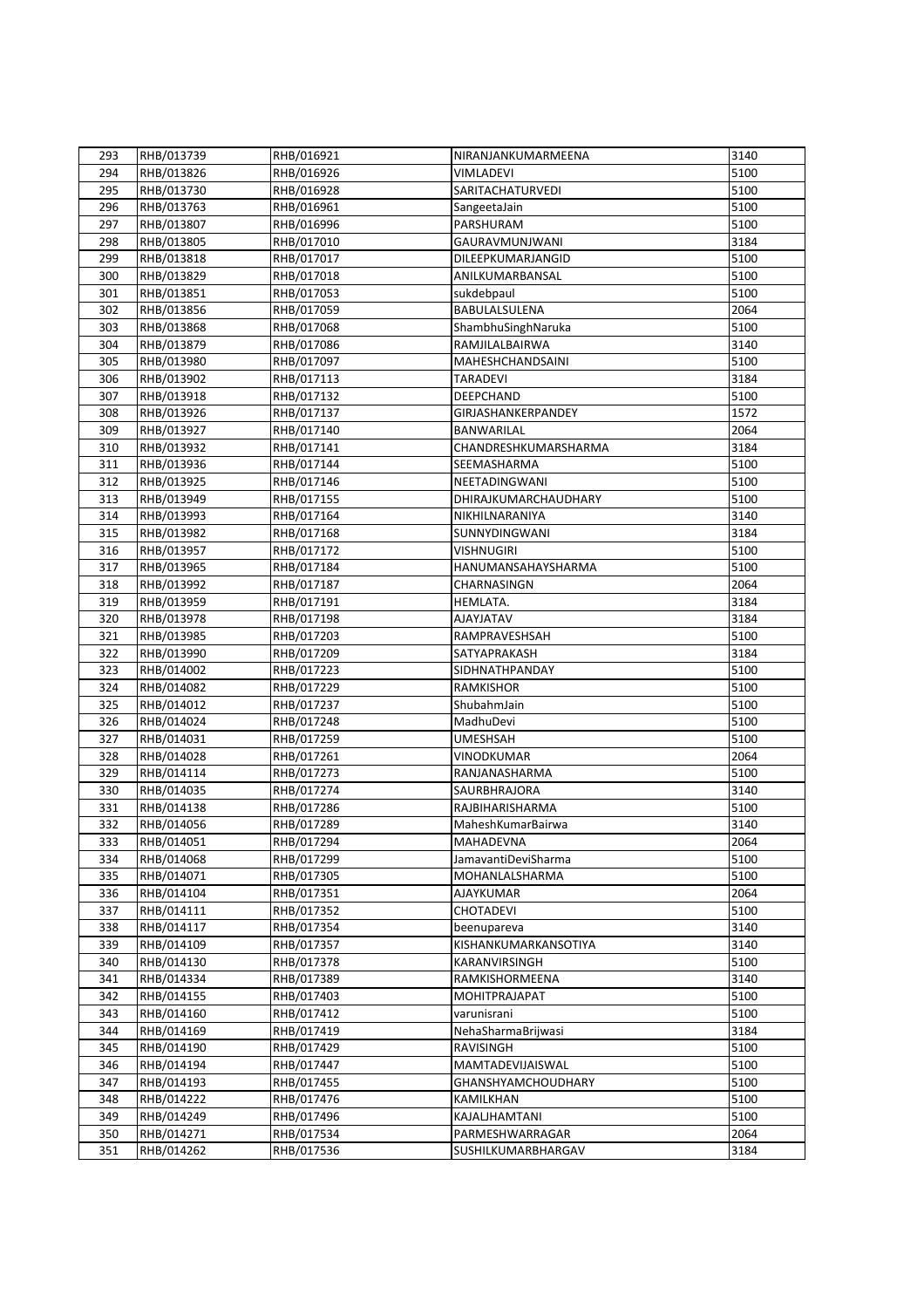| 352 | RHB/014284 | RHB/017545 | <b>JITENDRASONI</b>     | 3184 |
|-----|------------|------------|-------------------------|------|
| 353 | RHB/014290 | RHB/017557 | AJAYPANWAR              | 3140 |
| 354 | RHB/014316 | RHB/017586 | rahulkumarMEENA         | 3140 |
| 355 | RHB/014321 | RHB/017592 | vimlaDEVI               | 3140 |
| 356 | RHB/014347 | RHB/017621 | LAXMANSINGHNATHAWAT     | 5100 |
| 357 | RHB/014349 | RHB/017627 | NARESHKANWAR            | 5100 |
| 358 | RHB/014755 | RHB/017636 | CHANDSINGHNATHAWAT      | 5100 |
| 359 | RHB/015748 | RHB/017639 | <b>UMAKANTSHARMA</b>    | 5100 |
| 360 | RHB/014355 | RHB/017642 | PRAKASHCHAND            | 3184 |
| 361 | RHB/014365 | RHB/017645 | HUKAMSINGH              | 5100 |
| 362 | RHB/014360 | RHB/017646 | BHARTIPESHWANI          | 3184 |
| 363 | RHB/014359 | RHB/017654 | KASHISHVARLANI          | 3184 |
| 364 | RHB/015721 | RHB/017659 | MAMTASHARMA             | 5100 |
| 365 | RHB/014375 |            | SAMUNDARGURJAR          | 5100 |
|     |            | RHB/017665 |                         | 2064 |
| 366 | RHB/014372 | RHB/017680 | RAMSAHAYBAIRWA          |      |
| 367 | RHB/014396 | RHB/017691 | MANSINGHMAHAWAR         | 2064 |
| 368 | RHB/014417 | RHB/017698 | PAVANSHARMA             | 5100 |
| 369 | RHB/014461 | RHB/017714 | MANOJLALWANI            | 3184 |
| 370 | RHB/023470 | RHB/017720 | RAMLALJAT               | 5100 |
| 371 | RHB/014442 | RHB/017725 | RANJEETARANJEETA        | 2064 |
| 372 | RHB/014446 | RHB/017731 | NareshKumarSharma       | 5100 |
| 373 | RHB/014427 | RHB/017732 | <b>KAVITAYOGI</b>       | 3184 |
| 374 | RHB/014441 | RHB/017743 | <b>SUBHAMCHHEEPI</b>    | 3184 |
| 375 | RHB/014453 | RHB/017749 | MAYABASHKUWA            | 3140 |
| 376 | RHB/014454 | RHB/017750 | brijeshwaribhargava     | 5100 |
| 377 | RHB/014480 | RHB/017756 | RADHESHYAMMEENA         | 2064 |
| 378 | RHB/014465 | RHB/017757 | GAURAVBASHKUWA          | 3140 |
| 379 | RHB/014708 | RHB/017767 | <b>RAMPHOOLCHOPRA</b>   | 5100 |
| 380 | RHB/014493 | RHB/017800 | RekhaVaswani            | 3184 |
| 381 | RHB/014539 | RHB/017807 | MAHESHBHARGAV           | 3184 |
| 382 | RHB/014507 | RHB/017813 | <b>MOR MUKUTGOTHWAL</b> | 3140 |
| 383 | RHB/014508 | RHB/017815 | RITIKAHOTWANI           | 5100 |
| 384 | RHB/014596 | RHB/017817 | PurshotamKumarBherwani  | 5100 |
| 385 | RHB/014532 | RHB/017840 | NITINNARANIYA           | 3140 |
| 386 | RHB/014537 | RHB/017846 | BHEEMRAJSINGHCHUNDAWAT  | 5100 |
| 387 | RHB/014535 | RHB/017853 | LOKESHMEENA             | 2064 |
| 388 | RHB/014531 | RHB/017858 | RAMKISHANDHANKA         | 2064 |
| 389 | RHB/014541 | RHB/017859 | <b>MAMTAKHICHI</b>      | 2064 |
| 390 | RHB/014556 | RHB/017873 | <b>HEMLATAJOSHI</b>     | 3184 |
| 391 | RHB/014602 | RHB/017877 | <b>AISHWARYASONI</b>    | 3184 |
| 392 | RHB/014574 | RHB/017891 | roshanlal               | 3184 |
| 393 | RHB/014575 | RHB/017893 | ShubhamArora            | 5100 |
| 394 | RHB/014719 | RHB/017906 | MAHENDRAKUMARSONI       | 3184 |
| 395 | RHB/014619 | RHB/017915 | HARIOMAGRAWAL           | 3184 |
| 396 | RHB/015456 | RHB/017946 | ShyojiRamTanwar         | 3140 |
| 397 | RHB/014661 | RHB/017961 | DEEPAKJAIN              | 5100 |
| 398 | RHB/018472 | RHB/017962 | DEEPANKARPAREEK         | 5100 |
| 399 | RHB/014643 | RHB/017963 | SUNILKUMARMEHRA         | 3140 |
| 400 | RHB/015920 | RHB/017979 | <b>JULIKUMARIGUPTA</b>  | 5100 |
| 401 | RHB/014649 | RHB/017984 | LALARAM                 | 2064 |
| 402 | RHB/014718 | RHB/017988 | GirishGourani           | 3184 |
| 403 | RHB/014690 | RHB/018003 | SUNILKUMARBHATIA        | 3184 |
| 404 | RHB/014756 | RHB/018012 | ANITASAIN               | 5100 |
| 405 | RHB/014713 | RHB/018033 | PRAMILABHATIA           | 3184 |
| 406 | RHB/014726 | RHB/018067 | SEEMAMORYA              | 3140 |
| 407 | RHB/014742 | RHB/018072 | RAJESHSAHU              | 3184 |
| 408 | RHB/014734 | RHB/018074 | PrashantKumar           | 5100 |
| 409 | RHB/014752 | RHB/018086 | DEEPAKKUMAR             | 3184 |
|     |            |            |                         |      |
| 410 | RHB/014757 | RHB/018100 | <b>MRNARPAT</b>         | 3140 |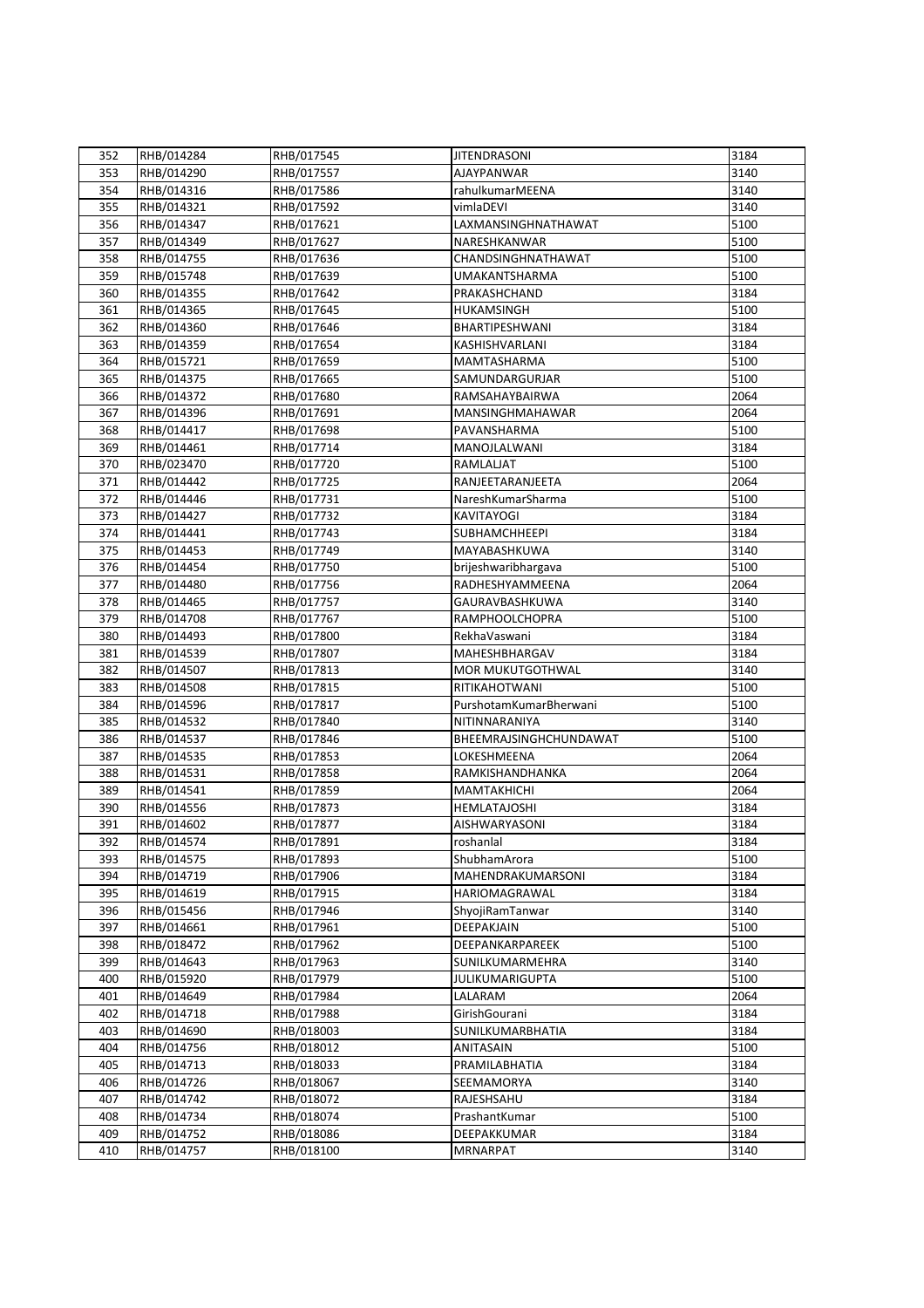| 411 | RHB/014783 | RHB/018119 | KULDEEPJAIN                     | 5100         |
|-----|------------|------------|---------------------------------|--------------|
| 412 | RHB/015089 | RHB/018130 | ShubhamGupta                    | 3184         |
| 413 | RHB/014844 | RHB/018136 | SURENDRASINGH                   | 5100         |
| 414 | RHB/014813 | RHB/018160 | PRAVINNAYAK                     | 3140         |
| 415 | RHB/014919 | RHB/018179 | SWAROOPIDEVI                    | 3140         |
| 416 | RHB/014854 | RHB/018191 | RAVIKUMAR                       | 3140         |
| 417 | RHB/014862 | RHB/018198 | ANJALISHARMA                    | 3184         |
| 418 | RHB/014848 | RHB/018206 | MAHESHKUMARGUPTA                | 5100         |
| 419 | RHB/014886 | RHB/018215 | BABULALMEENA                    | 3140         |
| 420 | RHB/014863 | RHB/018216 | VIDESHWARINEMIWAL               | 3140         |
| 421 | RHB/014902 | RHB/018224 | SHYAMSUNDAR                     | 2064         |
| 422 | RHB/014878 | RHB/018230 | DEEPIKASISODIA                  | 3184         |
| 423 | RHB/014884 | RHB/018235 | <b>DASHRATHSHAH</b>             | 5100         |
| 424 | RHB/015673 | RHB/018248 | BiswaranjanPradhan              | 5100         |
| 425 | RHB/014885 | RHB/018255 | <b>GAYATRIDEVI</b>              | 5100         |
| 426 | RHB/014906 | RHB/018257 | <b>MANOJMANOJ</b>               | 5100         |
| 427 | RHB/014901 | RHB/018264 | BRIJMOHANAGRAWAL                | 3184         |
| 428 | RHB/014925 | RHB/018290 | RAJENDRAKUMARDAIMA              | 3140         |
|     |            | RHB/018292 |                                 |              |
| 429 | RHB/014947 |            | SEEMASHARMA<br>MUKESHCHANDMEENA | 5100<br>2064 |
| 430 | RHB/014926 | RHB/018293 |                                 |              |
| 431 | RHB/014976 | RHB/018312 | rajendrashrimal                 | 5100         |
| 432 | RHB/014957 | RHB/018327 | VIJAYKUMARSHARMA                | 5100         |
| 433 | RHB/014999 | RHB/018345 | RAJNISHRIVASTAVW                | 5100         |
| 434 | RHB/014972 | RHB/018350 | <b>HIMMATSINGH</b>              | 5100         |
| 435 | RHB/014991 | RHB/018357 | SANJAYSINGH                     | 5100         |
| 436 | RHB/014980 | RHB/018361 | SANGEETAPURI                    | 5100         |
| 437 | RHB/014977 | RHB/018366 | MANISHKARDAM                    | 3140         |
| 438 | RHB/014990 | RHB/018367 | bhavanashrivastava              | 5100         |
| 439 | RHB/014996 | RHB/018368 | NarayanSharma                   | 5100         |
| 440 | RHB/015011 | RHB/018386 | NARPATSINGHRATHORE              | 5100         |
| 441 | RHB/015015 | RHB/018390 | <b>JYOTIRAJAWAT</b>             | 5100         |
| 442 | RHB/015555 | RHB/018399 | RAJVEERSINGH                    | 5100         |
| 443 | RHB/015024 | RHB/018402 | ANITAKANWAR                     | 5100         |
| 444 | RHB/015026 | RHB/018403 | RajeshGarg                      | 3184         |
| 445 | RHB/015029 | RHB/018413 | RAMJANKISHARMA                  | 5100         |
| 446 | RHB/016322 | RHB/018414 | SonikaKhandelwal                | 5100         |
| 447 | RHB/015073 | RHB/018458 | RAMKISHANPANWAR                 | 3140         |
| 448 | RHB/015095 | RHB/018474 | Abhishekmeena                   | 3140         |
| 449 | RHB/015109 | RHB/018499 | AJAYPANWAR                      | 3140         |
| 450 | RHB/015125 | RHB/018515 | PRITISHARMA                     | 5100         |
| 451 | RHB/017891 | RHB/018521 | Hemlatasuwalka                  | 5100         |
| 452 | RHB/015133 | RHB/018528 | HANSRAJMEENA                    | 3140         |
| 453 | RHB/015448 | RHB/018561 | SMITASETHI                      | 5100         |
| 454 | RHB/015192 | RHB/018597 | NeelamDevi                      | 5100         |
| 455 | RHB/015190 | RHB/018598 | yogendrasinghshekhawat          | 3184         |
| 456 | RHB/015196 | RHB/018599 | MAMTA.                          | 3184         |
| 457 | RHB/015195 | RHB/018601 | LAXMINARAYANKHANGAR             | 5100         |
| 458 | RHB/015210 | RHB/018626 | ANUSUIYASHARMA                  | 5100         |
| 459 | RHB/015218 | RHB/018629 | LALIT.                          | 3140         |
| 460 | RHB/015222 | RHB/018630 | <b>TRIBHUVANNATHTRIPATHI</b>    | 3184         |
| 461 | RHB/015229 | RHB/018632 | SUNILKUMARJAIN                  | 5100         |
| 462 | RHB/015224 | RHB/018637 | SHIVRAJGURJAR                   | 3184         |
| 463 | RHB/015232 | RHB/018638 | VIJAYKUMARSHARMA                | 3184         |
| 464 | RHB/015250 | RHB/018653 | <b>AJAYLODHI</b>                | 3184         |
| 465 | RHB/015264 | RHB/018661 | NEETUYADAV                      | 5100         |
| 466 | RHB/015258 | RHB/018673 | RamSahayJayaswal                | 5100         |
| 467 | RHB/015280 | RHB/018680 | RAKESHMALAKAAR                  | 3184         |
| 468 | RHB/015277 | RHB/018684 | NEETUDARDA                      | 5100         |
| 469 | RHB/015287 | RHB/018694 | SUNILKUMARMARWAL                | 5100         |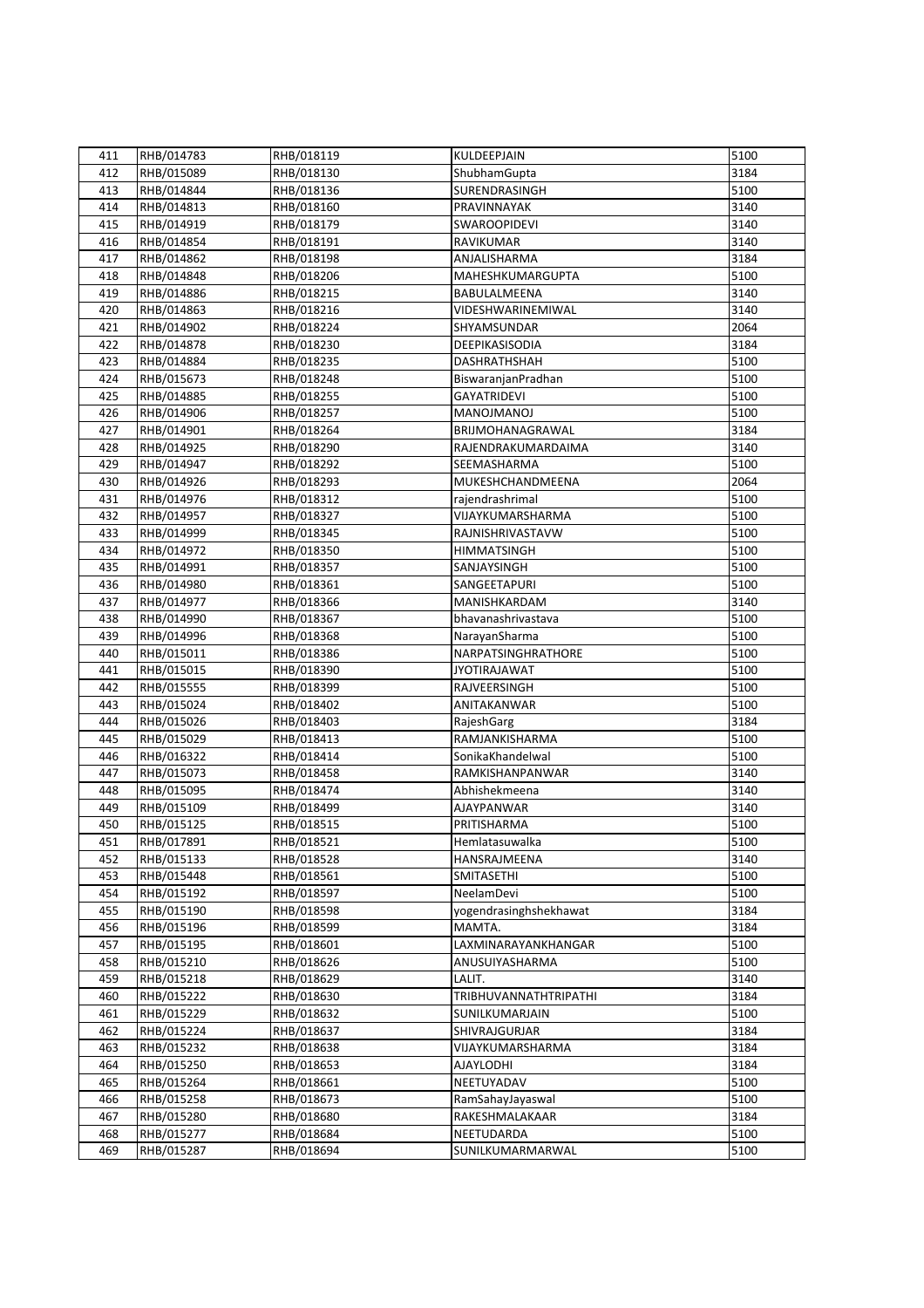| 470 | RHB/015292               | RHB/018699 | PoojaJaipal              | 3140 |
|-----|--------------------------|------------|--------------------------|------|
| 471 | RHB/015293               | RHB/018713 | SUSHILAKUMAWAT           | 5100 |
| 472 | RHB/018254               | RHB/018720 | POOJASAINI               | 5100 |
| 473 | RHB/015304               | RHB/018732 | AkhleshBadetiya          | 2064 |
| 474 | RHB/015892               | RHB/018744 | SITADEVI                 | 5100 |
| 475 | RHB/015317               | RHB/018764 | VishnuKumar              | 3184 |
| 476 | RHB/015315               | RHB/018766 | VinodGupta               | 5100 |
| 477 | RHB/016098               | RHB/018780 | JitendraChandwani        | 5100 |
| 478 | RHB/015335               | RHB/018788 | AshokKumarSaini          | 5100 |
| 479 | RHB/015346               | RHB/018791 | SAVITRIDEVI              | 5100 |
| 480 | RHB/015343               | RHB/018805 | SunitaVerma              | 3140 |
| 481 | RHB/016101               | RHB/018809 | SANJAYKUMARSETHI         | 5100 |
| 482 | RHB/015376               | RHB/018836 | RADHADEVISHARMA          | 5100 |
| 483 | RHB/015404               | RHB/018846 | <b>JITESHKUMARMATHUR</b> | 3184 |
| 484 | RHB/015410               | RHB/018858 | GOPALLALBANSAL           | 5100 |
| 485 | RHB/015420               | RHB/018868 | ARADHANAKUMARI           | 5100 |
| 486 | RHB/015450               | RHB/018884 | PinkiJain                | 5100 |
| 487 | RHB/015435               | RHB/018885 | MAHENDRABAIRWA           | 2064 |
| 488 |                          | RHB/018893 | CHANCHALSHARMA           | 5100 |
| 489 | RHB/015446<br>RHB/015452 | RHB/018904 | PANKAJSHARMA             | 5100 |
| 490 | RHB/015471               |            | shiv charanmeena         | 3140 |
|     |                          | RHB/018910 |                          |      |
| 491 | RHB/015753               | RHB/018912 | <b>ALKAGUPTA</b>         | 3184 |
| 492 | RHB/015442               | RHB/018916 | BHANWARLAL               | 3140 |
| 493 | RHB/015490               | RHB/018918 | VISHVENDRASINGH          | 5100 |
| 494 | RHB/015489               | RHB/018938 | PinkiTanwar              | 3140 |
| 495 | RHB/015486               | RHB/018944 | NAVEENKHATRI             | 3184 |
| 496 | RHB/015493               | RHB/018949 | LAXMIGARG                | 5100 |
| 497 | RHB/015508               | RHB/018954 | MAHIPALBAIRWA            | 3140 |
| 498 | RHB/015500               | RHB/018960 | SantokDevi               | 5100 |
| 499 | RHB/015513               | RHB/018971 | RINASINGH                | 5100 |
| 500 | RHB/015527               | RHB/018981 | MONUSHARMA               | 5100 |
| 501 | RHB/015517               | RHB/018984 | GEETAKUMARIKHANGAR       | 5100 |
| 502 | RHB/015528               | RHB/018987 | <b>HEMADEVI</b>          | 5100 |
| 503 | RHB/017238               | RHB/018991 | VirendraKumar            | 2064 |
| 504 | RHB/015655               | RHB/019003 | SHIVNANDANKUMAR          | 5100 |
| 505 | RHB/017594               | RHB/019004 | <b>HARIKESH</b>          | 2064 |
| 506 | RHB/015558               | RHB/019028 | HeeraDeviKumawat         | 5100 |
| 507 | RHB/017584               | RHB/019036 | PUNAMDEVI                | 3140 |
| 508 | RHB/015608               | RHB/019076 | VISHALVERMA              | 2064 |
| 509 | RHB/015625               | RHB/019094 | MONUKHANDELWAL           | 5100 |
| 510 | RHB/016232               | RHB/019097 | AnkitAgarwal             | 5100 |
| 511 | RHB/015657               | RHB/019131 | <b>MAMTABAIGUPTA</b>     | 5100 |
| 512 | RHB/015661               | RHB/019132 | VinayaKumarMeena         | 3140 |
| 513 | RHB/015660               | RHB/019135 | MAHENDRA.                | 5100 |
| 514 | RHB/017998               | RHB/019139 | PREMKUMAR                | 3184 |
| 515 | RHB/017954               | RHB/019149 | RAHULKUMAR               | 3184 |
| 516 | RHB/015735               | RHB/019228 | BHAVNASINGHAL            | 5100 |
| 517 | RHB/015764               | RHB/019238 | MURARILALSHARMA          | 5100 |
| 518 | RHB/015751               | RHB/019247 | BHANUPRATAP              | 5100 |
| 519 | RHB/015772               | RHB/019249 | PraveshSingh             | 5100 |
| 520 | RHB/015789               | RHB/019254 | RANJEETKUMAR             | 5100 |
| 521 | RHB/016403               | RHB/019259 | ANILKUMARSHARMA          | 5100 |
| 522 | RHB/015794               | RHB/019269 | Prakashchangwani         | 3184 |
| 523 | RHB/015802               | RHB/019274 | MAHESHKUMARMEHRA         | 3184 |
| 524 | RHB/015814               | RHB/019291 | SATYENDERSHARMA          | 5100 |
| 525 | RHB/015822               | RHB/019297 | RAJU.                    | 3140 |
| 526 | RHB/015806               | RHB/019299 | SHALINIBAISHARMA         | 3184 |
| 527 | RHB/015826               | RHB/019300 | ALOKKUMARSHARMA          | 5100 |
| 528 | RHB/015840               | RHB/019312 | MUKESHKUMARMEHRA         | 3184 |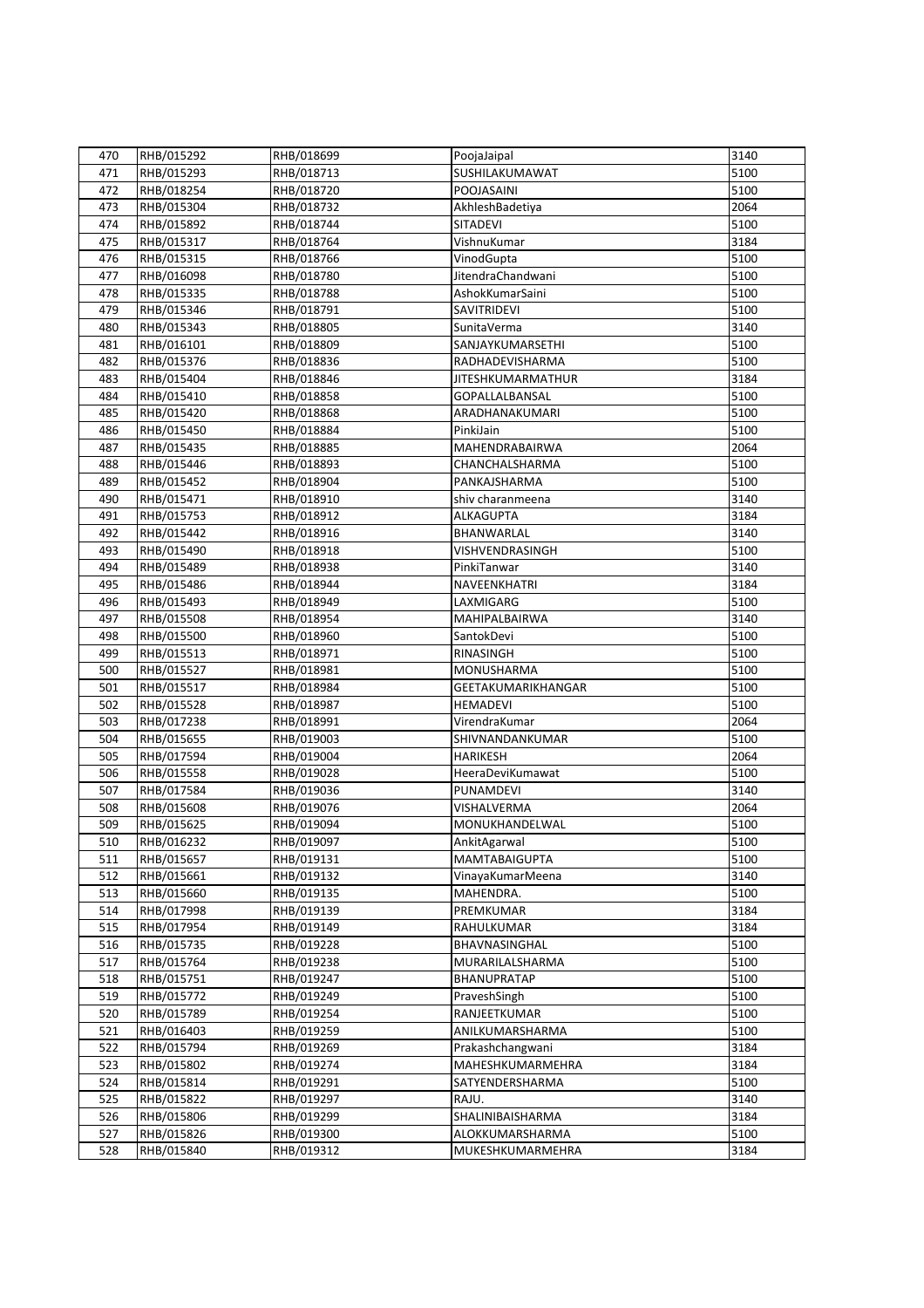| 529 | RHB/015891               | RHB/019326 | MAYAJARWAL                   | 3140 |
|-----|--------------------------|------------|------------------------------|------|
| 530 | RHB/015844               | RHB/019341 | VINODKUMARGAUD               | 5100 |
| 531 | RHB/015863               | RHB/019348 | PARVATIMEHRA                 | 3184 |
| 532 | RHB/016384               | RHB/019362 | sunilkumargupta              | 3184 |
| 533 | RHB/015879               | RHB/019365 | <b>TIMOTHIMEHRA</b>          | 3184 |
| 534 | RHB/015881               | RHB/019368 | PRAKASHSAINI                 | 3184 |
| 535 | RHB/015872               | RHB/019369 | SUMANKANWARRATHAUD           | 5100 |
| 536 | RHB/015866               | RHB/019372 | SARITASHARMA                 | 5100 |
| 537 | RHB/015889               | RHB/019374 | VANSHIKA.                    | 3184 |
| 538 | RHB/015901               | RHB/019382 | RACHANASHARMA                | 5100 |
| 539 | RHB/015900               | RHB/019389 | PRACHIKARMANI                | 3184 |
| 540 | RHB/015903               | RHB/019391 | VINAYGARG                    | 5100 |
| 541 | RHB/015909               | RHB/019397 | KESHANTIMEENA                | 3140 |
| 542 | RHB/015921               | RHB/019403 | SureshChand                  | 3140 |
| 543 | RHB/015925               | RHB/019411 | KAVITATIWARI                 | 5100 |
| 544 | RHB/015953               | RHB/019433 | <b>YOGRNDRAKUMARPACHAURI</b> | 3184 |
| 545 | RHB/018439               | RHB/019447 | SEEMAKANWAR                  | 5100 |
| 546 | RHB/015967               | RHB/019450 | SHASHIKANTSAINI              | 5100 |
| 547 |                          | RHB/019460 | RAMGUNI.                     | 3184 |
| 548 | RHB/016012<br>RHB/016889 | RHB/019461 | DIGAMBARSINGH                | 5100 |
| 549 |                          |            | <b>MAMTASAINI</b>            | 5100 |
|     | RHB/015975               | RHB/019462 |                              |      |
| 550 | RHB/016013               | RHB/019488 | NIRMALADEVI                  | 5100 |
| 551 | RHB/016026               | RHB/019502 | KANHAIYALALBAIRWA            | 2064 |
| 552 | RHB/016052               | RHB/019517 | BRUSPATI.                    | 5100 |
| 553 | RHB/016045               | RHB/019529 | RAMESHLALWANI                | 5100 |
| 554 | RHB/016041               | RHB/019530 | RAMESHGHISULALSHARMA         | 3184 |
| 555 | RHB/016182               | RHB/019538 | JitendraKumarShevkani        | 5100 |
| 556 | RHB/016057               | RHB/019543 | BRIJENDRASINGHMEENA          | 3140 |
| 557 | RHB/016238               | RHB/019548 | VirendraKumarMahawar         | 2064 |
| 558 | RHB/016125               | RHB/019577 | RAMESHCHANDMALI              | 5100 |
| 559 | RHB/016076               | RHB/019584 | SANJAYKUMAR                  | 5100 |
| 560 | RHB/016108               | RHB/019590 | <b>JITENDRAKUMAWAT</b>       | 5100 |
| 561 | RHB/016124               | RHB/019602 | Laddevijain                  | 5100 |
| 562 | RHB/016120               | RHB/019604 | SUSHMADEVI                   | 5100 |
| 563 | RHB/016112               | RHB/019610 | Rajendrakumardhanka          | 2064 |
| 564 | RHB/016143               | RHB/019630 | NAVNEETMATHUR                | 5100 |
| 565 | RHB/016159               | RHB/019639 | MUNESKUMARMEENA              | 2064 |
| 566 | RHB/016158               | RHB/019646 | ANITAMEENA                   | 2064 |
| 567 | RHB/016719               | RHB/019650 | pramodkumarmahavar           | 3140 |
| 568 | RHB/016163               | RHB/019662 | GAJENDRASAINI                | 3184 |
| 569 | RHB/016276               | RHB/019668 | <b>MINUSAINI</b>             | 5100 |
| 570 | RHB/016212               | RHB/019669 | <b>GARIMAGUPTA</b>           | 5100 |
| 571 | RHB/016177               | RHB/019679 | SUMANDEVI                    | 5100 |
| 572 | RHB/016188               | RHB/019680 | MANUKUMARIVERMA              | 3184 |
| 573 | RHB/016187               | RHB/019682 | TARACHAND                    | 3184 |
| 574 | RHB/016199               | RHB/019697 | PRIYAPAREEK                  | 3184 |
| 575 | RHB/016206               | RHB/019706 | <b>BABULAL</b>               | 3184 |
| 576 | RHB/016244               | RHB/019719 | SHOBHAGCHANDBAIRWA           | 3140 |
| 577 | RHB/016215               | RHB/019720 | MahendraPratapSingh          | 5100 |
| 578 | RHB/017751               | RHB/019725 | <b>OMPRAKASHKHINCHI</b>      | 2064 |
| 579 | RHB/016222               | RHB/019732 | MayankMaheshwari             | 5100 |
| 580 | RHB/017089               | RHB/019739 | khushaldasbhagwani           | 3184 |
| 581 | RHB/016243               | RHB/019764 | RAKESHKUMAR                  | 3140 |
| 582 | RHB/016248               | RHB/019768 | NAHANURAMMEENA               | 3140 |
| 583 | RHB/017382               | RHB/019774 | KailashChandSahariya         | 5100 |
| 584 | RHB/016292               | RHB/019792 | ARYMANGAUTAM                 | 5100 |
| 585 | RHB/016291               | RHB/019796 | SHIVKUMARRATHOR              | 5100 |
| 586 | RHB/016308               | RHB/019818 | SATYANARAYANBAIRWA           | 2064 |
| 587 | RHB/019333               | RHB/019819 | REENASAINI                   | 3184 |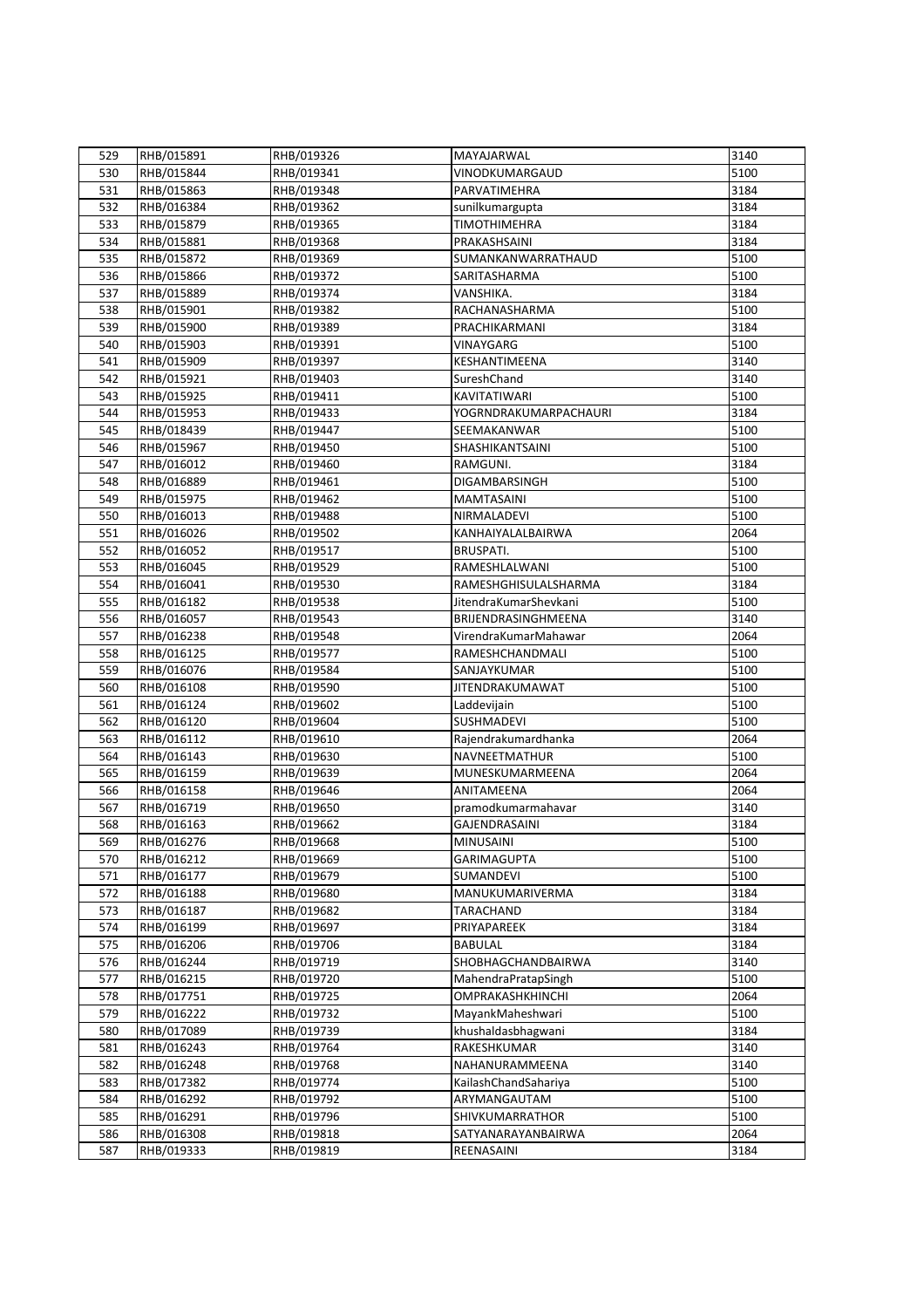| 588 | RHB/016332 | RHB/019822 | HIMANSHUKHANDELWAL       | 5100 |
|-----|------------|------------|--------------------------|------|
| 589 | RHB/016327 | RHB/019835 | PremChand                | 5100 |
| 590 | RHB/016339 | RHB/019839 | PUNITKUMAR               | 5100 |
| 591 | RHB/016343 | RHB/019848 | SUMAN.                   | 2064 |
| 592 | RHB/016336 | RHB/019863 | BIDHANKUMARMONDAL        | 3184 |
| 593 | RHB/016395 | RHB/019891 | MANOJMEHRA               | 3184 |
| 594 | RHB/016400 | RHB/019896 | PIYUSHKUMARARUN          | 2064 |
| 595 | RHB/016404 | RHB/019917 | SHANKARLALSHARMA         | 5100 |
| 596 | RHB/016425 | RHB/019920 | vaibhavsinghal           | 5100 |
| 597 | RHB/016433 | RHB/019945 | ManjuKanwar              | 5100 |
| 598 | RHB/016450 | RHB/019972 | POONAMYADAV              | 3184 |
| 599 | RHB/016457 | RHB/019973 | RAJESHPRAJAPAT           | 3184 |
| 600 | RHB/016626 | RHB/020006 | ADITYAMAHESHWARI         | 5100 |
|     |            | RHB/020010 | VISHALSHARMA             | 5100 |
| 601 | RHB/016729 |            |                          |      |
| 602 | RHB/016506 | RHB/020018 | ASHOKKUMARGOTHWAL        | 3140 |
| 603 | RHB/016517 | RHB/020038 | MANOJKUMAR               | 3184 |
| 604 | RHB/016567 | RHB/020055 | HARSHPARWAL              | 5100 |
| 605 | RHB/016561 | RHB/020056 | <b>HEMRAJCHOUDHARY</b>   | 3184 |
| 606 | RHB/016554 | RHB/020069 | RINKUDEVI                | 3140 |
| 607 | RHB/016566 | RHB/020072 | NIRMALABAIMEENA          | 3140 |
| 608 | RHB/016546 | RHB/020076 | SHARWANKUMARCHOTIA       | 3184 |
| 609 | RHB/016593 | RHB/020085 | ManishTinker             | 5100 |
| 610 | RHB/016603 | RHB/020091 | ASHOKBAIRWA              | 2064 |
| 611 | RHB/016584 | RHB/020095 | ANITADHANKA              | 3140 |
| 612 | RHB/016555 | RHB/020106 | LALITASAKHNANI           | 3184 |
| 613 | RHB/016601 | RHB/020132 | RAHULDINGWANI            | 5100 |
| 614 | RHB/016607 | RHB/020137 | RAVINDRAGOTHWAL          | 5100 |
| 615 | RHB/016594 | RHB/020151 | SHIVJEETSINGH            | 5100 |
| 616 | RHB/016652 | RHB/020176 | ArvindPurohit            | 3184 |
| 617 | RHB/016612 | RHB/020181 | RADHEYSHYAMCHOTIA        | 3184 |
| 618 | RHB/016645 | RHB/020206 | VINODKUMARSHARMA         | 5100 |
| 619 | RHB/016681 | RHB/020207 | RakeshTinkar             | 5100 |
| 620 | RHB/017470 | RHB/020213 | SANTOSHDEVI              | 5100 |
| 621 | RHB/016717 | RHB/020218 | <b>HEMAGUPTA</b>         | 3184 |
| 622 | RHB/016666 | RHB/020230 | SARLASHARMA              | 3184 |
| 623 | RHB/016738 | RHB/020264 | ANITAMEENA               | 3140 |
| 624 | RHB/016748 | RHB/020278 | NAMITASHARMA             | 3184 |
| 625 | RHB/016733 | RHB/020290 | PREETIKUMARIMEENA        | 3140 |
| 626 | RHB/016767 | RHB/020303 | NIDHI.                   | 5100 |
| 627 | RHB/016770 | RHB/020311 | RITUMEENA                | 3140 |
| 628 | RHB/018780 | RHB/020317 | ALTAFHUSSAIN             | 3184 |
| 629 | RHB/017809 | RHB/020329 | REKHADEVI                | 3184 |
| 630 | RHB/016800 | RHB/020338 | RISHIKESHGUPTA           | 5100 |
| 631 | RHB/016861 | RHB/020365 | BHANUSHARMA              | 3184 |
| 632 | RHB/017051 | RHB/020381 | RAMBHADHURMATHUR         | 3184 |
| 633 | RHB/017039 | RHB/020398 | AnkitMathur              | 5100 |
| 634 | RHB/016857 | RHB/020402 | YASHIKAMANGALANI         | 3184 |
| 635 | RHB/016874 | RHB/020422 | SEEMAVERMA               | 3184 |
| 636 | RHB/016906 | RHB/020451 | PARIDHIMAHESHWARI        | 5100 |
| 637 | RHB/016913 | RHB/020457 | <b>MOHANSINGH</b>        | 5100 |
| 638 | RHB/016908 | RHB/020458 | ShankarSingh             | 3184 |
| 639 | RHB/016911 | RHB/020462 | <b>INDRAJMINA</b>        | 2064 |
| 640 | RHB/016918 | RHB/020468 | <b>ISHRIELQURESHI</b>    | 5100 |
| 641 | RHB/016922 | RHB/020469 | NikhilTinkar             | 3184 |
| 642 | RHB/016914 | RHB/020470 | MOHANLALMANGLANI         | 3184 |
| 643 | RHB/016916 | RHB/020473 | SHRICHAND                | 3140 |
| 644 | RHB/016895 | RHB/020477 | DHARMPAL.                | 1572 |
| 645 | RHB/016943 | RHB/020484 | MAHENDRAKUMARPURUSHOTTAM | 3140 |
|     |            |            |                          |      |
| 646 | RHB/016949 | RHB/020507 | RAJRANI                  | 5100 |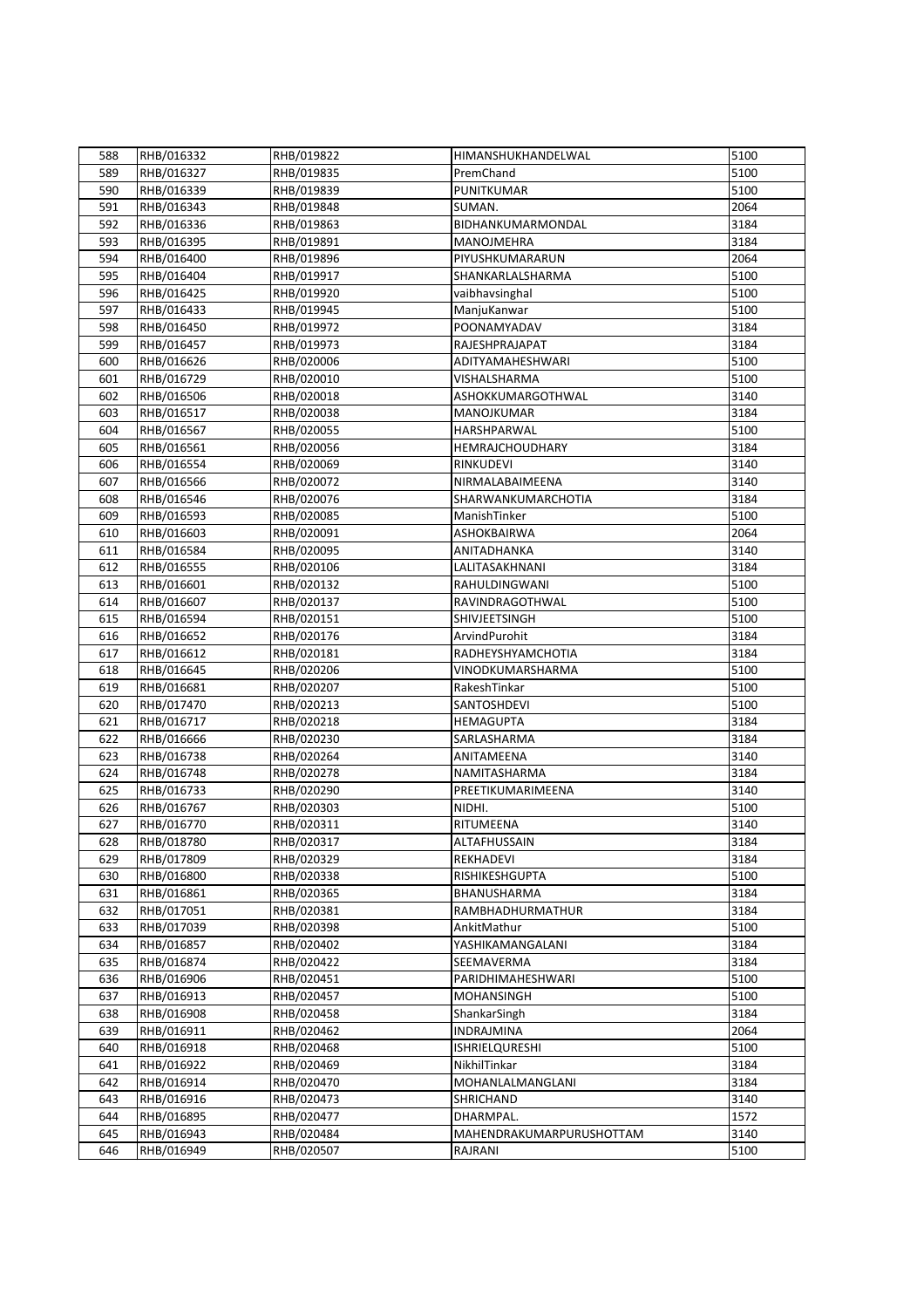| 647 | RHB/016919 | RHB/020509 | <b>JASWANTSINGHMAN</b>          | 5100 |
|-----|------------|------------|---------------------------------|------|
| 648 | RHB/018755 | RHB/020520 | <b>JYOTINA</b>                  | 3184 |
| 649 | RHB/016974 | RHB/020525 | SEEMAKANWAR                     | 3184 |
| 650 | RHB/016944 | RHB/020527 | POONAMDEVI                      | 5100 |
| 651 | RHB/016981 | RHB/020546 | RAKESHSAIN                      | 5100 |
| 652 | RHB/017020 | RHB/020597 | RajendraChoudhary               | 5100 |
| 653 | RHB/017044 | RHB/020602 | <b>DILMADEVI</b>                | 1572 |
| 654 | RHB/017056 | RHB/020613 | RAVIKUMARTAILOR                 | 3184 |
| 655 | RHB/017070 | RHB/020638 | ALAKASHARMA                     | 5100 |
| 656 | RHB/017065 | RHB/020651 | RAKSHITAKANWAR                  | 5100 |
| 657 | RHB/017090 | RHB/020653 | HEMANTSINGHAL                   | 3184 |
| 658 | RHB/017231 | RHB/020656 | SavitriDevi                     | 5100 |
| 659 | RHB/017115 | RHB/020684 | VINODKUMARMADAN                 | 3184 |
| 660 | RHB/017130 | RHB/020691 | GopalTinker                     | 3184 |
| 661 | RHB/017133 | RHB/020692 | BUDDHIPRAKASHSHARMA             | 5100 |
| 662 | RHB/017102 | RHB/020695 | RAMSWAROOPSHARMA                | 5100 |
| 663 | RHB/017132 | RHB/020699 | SHANKARLALYOGI                  | 5100 |
| 664 | RHB/017149 | RHB/020709 | LokeshSharma                    | 5100 |
| 665 | RHB/017152 | RHB/020721 | RAJKUMARMEENA                   | 3140 |
| 666 | RHB/017360 | RHB/020749 | PRITISHARMA                     | 5100 |
| 667 | RHB/017380 | RHB/020751 |                                 | 5100 |
| 668 | RHB/017191 | RHB/020756 | ShankarSinghYadav<br>RAMANMEENA | 2064 |
| 669 |            |            | RAJEEVKUMARUPADHYAYA            | 5100 |
| 670 | RHB/017189 | RHB/020758 | KOMALMALOVA                     | 3140 |
|     | RHB/017202 | RHB/020767 |                                 | 5100 |
| 671 | RHB/017217 | RHB/020779 | REKHAHOTWANI                    |      |
| 672 | RHB/017195 | RHB/020782 | AKHILKUMARSHIHRA                | 5100 |
| 673 | RHB/017222 | RHB/020783 | RADHADEVI                       | 3140 |
| 674 | RHB/017225 | RHB/020787 | SARVESHKUMARSRIVASTAV           | 5100 |
| 675 | RHB/018349 | RHB/020791 | SUMANMEENA                      | 3140 |
| 676 | RHB/017428 | RHB/020799 | RawatMalThepra                  | 5100 |
| 677 | RHB/017209 | RHB/020802 | VIKASKUMARSHARMA                | 5100 |
| 678 | RHB/017267 | RHB/020833 | POOJARANA                       | 2064 |
| 679 | RHB/017250 | RHB/020839 | RAHULMEENA                      | 2064 |
| 680 | RHB/017275 | RHB/020841 | DINESHSRIVASTAVA                | 5100 |
| 681 | RHB/017298 | RHB/020859 | VIVEKKUMARAGARWAL               | 5100 |
| 682 | RHB/017305 | RHB/020886 | ASHAKHANDELWAL                  | 3184 |
| 683 | RHB/017285 | RHB/020892 | PRIYANKAGOYAL                   | 3184 |
| 684 | RHB/017347 | RHB/020909 | KISHANKALYAN                    | 3140 |
| 685 | RHB/017368 | RHB/020955 | KetanVerma                      | 3140 |
| 686 | RHB/017342 | RHB/020957 | POOJANAVARIYA                   | 3140 |
| 687 | RHB/017355 | RHB/020962 | RAJESHKHANCHANDANI              | 3184 |
| 688 | RHB/017396 | RHB/020980 | SHANKARLALSAIN                  | 3184 |
| 689 | RHB/017420 | RHB/020999 | SEEMA.                          | 2064 |
| 690 | RHB/017416 | RHB/021005 | PARULSHARMA                     | 5100 |
| 691 | RHB/017424 | RHB/021011 | DHEERAJSAIN                     | 3184 |
| 692 | RHB/023523 | RHB/021014 | RAJENDRAKUMARSAIN               | 5100 |
| 693 | RHB/017425 | RHB/021018 | KANIYADAV                       | 5100 |
| 694 | RHB/017430 | RHB/021023 | SEEMADEVI                       | 2064 |
| 695 | RHB/017439 | RHB/021033 | SANDHYASHARMA                   | 5100 |
| 696 | RHB/017434 | RHB/021039 | BANWARILALSHARMA                | 5100 |
| 697 | RHB/017462 | RHB/021051 | RAVIKUMARSAINI                  | 3184 |
| 698 | RHB/017449 | RHB/021062 | TANUJASHARMA                    | 5100 |
| 699 | RHB/017482 | RHB/021067 | SURESHKUMARGAUR                 | 5100 |
| 700 | RHB/017480 | RHB/021068 | MUKESHKUMARSHARMA               | 5100 |
| 701 | RHB/023049 | RHB/021069 | shivdayalgupta                  | 5100 |
| 702 | RHB/017573 | RHB/021114 | BHARATKUMARLADANI               | 5100 |
| 703 | RHB/017621 | RHB/021117 | <b>TARACHAWLA</b>               | 3140 |
| 704 | RHB/018042 | RHB/021130 | ANOOPBASANWAL                   | 2064 |
| 705 | RHB/018654 | RHB/021131 | brijsundermeena                 | 3140 |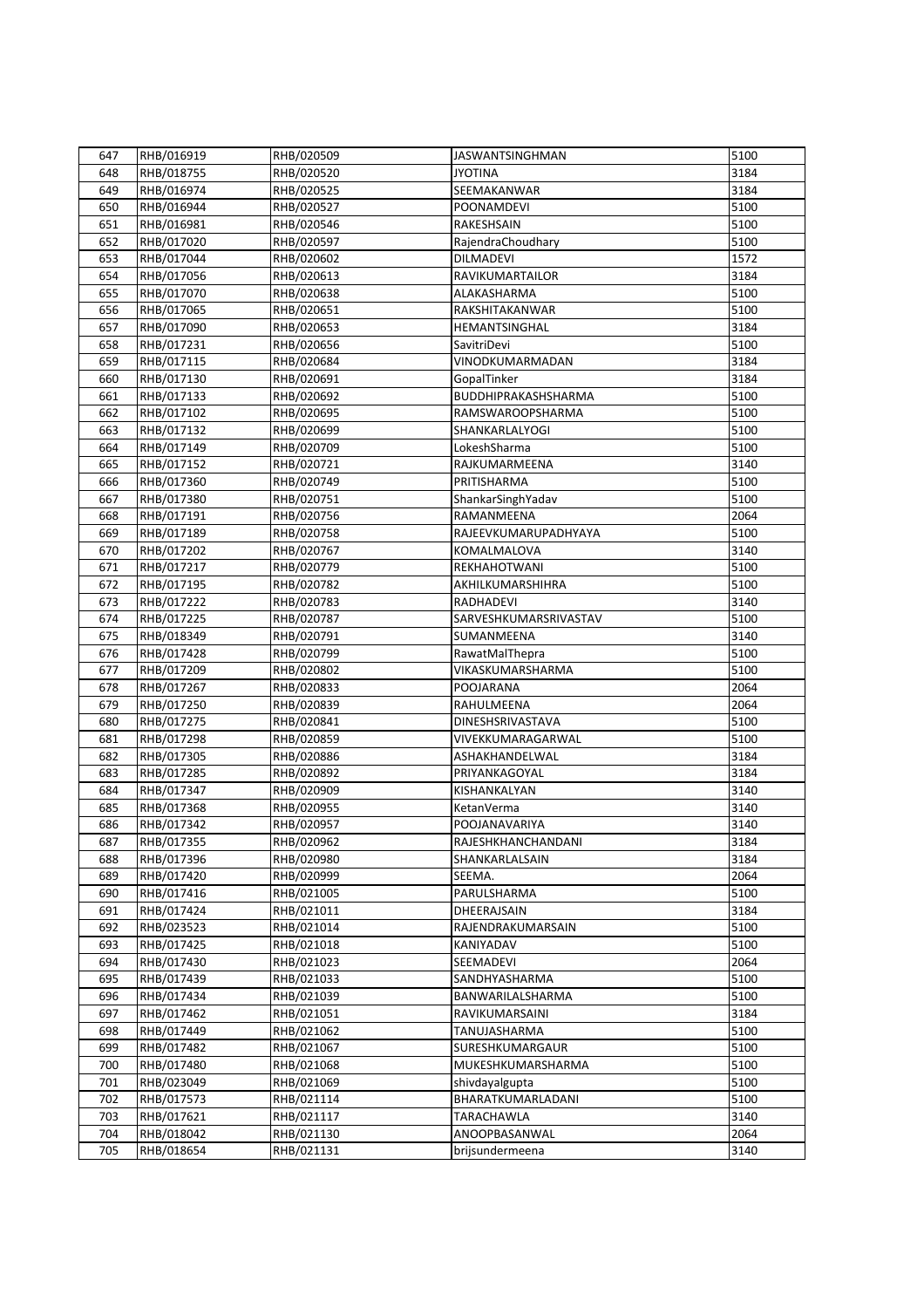| 706 | RHB/017522               | RHB/021135               | SHARDARANWA          | 5100 |
|-----|--------------------------|--------------------------|----------------------|------|
| 707 | RHB/017642               | RHB/021138               | NandKishorSahariya   | 5100 |
| 708 | RHB/017526               | RHB/021162               | NARENDRASINGH        | 5100 |
| 709 | RHB/019971               | RHB/021176               | GAYTRIDEVIGOYAL      | 5100 |
| 710 | RHB/017560               | RHB/021188               | NIRMALAYADAV         | 5100 |
| 711 | RHB/017566               | RHB/021193               | DHOOLCHANDMEENA      | 3140 |
| 712 | RHB/017596               | RHB/021202               | AjayKumarMajoka      | 5100 |
| 713 | RHB/017599               | RHB/021213               | RiturajSingh         | 5100 |
| 714 | RHB/019711               | RHB/021215               | RAHULYADAV           | 3184 |
| 715 | RHB/017707               | RHB/021238               | MahabirPrasadNehara  | 5100 |
| 716 | RHB/017627               | RHB/021241               | SURAJDOLANI          | 3184 |
| 717 | RHB/019798               | RHB/021242               | PANKAJKUMAR          | 3140 |
| 718 | RHB/018182               | RHB/021263               | AnkitaSahu           | 5100 |
| 719 | RHB/017634               | RHB/021273               | VIJAYKUMARRAINA      | 5100 |
| 720 | RHB/018241               | RHB/021291               | JayantSain           | 3184 |
| 721 | RHB/017668               | RHB/021309               | RAKESHKUMARBAIRWA    | 2064 |
| 722 | RHB/020050               | RHB/021313               | YashSinha            | 5100 |
| 723 | RHB/017684               | RHB/021320               | JEETENDARKUMARSHARMA | 5100 |
| 724 |                          |                          | SeemaDevi            | 5100 |
| 725 | RHB/017776<br>RHB/017708 | RHB/021332<br>RHB/021335 | DharmendraGupta      | 3184 |
|     | RHB/017711               | RHB/021345               | DEVI.                | 2064 |
| 726 |                          |                          |                      | 5100 |
| 727 | RHB/017728               | RHB/021353               | BHAVYASINGHAL        |      |
| 728 | RHB/017718               | RHB/021361               | RISHIRAJMEENA        | 3140 |
| 729 | RHB/024076               | RHB/021363               | MukeshKumher         | 3184 |
| 730 | RHB/017732               | RHB/021371               | BajrangLalTank       | 3184 |
| 731 | RHB/017735               | RHB/021372               | LOKESHGARG           | 3184 |
| 732 | RHB/017730               | RHB/021373               | <b>DAYASINGH</b>     | 3140 |
| 733 | RHB/017806               | RHB/021385               | RITENDRAMAHAWAR      | 2064 |
| 734 | RHB/017757               | RHB/021396               | MEERADEVI            | 2064 |
| 735 | RHB/018444               | RHB/021410               | MAHIRAMCHAUDHARY     | 5100 |
| 736 | RHB/017784               | RHB/021412               | PriyankaMeena        | 3140 |
| 737 | RHB/017788               | RHB/021419               | ASHISHSHARMA         | 5100 |
| 738 | RHB/017793               | RHB/021420               | AmitKumarMeena       | 3140 |
| 739 | RHB/017813               | RHB/021444               | Ghanshyam.           | 2064 |
| 740 | RHB/017818               | RHB/021454               | POOJAKUMARIBHARGAV   | 3184 |
| 741 | RHB/017831               | RHB/021458               | OM PRAKESHMEENA      | 3140 |
| 742 | RHB/017826               | RHB/021459               | ManikChand           | 2064 |
| 743 | RHB/017844               | RHB/021462               | AJAYKUMARSHARMA      | 5100 |
| 744 | RHB/017845               | RHB/021470               | ASHISHKUMARSHARMA    | 3184 |
| 745 | RHB/017854               | RHB/021479               | OM PRAKASHREGAR      | 2064 |
| 746 | RHB/019554               | RHB/021490               | MunniDevi            | 5100 |
| 747 | RHB/017897               | RHB/021508               | ramkishoremeena      | 3140 |
| 748 | RHB/017920               | RHB/021510               | LALIMEENA            | 3140 |
| 749 | RHB/019098               | RHB/021511               | VIJAYSINGH           | 3184 |
| 750 | RHB/017882               | RHB/021515               | SATISHKUMARJAIN      | 3184 |
| 751 | RHB/017874               | RHB/021525               | <b>JYOTISINGH</b>    | 5100 |
| 752 | RHB/018627               | RHB/021534               | AYUSHIARUN           | 2064 |
| 753 | RHB/017946               | RHB/021582               | Rohitmeena           | 2064 |
| 754 | RHB/018198               | RHB/021601               | RAKESHKUMARJEPH      | 3140 |
| 755 | RHB/018446               | RHB/021608               | yogendrakumarjain    | 3184 |
| 756 | RHB/018005               | RHB/021630               | PRADEEPKUMARSWAMI    | 5100 |
| 757 | RHB/018057               | RHB/021664               | RAJENDRAPRASADVIJAY  | 5100 |
| 758 | RHB/018038               | RHB/021667               | VIRVATIVIRVATI       | 3184 |
| 759 | RHB/018039               | RHB/021669               | MANISHSHARMA         | 5100 |
| 760 | RHB/018066               | RHB/021701               | HARSHADHOLANI        | 3184 |
| 761 | RHB/018077               | RHB/021705               | seemameena           | 3140 |
| 762 | RHB/018238               | RHB/021708               | OMKANWARSHEKHAWAT    | 3184 |
| 763 | RHB/018075               | RHB/021716               | <b>DULARIJAJOTAR</b> | 3140 |
| 764 | RHB/018103               | RHB/021720               | <b>ARTIGUPTA</b>     | 3184 |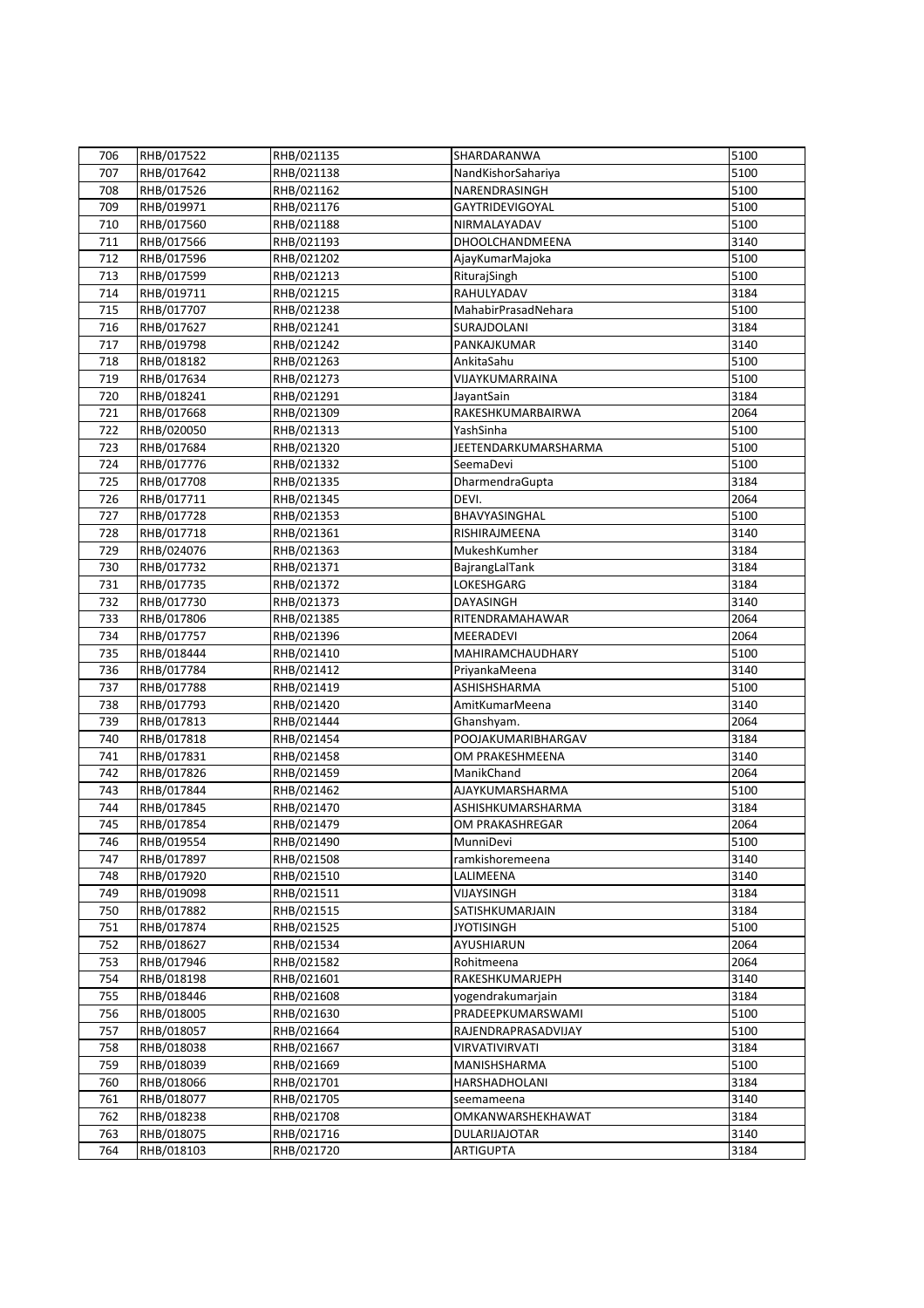| 765 | RHB/018087               | RHB/021723               | MUKESHSHARMA               | 3184 |
|-----|--------------------------|--------------------------|----------------------------|------|
| 766 | RHB/018068               | RHB/021728               | POONAMVERMA                | 3140 |
| 767 | RHB/018092               | RHB/021729               | PUSHPADHOLANI              | 3184 |
| 768 | RHB/018112               | RHB/021743               | JITENDRAKUMARVAISHANAV     | 3184 |
| 769 | RHB/018129               | RHB/021757               | HEMLATAMEENA               | 3140 |
| 770 | RHB/018133               | RHB/021758               | <b>ROHITDHOLANI</b>        | 3184 |
| 771 | RHB/018239               | RHB/021765               | NeelamSinghal              | 5100 |
| 772 | RHB/018282               | RHB/021809               | <b>Bharat LalMeena</b>     | 3184 |
| 773 | RHB/023856               | RHB/021820               | LEELAKANWAR                | 3184 |
| 774 | RHB/018189               | RHB/021834               | DHARMENDRALALWANI          | 5100 |
| 775 | RHB/018411               | RHB/021843               | CHANDRESHSHARMA            | 5100 |
| 776 | RHB/018389               | RHB/021876               | SANTOSHKUMARSHARMA         | 5100 |
| 777 | RHB/018229               | RHB/021880               | <b>JAIDEEPSINGHSISODIA</b> | 5100 |
| 778 | RHB/018212               | RHB/021886               | LALIDEVI                   | 3140 |
| 779 | RHB/018211               | RHB/021894               | SHIVANIGOYAL               | 3184 |
| 780 | RHB/018244               | RHB/021898               | DipeshYadav                | 2064 |
| 781 | RHB/018259               | RHB/021912               | RAMESHLALWANI              | 5100 |
| 782 | RHB/018252               | RHB/021917               | RAMPRAKASHMEENA            | 3140 |
| 783 |                          |                          | GUNJANMADAN                | 3184 |
| 784 | RHB/018303<br>RHB/018297 | RHB/021935<br>RHB/021947 | SHIVKUMARSHARMA            | 3184 |
| 785 | RHB/018285               |                          | RashmiMahaeshwari          | 5100 |
|     |                          | RHB/021954               |                            |      |
| 786 | RHB/018280               | RHB/021957               | MAHAVIRSINGH               | 5100 |
| 787 | RHB/018314               | RHB/021963               | MOHAMMEDSALIMANSARI        | 5100 |
| 788 | RHB/018402               | RHB/021970               | ANKITKHEDAR                | 5100 |
| 789 | RHB/018342               | RHB/021980               | DURGANARAYANPANWAR         | 2064 |
| 790 | RHB/018377               | RHB/021987               | RAMPRASADJAT               | 1572 |
| 791 | RHB/018318               | RHB/021998               | SUSHILADEVI                | 5100 |
| 792 | RHB/018370               | RHB/022005               | DevendraBhargava           | 5100 |
| 793 | RHB/018367               | RHB/022026               | INDERCHANDRAVERMA          | 3140 |
| 794 | RHB/018390               | RHB/022033               | VISHNU.                    | 5100 |
| 795 | RHB/018371               | RHB/022041               | SOMESHKUMARMEENA           | 3140 |
| 796 | RHB/018412               | RHB/022053               | MANBHARDEVI                | 3184 |
| 797 | RHB/018437               | RHB/022075               | GovindRamRamwani           | 5100 |
| 798 | RHB/018447               | RHB/022083               | KAJODMALSHARMA             | 5100 |
| 799 | RHB/019294               | RHB/022089               | BHAWANISHANKARCHOUDHARY    | 5100 |
| 800 | RHB/018461               | RHB/022096               | KAMLESHKUMARMEENA          | 2064 |
| 801 | RHB/018473               | RHB/022113               | RAMESHWARLALGURJAR         | 5100 |
| 802 | RHB/018720               | RHB/022120               | <b>JASARAM</b>             | 3184 |
| 803 | RHB/018496               | RHB/022129               | RAMESHIDEVIMEENA           | 3140 |
| 804 | RHB/018494               | RHB/022136               | SUJEETKUMARJHA             | 5100 |
| 805 | RHB/018464               | RHB/022142               | SHIVDAYALMEENA             | 3140 |
| 806 | RHB/018570               | RHB/022143               | RUKMANIDEVI                | 2064 |
| 807 | RHB/018487               | RHB/022161               | kamalkumarramchandani      | 3184 |
| 808 | RHB/018534               | RHB/022164               | VIMLAMEENA                 | 3140 |
| 809 | RHB/018529               | RHB/022167               | AbhishekPareek             | 3184 |
| 810 | RHB/018523               | RHB/022169               | KAVITAMEENA                | 3140 |
| 811 | RHB/021516               | RHB/022170               | <b>NEETUGAUR</b>           | 3184 |
| 812 | RHB/018531               | RHB/022171               | umeshmathur                | 5100 |
| 813 | RHB/018533               | RHB/022178               | PUSHPACHOUHAN              | 5100 |
| 814 | RHB/018665               | RHB/022193               | RAMLAKHANMEENA             | 2064 |
| 815 | RHB/018558               | RHB/022194               | <b>GOVINDSINGH</b>         | 5100 |
| 816 | RHB/018544               | RHB/022195               | SanwatRamBairwa            | 3140 |
| 817 | RHB/019287               | RHB/022197               | MOHANI DEVIMEGHNANI        | 5100 |
| 818 | RHB/018636               | RHB/022212               | KavitaDeviRamwani          | 5100 |
| 819 | RHB/018564               | RHB/022216               | RavindraGupta              | 5100 |
| 820 | RHB/018606               | RHB/022266               | RAMSINGHMEENA              | 2064 |
| 821 | RHB/018605               | RHB/022292               | SEEMAMEENA                 | 3140 |
| 822 | RHB/019623               | RHB/022297               | AyushRamwani               | 5100 |
| 823 | RHB/018696               | RHB/022307               | BHAVANADEVI                | 5100 |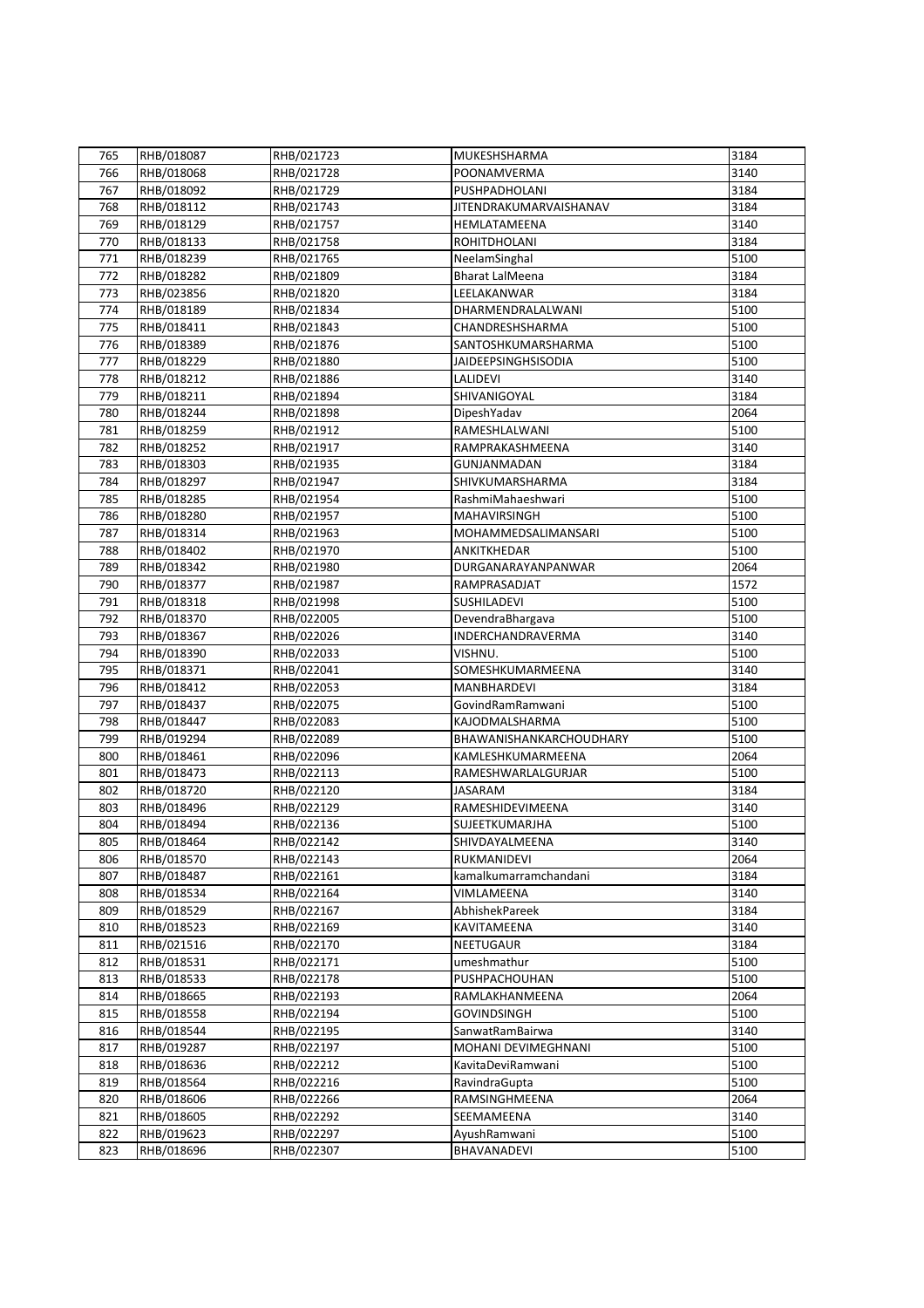| 824 | RHB/018647 | RHB/022323 | RAMESHIDEVIMEENA        | 3140 |
|-----|------------|------------|-------------------------|------|
| 825 | RHB/018648 | RHB/022329 | JAGDISHPRASADMEENA      | 2064 |
| 826 | RHB/018710 | RHB/022359 | RAJESHKUMARMEENA        | 2064 |
| 827 | RHB/018746 | RHB/022377 | <b>UDAYSINGHMEENA</b>   | 3140 |
| 828 | RHB/018734 | RHB/022388 | KAMLESHRAISHARMA        | 5100 |
| 829 | RHB/018783 | RHB/022395 | MUKESHCHOUDHARY         | 5100 |
| 830 | RHB/022946 | RHB/022430 | KAMLESHKUMARGURJAR      | 5100 |
| 831 | RHB/018744 | RHB/022439 | SANGEETAVERMA           | 3140 |
| 832 | RHB/018951 | RHB/022445 | RAMKISHAN               | 5100 |
| 833 | RHB/018806 | RHB/022455 | <b>TEENAKHATIK</b>      | 2064 |
| 834 | RHB/018784 | RHB/022479 | vashisthakumarmeena     | 3140 |
| 835 | RHB/018826 | RHB/022480 | ANMOLCHATURVEDI         | 5100 |
| 836 | RHB/018856 | RHB/022484 | GAJRAJSINGHSHEKHAWAT    | 3184 |
| 837 | RHB/018836 | RHB/022487 | RAMCHANDAR              | 5100 |
| 838 | RHB/018816 | RHB/022507 | <b>MUKTIDEVI</b>        | 3140 |
| 839 | RHB/018834 | RHB/022521 | RESHAMKANWAR            | 3184 |
| 840 | RHB/019395 | RHB/022536 | MAHENDRAKUMARMEENA      | 3140 |
|     |            |            | <b>BIRAJUDEVI</b>       | 5100 |
| 841 | RHB/018888 | RHB/022541 |                         |      |
| 842 | RHB/018857 | RHB/022552 | PUSHPENDRAKUMARMEENA    | 3140 |
| 843 | RHB/018958 | RHB/022556 | atulkumarsharma         | 5100 |
| 844 | RHB/018873 | RHB/022560 | HARVINDARSINGH          | 5100 |
| 845 | RHB/018915 | RHB/022570 | DikshantTank            | 5100 |
| 846 | RHB/018996 | RHB/022572 | IKABALMINYA             | 3184 |
| 847 | RHB/018898 | RHB/022581 | BHARPOORSINGHSHEKHAWAT  | 5100 |
| 848 | RHB/018933 | RHB/022587 | JAGDISHPRASADGURJAR     | 5100 |
| 849 | RHB/018903 | RHB/022588 | HARINARAYANCHOUDHARY    | 5100 |
| 850 | RHB/019300 | RHB/022594 | ANJANAKUMARI            | 3184 |
| 851 | RHB/018908 | RHB/022597 | NARAYANSINGHRAJAWAT     | 5100 |
| 852 | RHB/018963 | RHB/022602 | UrmilaGupta             | 3184 |
| 853 | RHB/018959 |            | <b>GYANCHAND</b>        | 5100 |
| 854 | RHB/018970 |            | DIBYENDUMANDAL          | 3184 |
| 855 | RHB/018955 | RHB/022612 | JaySingh                | 3184 |
| 856 | RHB/018960 | RHB/022628 | PramodKumawat           | 5100 |
| 857 | RHB/018986 | RHB/022631 | PinkyVerma              | 3184 |
| 858 | RHB/019012 | RHB/022645 | SuyashShreyJain         | 5100 |
| 859 | RHB/018973 | RHB/022651 | RAJEEVMEENA             | 2064 |
| 860 | RHB/019621 | RHB/022656 | RajveerSinghChouhan     | 3184 |
| 861 | RHB/019020 | RHB/022659 | Ram SinghMeena          | 3140 |
| 862 | RHB/019604 | RHB/022665 | GOVINDPRASADSHARMA      | 5100 |
| 863 | RHB/019016 | RHB/022667 | AkshayMaheshwari        | 5100 |
| 864 | RHB/019064 | RHB/022709 | NAVEENKUMARMAHATMA      | 3184 |
| 865 | RHB/019066 | RHB/022715 | VishalSinghNaruka       | 3184 |
| 866 | RHB/019054 | RHB/022722 | <b>RAJATSINGH</b>       | 5100 |
| 867 | RHB/019117 | RHB/022755 | NandSinghNaruka         | 5100 |
| 868 | RHB/019126 | RHB/022757 | AbhishekMahatma         | 5100 |
| 869 | RHB/019239 | RHB/022777 | RAJENDRPRASADMEGHWANSHI | 3140 |
| 870 | RHB/019138 | RHB/022789 | SHERSINGH               | 2064 |
| 871 | RHB/019186 | RHB/022793 | NARENDRASINGHRATHORE    | 5100 |
|     |            |            | RitikaMaheshwari        | 5100 |
| 872 | RHB/023528 | RHB/022806 |                         |      |
| 873 | RHB/019161 | RHB/022810 | RAMESHWARCHOUDHARY      | 5100 |
| 874 | RHB/019141 | RHB/022811 | NEHAMATHUR              | 5100 |
| 875 | RHB/019250 | RHB/022821 | SheelaDevi              | 3140 |
| 876 | RHB/019155 | RHB/022824 | DHARAMCHANDYADAV        | 3184 |
| 877 | RHB/019181 | RHB/022826 | SARITAYADAV             | 5100 |
| 878 | RHB/019202 | RHB/022845 | DINESHHARIJAN           | 2064 |
| 879 | RHB/019227 | RHB/022858 | RAMRASJAT               | 5100 |
| 880 | RHB/019262 | RHB/022878 | deekshakumarirajput     | 5100 |
| 881 | RHB/019218 | RHB/022887 | SHIKHAPAUL              | 5100 |
| 882 | RHB/019277 | RHB/022892 | YogeshKumarDhirwani     | 5100 |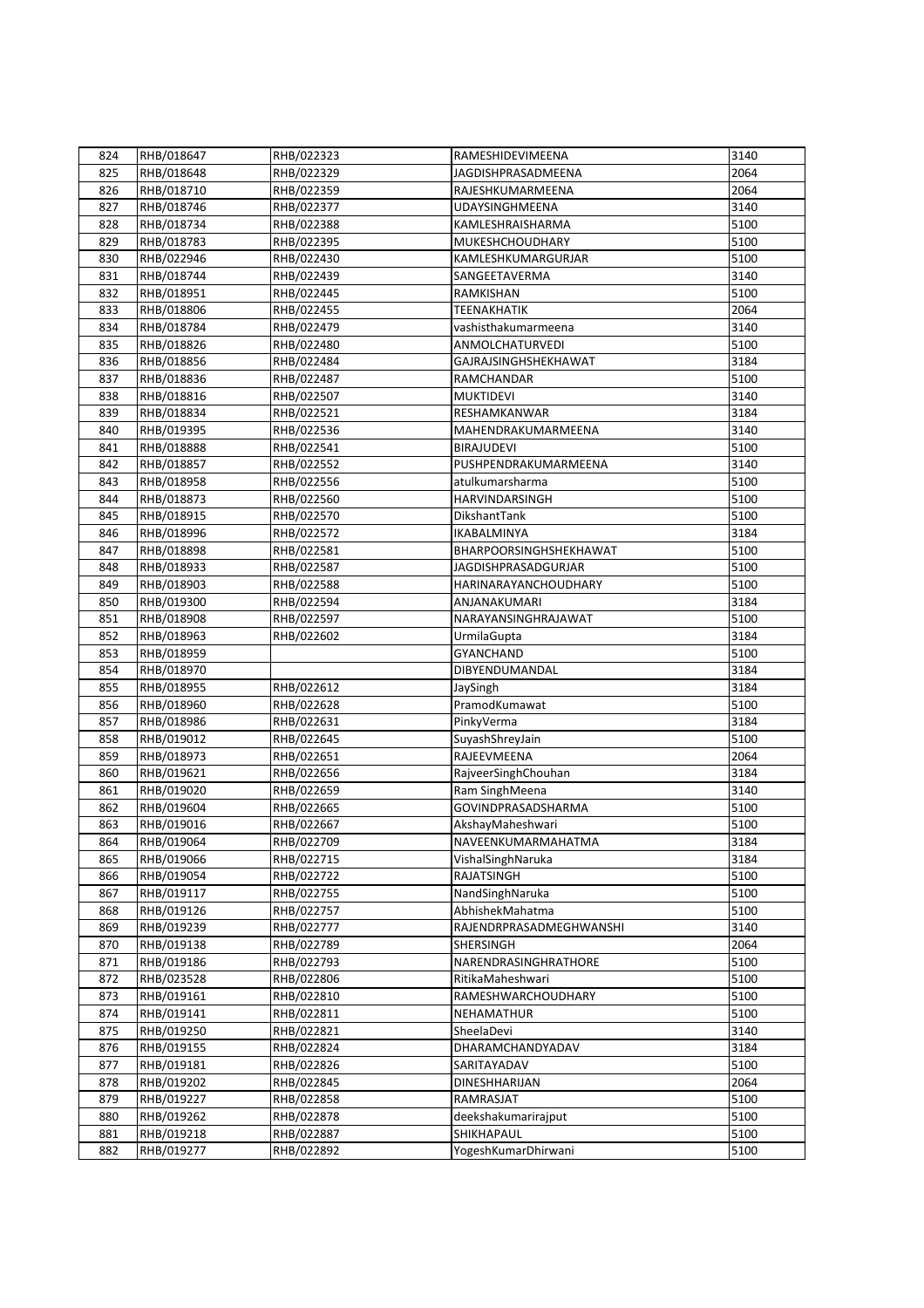| 883 | RHB/019272 | RHB/022896 | PayalMeena              | 3140 |
|-----|------------|------------|-------------------------|------|
| 884 | RHB/019265 | RHB/022914 | <b>TEKCHAND</b>         | 1572 |
| 885 | RHB/019267 | RHB/022917 | MUKESHMEENA             | 3140 |
| 886 | RHB/019301 | RHB/022928 | RINKUMEENA              | 3140 |
| 887 | RHB/019312 | RHB/022933 | DILRAJSINGHSOLANKI      | 5100 |
| 888 | RHB/019293 | RHB/022941 | KOMALBASWAL             | 3140 |
| 889 | RHB/019349 | RHB/022958 | pushpaagrawal           | 5100 |
| 890 | RHB/019373 | RHB/022981 | MUKESHKUMARBAIRWA       | 2064 |
| 891 | RHB/019444 | RHB/022982 | <b>JYOTIARYA</b>        | 3140 |
| 892 | RHB/019357 | RHB/022990 | BANWARILALSAINI         | 3184 |
| 893 | RHB/019381 | RHB/022995 | Nand KishorSwami        | 5100 |
| 894 | RHB/019387 | RHB/022999 | AtulKumarChaudhary      | 3184 |
| 895 | RHB/019398 | RHB/023009 | KavitaDevi              | 5100 |
| 896 | RHB/019440 | RHB/023041 | RAJENDRAKUMARCHANDAWAT  | 3140 |
| 897 | RHB/019473 | RHB/023061 | SUNITAMEENA             | 3140 |
| 898 | RHB/019488 | RHB/023091 | <b>NORTIDEVI</b>        | 5100 |
|     | RHB/019526 |            | PRADUMANSINGH           | 2064 |
| 899 |            | RHB/023105 |                         |      |
| 900 | RHB/019502 | RHB/023113 | PAYALRATHORE            | 5100 |
| 901 | RHB/019539 | RHB/023119 | RAJANIDEVI              | 5100 |
| 902 | RHB/019522 | RHB/023122 | BhuneshGupta            | 5100 |
| 903 | RHB/019508 | RHB/023129 | MANJUDEVI               | 3184 |
| 904 | RHB/019562 | RHB/023141 | HarshitaMeena           | 3140 |
| 905 | RHB/019538 | RHB/023143 | REKHAKANWAR             | 5100 |
| 906 | RHB/019565 | RHB/023159 | RajkumarRajak           | 3140 |
| 907 | RHB/019586 | RHB/023179 | SunitaMeena             | 3140 |
| 908 | RHB/019595 | RHB/023181 | SHASHIKANTVERMA         | 3184 |
| 909 | RHB/019622 | RHB/023212 | BhawanaRamwani          | 5100 |
| 910 | RHB/019631 | RHB/023224 | SANDEEPKUMAR            | 2064 |
| 911 | RHB/019636 | RHB/023231 | AshishSharma            | 5100 |
| 912 | RHB/019638 | RHB/023233 | RAMCHANDRA              | 2064 |
| 913 | RHB/019643 | RHB/023240 | jeetendrakumarsharma    | 5100 |
| 914 | RHB/019668 | RHB/023253 | RUCHITAGOYAL            | 5100 |
| 915 | RHB/019728 | RHB/023265 | MithleshKumari          | 3140 |
| 916 | RHB/019672 | RHB/023276 | SONIDEVI                | 3140 |
| 917 | RHB/019685 | RHB/023291 | SEEMAPANDEY             | 5100 |
| 918 | RHB/019687 | RHB/023297 | ABHINAYKUSHWAH          | 5100 |
| 919 | RHB/019690 | RHB/023299 | <b>JAIPRAKASHSHARMA</b> | 1572 |
| 920 | RHB/019697 | RHB/023303 | SHIVANIMEENA            | 2064 |
| 921 | RHB/021014 | RHB/023318 | <b>NEHAGUPTA</b>        | 5100 |
| 922 | RHB/022969 | RHB/023325 | <b>CHITRAVERMA</b>      | 2064 |
| 923 | RHB/019735 | RHB/023348 | BASANTIMEENA            | 3140 |
| 924 | RHB/019739 | RHB/023358 | RajpalMeena             | 2064 |
| 925 | RHB/019784 | RHB/023361 | <b>SURGYAN</b>          | 2064 |
| 926 | RHB/019752 | RHB/023374 | Rajkumarchandel         | 2064 |
| 927 | RHB/019759 | RHB/023386 | <b>LALITADEVI</b>       | 2064 |
| 928 | RHB/019770 | RHB/023399 | PALAKDULANI             | 3184 |
|     |            |            |                         | 3184 |
| 929 | RHB/019773 | RHB/023400 | MANISHDULANI            |      |
| 930 | RHB/019785 | RHB/023408 | RAKESHSAMARIYA          | 5100 |
| 931 | RHB/019794 | RHB/023417 | <b>GOURILALSHARMA</b>   | 1572 |
| 932 | RHB/019801 | RHB/023424 | PRIYANSHIJAIN           | 3184 |
| 933 | RHB/019804 | RHB/023428 | VIKASHVERMA             | 3140 |
| 934 | RHB/019841 | RHB/023467 | MAHENDRAKUMARTAILOR     | 5100 |
| 935 | RHB/019845 | RHB/023473 | PRIYANKAVERMA           | 3140 |
| 936 | RHB/019862 | RHB/023488 | NEHAGARG                | 3184 |
| 937 | RHB/022825 | RHB/023496 | Ravi MohanSinghal       | 5100 |
| 938 | RHB/019871 | RHB/023497 | <b>JAMANADEVI</b>       | 5100 |
| 939 | RHB/019888 | RHB/023512 | VINODMEENA              | 3140 |
| 940 | RHB/019899 | RHB/023525 | SHANKARLALMEENA         | 3140 |
| 941 | RHB/019906 | RHB/023532 | VikasSharma             | 5100 |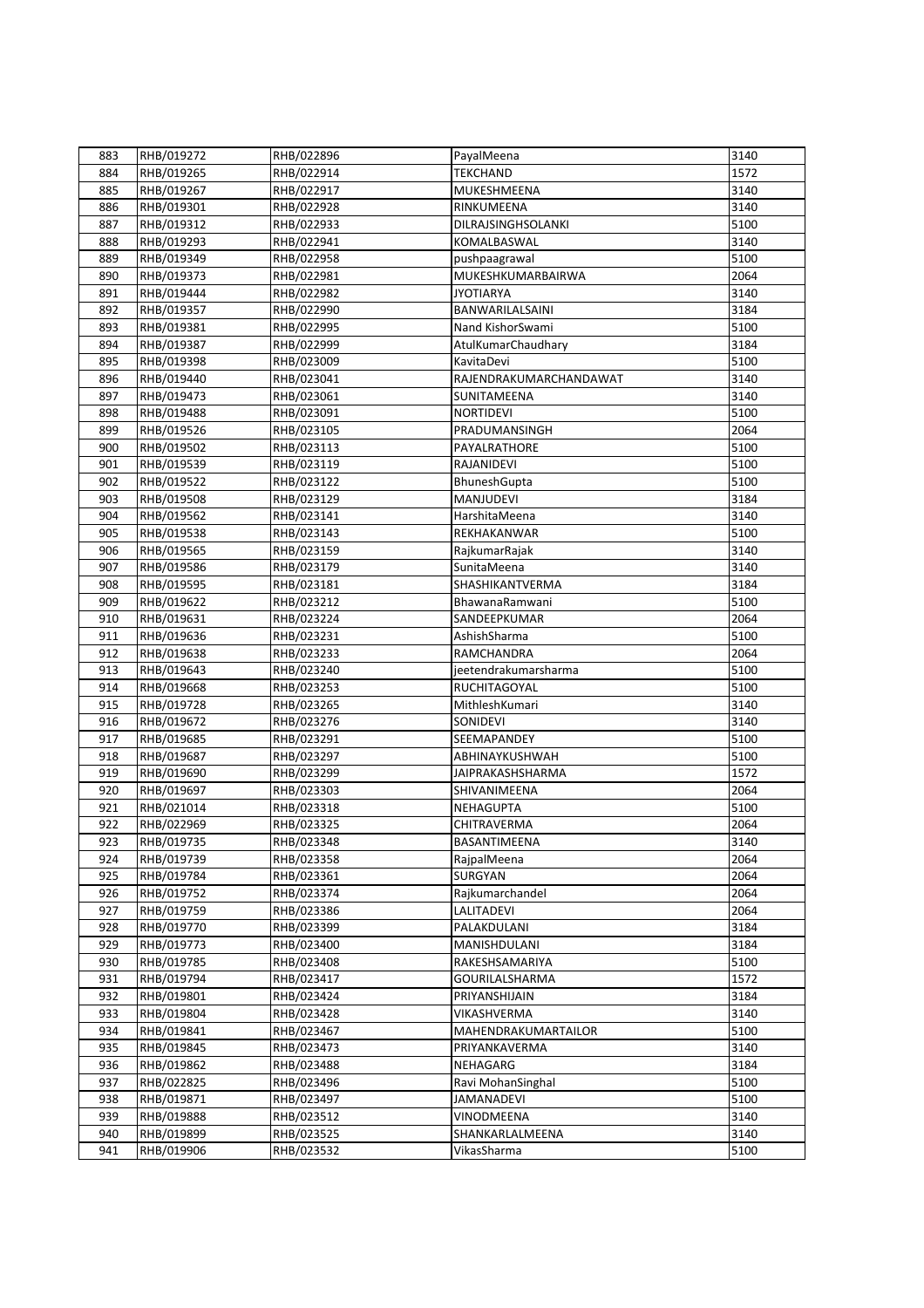| 942  | RHB/019915 | RHB/023542 | NITUKANWAR             | 5100 |
|------|------------|------------|------------------------|------|
| 943  | RHB/019935 | RHB/023570 | AMITKUMARGOYAL         | 5100 |
| 944  | RHB/019949 | RHB/023586 | DEVKINANDANMAHAWAR     | 3140 |
| 945  | RHB/019946 | RHB/023587 | VISHALKUMARSAXENA      | 5100 |
| 946  | RHB/022903 | RHB/023601 | YOGENDRAPARSOYA        | 3140 |
| 947  | RHB/019984 | RHB/023621 | dhanvantidevi          | 5100 |
| 948  | RHB/019991 | RHB/023624 | SUNNYGIDWANI           | 5100 |
| 949  | RHB/020008 | RHB/023657 | RajendraPrasadSharma   | 5100 |
| 950  | RHB/020013 | RHB/023662 | SHANKARLALMEENA        | 3140 |
| 951  | RHB/020018 | RHB/023667 | SUMITSAXENA            | 3184 |
| 952  | RHB/020028 | RHB/023681 | CHANCHALSAINI          | 5100 |
| 953  | RHB/020031 | RHB/023687 | SURYANARAYANSAINI      | 5100 |
| 954  | RHB/020035 | RHB/023689 | SHANTILALSAIN          | 3184 |
| 955  |            |            | VINODLALWANI           | 3184 |
|      | RHB/020038 | RHB/023693 |                        | 5100 |
| 956  | RHB/020044 | RHB/023698 | PUSHPANJALIMALI        |      |
| 957  | RHB/020054 | RHB/023701 | PremchandJain          | 5100 |
| 958  | RHB/020051 | RHB/023702 | GeetaKanwar            | 5100 |
| 959  | RHB/020067 | RHB/023719 | PHOOLWATIKHARIYA       | 3140 |
| 960  | RHB/020071 | RHB/023729 | NARESHKUMARKHARIYA     | 2064 |
| 961  | RHB/020073 | RHB/023731 | HARISHCHANDMEENA       | 5100 |
| 962  | RHB/020085 | RHB/023752 | MANOJKUMAR             | 3184 |
| 963  | RHB/020092 | RHB/023762 | GAURAVKUMAR            | 3184 |
| 964  | RHB/020104 | RHB/023773 | SONUKANWAR             | 3184 |
| 965  | RHB/020111 | RHB/023784 | SUNILKUMARSHARMA       | 5100 |
| 966  | RHB/020122 | RHB/023793 | LaxmanMahawar          | 5100 |
| 967  | RHB/020130 | RHB/023801 | PankajKumar            | 5100 |
| 968  | RHB/020132 | RHB/023802 | GULASHERAHAMAD         | 5100 |
| 969  | RHB/020133 | RHB/023803 | BhumikaAswani          | 5100 |
| 970  | RHB/020398 | RHB/023812 | GIRDHAREELALMEENA      | 5100 |
| 971  | RHB/020149 | RHB/023815 | <b>JITINKUMAR</b>      | 3140 |
| 972  | RHB/020146 | RHB/023818 | MAHIMASHARMA           | 5100 |
| 973  | RHB/020256 | RHB/023821 | LOKESHKUMARMEENA       | 3140 |
| 974  | RHB/020152 | RHB/023826 | SUMANCHOUDHARY         | 5100 |
| 975  | RHB/020155 | RHB/023833 | VISHALCHOUDHARY        | 5100 |
| 976  | RHB/020165 | RHB/023838 | NAMONARAYANMEENA       | 3140 |
| 977  | RHB/020167 | RHB/023840 | NIDHINARAYANI          | 3184 |
| 978  | RHB/020926 | RHB/023846 | Hari ShankarBairwa     | 3140 |
| 979  | RHB/020177 | RHB/023853 | <b>SUNILGUPTA</b>      | 3184 |
| 980  | RHB/020178 | RHB/023854 | RAKHIJUREL             | 3184 |
| 981  | RHB/020273 | RHB/023869 | MITHALALBAIRWA         | 3140 |
| 982  | RHB/020189 | RHB/023870 | VIJIYAGUPTA            | 3184 |
| 983  | RHB/020249 | RHB/023873 | <b>LOKESHCHOUDHARY</b> | 3184 |
| 984  | RHB/020199 | RHB/023881 | HimanshuJangid         | 5100 |
| 985  | RHB/020272 | RHB/023882 | shankarlalsain         | 3184 |
| 986  | RHB/020206 | RHB/023887 | SAROJKUNWAR            | 5100 |
| 987  | RHB/020268 | RHB/023891 | <b>NARESH</b>          | 3140 |
| 988  | RHB/020269 | RHB/023894 | RAJENDRAKUMARBAIRWA    | 3140 |
| 989  | RHB/020261 | RHB/023948 | MEERA.                 | 3140 |
| 990  | RHB/020290 | RHB/023973 | SHIVANIAWASTHI         | 3184 |
| 991  | RHB/020294 | RHB/023976 | PRADEEPSINGH           | 3184 |
| 992  | RHB/020491 | RHB/024002 | hanumanprasadchoudhary | 5100 |
| 993  | RHB/020320 | RHB/024012 | <b>GAYATRIDEVI</b>     | 5100 |
| 994  | RHB/020332 | RHB/024025 | SantoshDeviJain        | 5100 |
| 995  | RHB/020356 | RHB/024047 | POONAMKUMARI           | 2064 |
| 996  | RHB/020464 | RHB/024071 | VINITASHRIVASTAV       | 5100 |
| 997  | RHB/020465 | RHB/024075 | POOJAGAHLOT            | 5100 |
| 998  | RHB/020393 | RHB/024085 | <b>PUSHPADEVI</b>      | 5100 |
| 999  | RHB/020395 | RHB/024089 | PAWANSAIN              | 5100 |
| 1000 | RHB/020403 | RHB/024097 | KALPNAKUMARI           | 3184 |
|      |            |            |                        |      |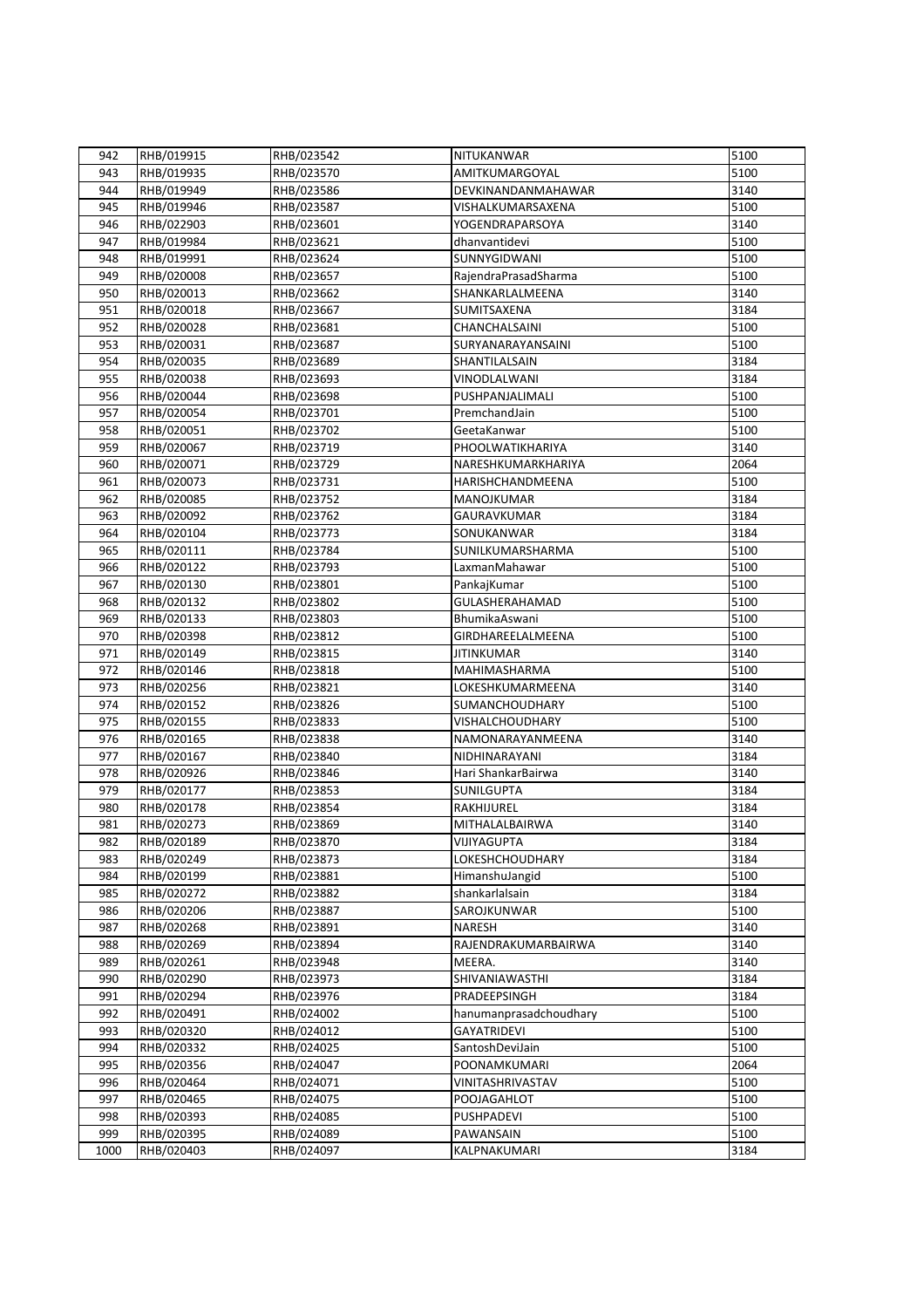| 1001 | RHB/020471 | RHB/024116 | RAHULJAIN               | 5100 |
|------|------------|------------|-------------------------|------|
| 1002 | RHB/020420 | RHB/024119 | RaviRajjain             | 5100 |
| 1003 | RHB/020433 | RHB/024140 | SAVITRIBAIRWA           | 2064 |
| 1004 | RHB/020449 | RHB/024142 | koushlya                | 3184 |
| 1005 | RHB/020493 | RHB/024152 | MALAVIKAKULSHRESHTHA    | 5100 |
| 1006 | RHB/020450 | RHB/024153 | OMPRAKASH               | 3184 |
| 1007 | RHB/020467 | RHB/024161 | NareshKumarBairwa       | 3140 |
| 1008 | RHB/020506 | RHB/024198 | RAJESHWARISAIN          | 5100 |
| 1009 | RHB/020499 | RHB/024199 | SONAMMAHESHWARI         | 5100 |
| 1010 | RHB/020858 | RHB/024211 | mamtabai                | 5100 |
| 1011 | RHB/020505 | RHB/024216 | VIRENDRAKUMAR           | 5100 |
| 1012 | RHB/020504 | RHB/024220 | NEERAJMEENA             | 2064 |
| 1013 | RHB/023524 | RHB/024236 | RohitMeena              | 2064 |
| 1014 | RHB/021021 | RHB/024248 | RAMPRASADBAIRWA         | 2064 |
|      |            |            |                         | 3184 |
| 1015 | RHB/022057 | RHB/024256 | DineshGupta             | 3140 |
| 1016 | RHB/020546 | RHB/024257 | RasaliDevi              |      |
| 1017 | RHB/020547 | RHB/024258 | MAMTAJANGID             | 3184 |
| 1018 | RHB/020552 | RHB/024268 | JOHARILALMEENA          | 2064 |
| 1019 | RHB/020565 | RHB/024283 | <b>GIRJADEVI</b>        | 5100 |
| 1020 | RHB/020571 | RHB/024290 | HARENDRAKUMARMEENA      | 3140 |
| 1021 | RHB/020722 | RHB/024315 | BABULALMEENA            | 3140 |
| 1022 | RHB/020595 | RHB/024316 | HEMLATASAWLANI          | 5100 |
| 1023 | RHB/020596 | RHB/024318 | VarshaDevi              | 5100 |
| 1024 | RHB/020608 | RHB/024326 | HARSHITNAUTIYAL         | 5100 |
| 1025 | RHB/020632 | RHB/024327 | Kuldeep SinghSinghSingh | 5100 |
| 1026 | RHB/020601 | RHB/024332 | RAJSHREENAUTIYAL        | 5100 |
| 1027 | RHB/020977 | RHB/024335 | BhartiMaheshwari        | 5100 |
| 1028 | RHB/020606 | RHB/024337 | JAISHREENAUTIYAL        | 5100 |
| 1029 | RHB/020612 | RHB/024339 | CHANDRASHEKHARVERMA     | 5100 |
| 1030 | RHB/020620 | RHB/024345 | PINKYYADAV              | 3184 |
| 1031 | RHB/020625 | RHB/024354 | <b>RAVISAIN</b>         | 3184 |
| 1032 | RHB/020628 | RHB/024358 | ChetanDas               | 5100 |
| 1033 | RHB/020624 | RHB/024359 | VIRENDERSINGH           | 5100 |
| 1034 | RHB/020634 | RHB/024366 | RameshKumar             | 5100 |
| 1035 | RHB/020633 | RHB/024369 | <b>SUNEETA</b>          | 5100 |
| 1036 | RHB/020636 | RHB/024371 | ashokkumar              | 2064 |
| 1037 | RHB/020641 | RHB/024374 | KARANSHARMA             | 5100 |
| 1038 | RHB/020646 | RHB/024384 | neerajjha               | 5100 |
| 1039 | RHB/020648 | RHB/024385 | PUSPLATAKHANDAL         | 5100 |
| 1040 | RHB/020655 | RHB/024387 | RENUJONWAL              | 3140 |
| 1041 | RHB/020654 | RHB/024388 | ANURADHAKHANDAL         | 5100 |
| 1042 | RHB/020656 | RHB/024389 | MahendraSinghRajput     | 5100 |
| 1043 | RHB/020659 | RHB/024393 | RAGHUVEERSINGHRATHORE   | 5100 |
| 1044 | RHB/020662 | RHB/024396 | <b>JAGDISHSINGH</b>     | 1168 |
| 1045 | RHB/020661 | RHB/024399 | LalSingh                | 5100 |
| 1046 | RHB/020666 | RHB/024400 | VIPINKHANDELWAL         | 5100 |
| 1047 | RHB/020669 | RHB/024403 | ankitgupta              | 5100 |
| 1048 | RHB/020673 | RHB/024409 | RAMBHAJANMEENA          | 5100 |
| 1049 | RHB/020694 | RHB/024432 | MANSINGHMEENA           | 3140 |
| 1050 | RHB/020695 | RHB/024434 | SATISHKUMARMEENA        | 2064 |
| 1051 | RHB/020702 | RHB/024436 | RAMKISHAN               | 3184 |
| 1052 | RHB/020919 | RHB/024437 | SEEMAMANNA              | 5100 |
| 1053 | RHB/020698 | RHB/024441 | AnandKanwar             | 5100 |
| 1054 | RHB/020744 | RHB/024448 | MUKESHPAYAK             | 5100 |
| 1055 | RHB/023250 | RHB/024452 | <b>HANSADEVI</b>        | 5100 |
| 1056 | RHB/023771 | RHB/024503 | sunitasharma            | 5100 |
| 1057 | RHB/020755 | RHB/024507 | PRIYAMURJHANI           | 5100 |
| 1058 | RHB/021019 | RHB/024509 | POOJATILANI             | 5100 |
| 1059 | RHB/023527 | RHB/024518 | BHAGWATIDEVI            | 5100 |
|      |            |            |                         |      |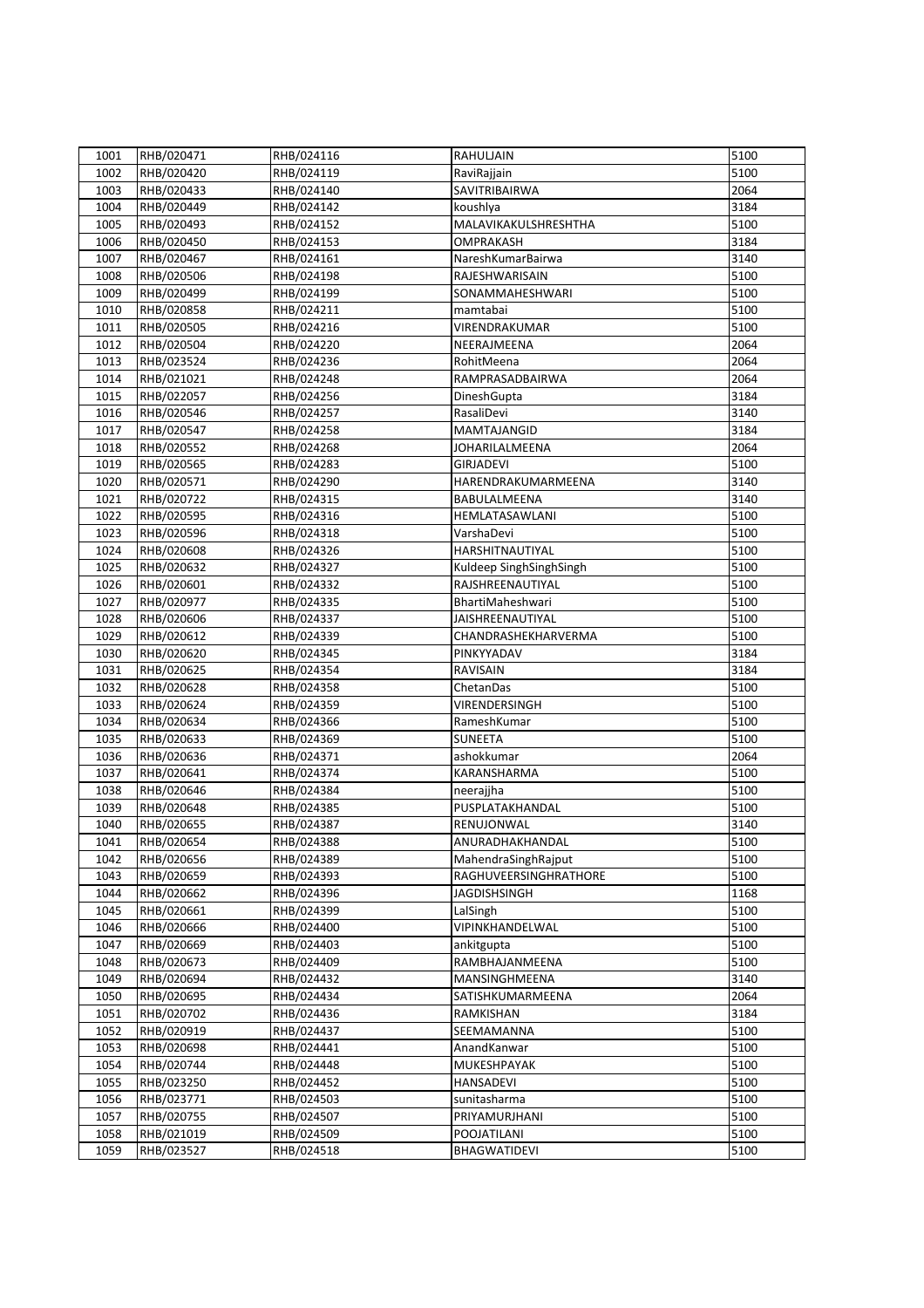| 1060 | RHB/020761 | RHB/024524 | SANTOSHKUMARGUPTA        | 5100 |
|------|------------|------------|--------------------------|------|
| 1061 | RHB/021497 | RHB/024532 | SWARALAKIRAR             | 3140 |
| 1062 | RHB/020768 | RHB/024536 | PARULAGGARWAL            | 5100 |
| 1063 | RHB/020770 | RHB/024537 | ramanverma               | 3140 |
| 1064 | RHB/020847 | RHB/024538 | KALURAMBAIRWA            | 5100 |
| 1065 | RHB/020839 | RHB/024558 | MANOJKAMURSHARMA         | 3184 |
| 1066 | RHB/020797 | RHB/024567 | SHIVCHARANSHARMA         | 5100 |
| 1067 | RHB/020802 | RHB/024570 | RAJENDRAPRASADVIJAY      | 5100 |
| 1068 | RHB/020823 | RHB/024601 | VinitaMeena              | 3140 |
| 1069 | RHB/020829 | RHB/024605 | PRINCEJAIN               | 5100 |
| 1070 | RHB/021091 | RHB/024631 | MUKESHCHANDMEENA         | 2064 |
| 1071 | RHB/020863 | RHB/024642 | RITUKHATIK               | 3140 |
| 1072 | RHB/020872 | RHB/024644 | SULAKSHANASHARMA         | 3184 |
| 1073 | RHB/020879 | RHB/024646 | BHUPENDRAKUMARVASHISHTHA | 5100 |
| 1074 | RHB/020895 | RHB/024683 | LEKHRAJ                  | 3140 |
| 1075 | RHB/022467 | RHB/024684 | MONUKUMARPINGOLIYA       | 2064 |
|      |            |            | NANDBIHARIMEENA          | 3140 |
| 1076 | RHB/020904 | RHB/024690 |                          |      |
| 1077 | RHB/020911 | RHB/024700 | VishnuTailor             | 3184 |
| 1078 | RHB/020942 | RHB/024739 | VEENAGOYAL               | 5100 |
| 1079 | RHB/020960 | RHB/024753 | LOTANTIDEVI              | 2064 |
| 1080 | RHB/020976 | RHB/024773 | <b>NENKIBAI</b>          | 3140 |
| 1081 | RHB/020982 | RHB/024775 | KailashChandBairwa       | 2064 |
| 1082 | RHB/020987 | RHB/024787 | VIJAYSINGH               | 5100 |
| 1083 | RHB/020998 | RHB/024805 | MANJUDEVI                | 5100 |
| 1084 | RHB/021043 | RHB/024852 | RENUSHARMA               | 5100 |
| 1085 | RHB/021047 | RHB/024860 | KAILASHCHANDYOGI         | 3184 |
| 1086 | RHB/021067 | RHB/024870 | BINUKANWAR               | 5100 |
| 1087 | RHB/021071 | RHB/024874 | <b>BANTISINGH</b>        | 5100 |
| 1088 | RHB/021130 | RHB/024886 | Devkiran                 | 3140 |
| 1089 | RHB/021093 | RHB/024902 | <b>KAPILKAPOOR</b>       | 5100 |
| 1090 | RHB/021102 | RHB/024910 | UshaGupta                | 5100 |
| 1091 | RHB/021104 | RHB/024913 | KESHAVDEV                | 3184 |
| 1092 | RHB/021114 | RHB/024924 | RoshniLalwani            | 5100 |
| 1093 | RHB/021121 | RHB/024934 | ASHASHARMA               | 3184 |
| 1094 | RHB/021123 | RHB/024939 | AshokKumar               | 5100 |
| 1095 | RHB/021464 | RHB/024941 | SachinkumarVerma         | 3140 |
| 1096 | RHB/021122 | RHB/024943 | CHOTURAMBERAVA           | 2064 |
| 1097 | RHB/021146 | RHB/024949 | MANISHKUMARCHANDA        | 2064 |
| 1098 | RHB/021131 | RHB/024951 | JayaKirtani              | 5100 |
| 1099 | RHB/021138 | RHB/024957 | AnitaMeena               | 2064 |
| 1100 | RHB/021150 | RHB/024968 | Srishti Malhotra         | 3140 |
| 1101 | RHB/022687 | RHB/024972 | rekhasingh               | 5100 |
| 1102 | RHB/021189 | RHB/024984 | IqbalMohmmed             | 5100 |
| 1103 | RHB/021180 | RHB/024999 | POOJASONI                | 3184 |
| 1104 | RHB/021787 | RHB/025005 | <b>HARISINGH</b>         | 1572 |
| 1105 | RHB/021749 | RHB/025025 | JETHANANDMEERSHAMA       | 5100 |
| 1106 | RHB/021215 | RHB/025033 | NEELAMSOLANKI            | 2064 |
| 1107 | RHB/021407 | RHB/025038 | DilipKumar               | 3140 |
| 1108 | RHB/021218 | RHB/025050 | <b>GAYATRIDEVI</b>       | 5100 |
| 1109 | RHB/021221 | RHB/025056 | HEMAKUMARI               | 5100 |
| 1110 | RHB/021224 | RHB/025057 | SRISHTIGUPTA             | 5100 |
| 1111 | RHB/021249 | RHB/025070 | GalliBaiMeena            | 3184 |
| 1112 | RHB/021229 | RHB/025079 | SUNITADEVI               | 5100 |
| 1113 | RHB/021245 | RHB/025089 | <b>AMANBISHNOI</b>       | 3184 |
| 1114 | RHB/021263 | RHB/025093 | BANWARILALBAIRWA         | 2064 |
| 1115 | RHB/021261 | RHB/025096 | GovindSharma             | 5100 |
| 1116 | RHB/021265 | RHB/025098 | LALCHAND                 | 3184 |
| 1117 | RHB/021371 | RHB/025101 | RAJNISHARMA              | 5100 |
| 1118 | RHB/021279 | RHB/025104 | BHUPENDRAKUMAR           | 3184 |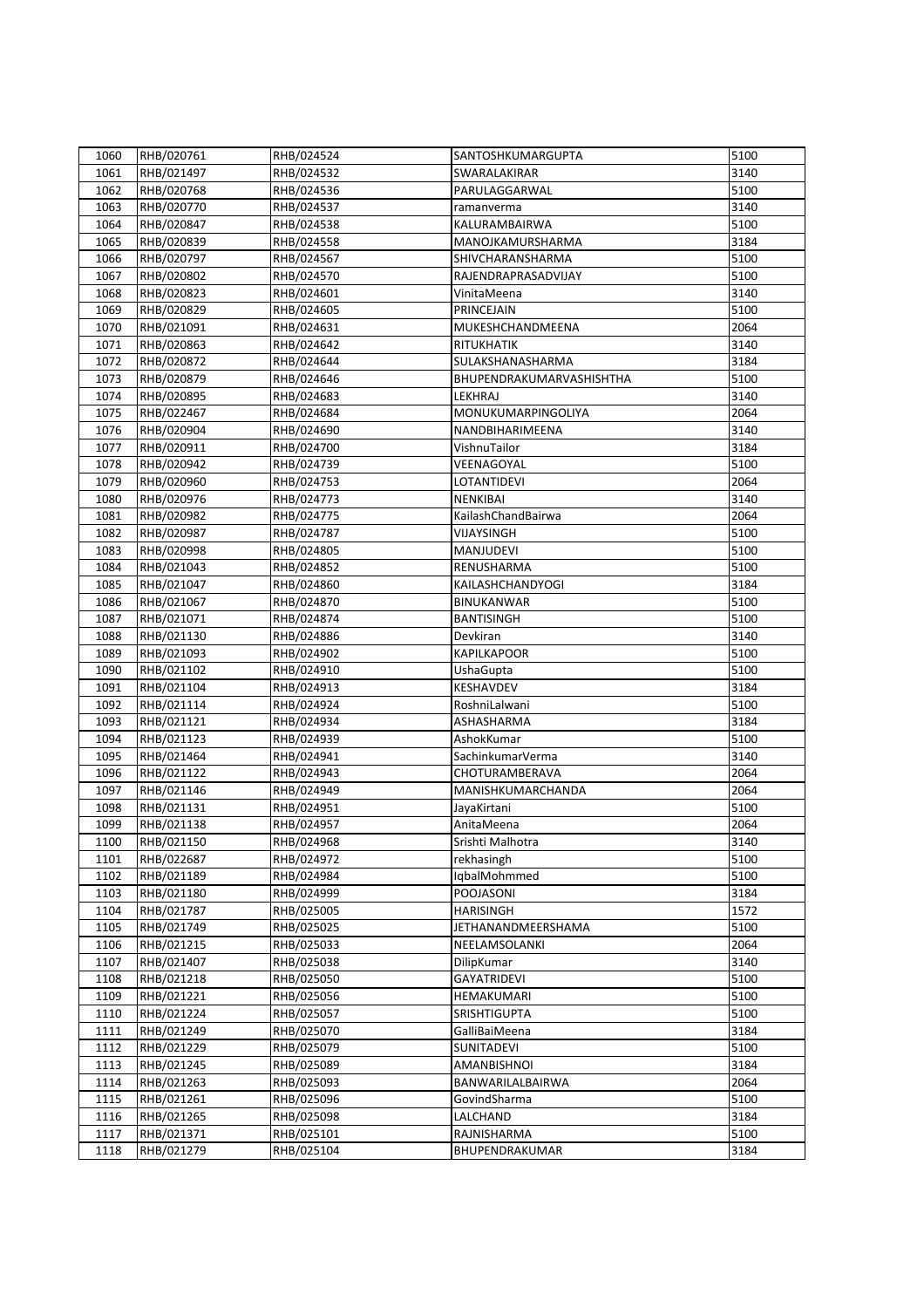| 1119 | RHB/021259 | RHB/025106 | ANILKUMARUPADHYAY        | 5100 |
|------|------------|------------|--------------------------|------|
| 1120 | RHB/021275 | RHB/025114 | <b>DASRATHGIRI</b>       | 3184 |
| 1121 | RHB/021290 | RHB/025122 | RADHESHYAM               | 3184 |
| 1122 | RHB/022952 | RHB/025141 | MANOJPAREEK              | 5100 |
| 1123 | RHB/021740 | RHB/025158 | <b>MONIKAGUPTA</b>       | 3184 |
| 1124 | RHB/022170 | RHB/025164 | DILEEPKUMARBAIRWA        | 2064 |
| 1125 | RHB/021339 | RHB/025184 | KanikaHasnaniParashar    | 5100 |
| 1126 | RHB/021341 | RHB/025186 | AshwaniJain              | 5100 |
| 1127 | RHB/021349 | RHB/025202 | AzadKumar                | 3184 |
| 1128 | RHB/021352 | RHB/025206 | MeenuKanwar              | 3184 |
| 1129 | RHB/022882 | RHB/025210 | LaxmiDevi                | 3184 |
| 1130 | RHB/021357 | RHB/025213 | VIKRAMKUMARSHARMA        | 5100 |
| 1131 | RHB/021370 | RHB/025229 | POOJASOLANKI             | 3140 |
| 1132 | RHB/021425 | RHB/025251 | SANJAYKUMARBAIRWA        | 2064 |
| 1133 | RHB/021394 | RHB/025255 | <b>GUDDIBAIMEENA</b>     | 3140 |
| 1134 | RHB/021412 | RHB/025271 | LAXMI DEVIPANDEY         | 5100 |
| 1135 | RHB/021429 | RHB/025287 | <b>VINITABARI</b>        | 5100 |
| 1136 | RHB/023800 | RHB/025313 | ASHOKKUMARMEENA          | 3140 |
| 1137 | RHB/021448 | RHB/025314 | MANOJMAHAWER             | 3140 |
| 1138 | RHB/021461 | RHB/025330 | MEERADEVI                | 2064 |
| 1139 | RHB/021451 | RHB/025334 | MAMTASHARMA              | 5100 |
| 1140 | RHB/021473 | RHB/025349 | YOGESHKUMARGUPTA         | 5100 |
| 1141 | RHB/021478 | RHB/025355 | <b>MAYADEVI</b>          | 3184 |
| 1142 | RHB/021495 | RHB/025359 | MUKESHVIJAY              | 5100 |
| 1143 | RHB/021499 | RHB/025372 | <b>DINESHCHANDBAIRWA</b> | 2064 |
| 1144 | RHB/021500 | RHB/025374 | ANITACHOUDHARY           | 5100 |
| 1145 | RHB/021519 | RHB/025386 | MUKESHKUMARJAT           | 3184 |
| 1146 | RHB/021536 | RHB/025394 | DharmendraKumar          | 5100 |
| 1147 | RHB/021541 | RHB/025416 | HARIRAMTANWAR            | 3140 |
| 1148 | RHB/021546 | RHB/025426 | <b>SUNITABAI</b>         | 3140 |
| 1149 | RHB/021588 | RHB/025455 | KAMLADEVIMEENA           | 3140 |
| 1150 | RHB/021629 | RHB/025515 | RAMDHANGURJAR            | 5100 |
| 1151 | RHB/021634 | RHB/025518 | ROHITPURIGOSWAMI         | 5100 |
| 1152 | RHB/021664 | RHB/025562 | KHUSHBOOMEENA            | 3140 |
| 1153 | RHB/021674 | RHB/025568 | ReshamaSharma            | 5100 |
| 1154 | RHB/022072 | RHB/025574 | Pyarelalsunia            | 2064 |
| 1155 | RHB/021681 | RHB/025580 | RAJENDRAKUMAR            | 5100 |
| 1156 | RHB/021682 | RHB/025601 | ARTISHARMA               | 5100 |
| 1157 | RHB/021710 | RHB/025607 | VIRENDRAKUMARAGARWAL     | 5100 |
| 1158 | RHB/021700 | RHB/025615 | ANUPVATIDEVI             | 1572 |
| 1159 | RHB/021820 | RHB/025671 | ANJANADEV                | 3140 |
| 1160 | RHB/021758 | RHB/025675 | NARAYANSINGH             | 3184 |
| 1161 | RHB/021794 | RHB/025681 | RAKHIMATHUR              | 3184 |
| 1162 | RHB/021850 | RHB/025692 | BHARTIJATAV              | 3140 |
| 1163 | RHB/021797 | RHB/025703 | CHHINDRAPALKOUR          | 3184 |
| 1164 | RHB/021798 | RHB/025704 | EKANSHNIRALA             | 3140 |
| 1165 | RHB/021796 | RHB/025706 | <b>GOPALGURJAR</b>       | 3184 |
| 1166 | RHB/021803 | RHB/025708 | <b>HARPALRAM</b>         | 2064 |
| 1167 | RHB/021789 | RHB/025713 | <b>KHOOBIRAM</b>         | 1572 |
| 1168 | RHB/021817 | RHB/025717 | <b>PUNEETDUA</b>         | 5100 |
| 1169 | RHB/022710 | RHB/025718 | ManojKumarSharma         | 5100 |
| 1170 | RHB/021877 | RHB/025734 | <b>JYOTIGHAI</b>         | 3184 |
| 1171 | RHB/021895 | RHB/025743 | <b>NIKITAYOGI</b>        | 3184 |
| 1172 | RHB/021837 | RHB/025758 | <b>MANJUDEVI</b>         | 3184 |
| 1173 | RHB/021860 | RHB/025760 | <b>SUMANLATA</b>         | 3184 |
| 1174 | RHB/021873 | RHB/025780 | HEMANTKUMARDHAKAD        | 3184 |
| 1175 | RHB/021880 | RHB/025783 | prakashi                 | 2064 |
| 1176 | RHB/021888 | RHB/025799 | SONIYAKANWAR             | 5100 |
| 1177 | RHB/021899 | RHB/025800 | ASHOKKHOIWAL             | 5100 |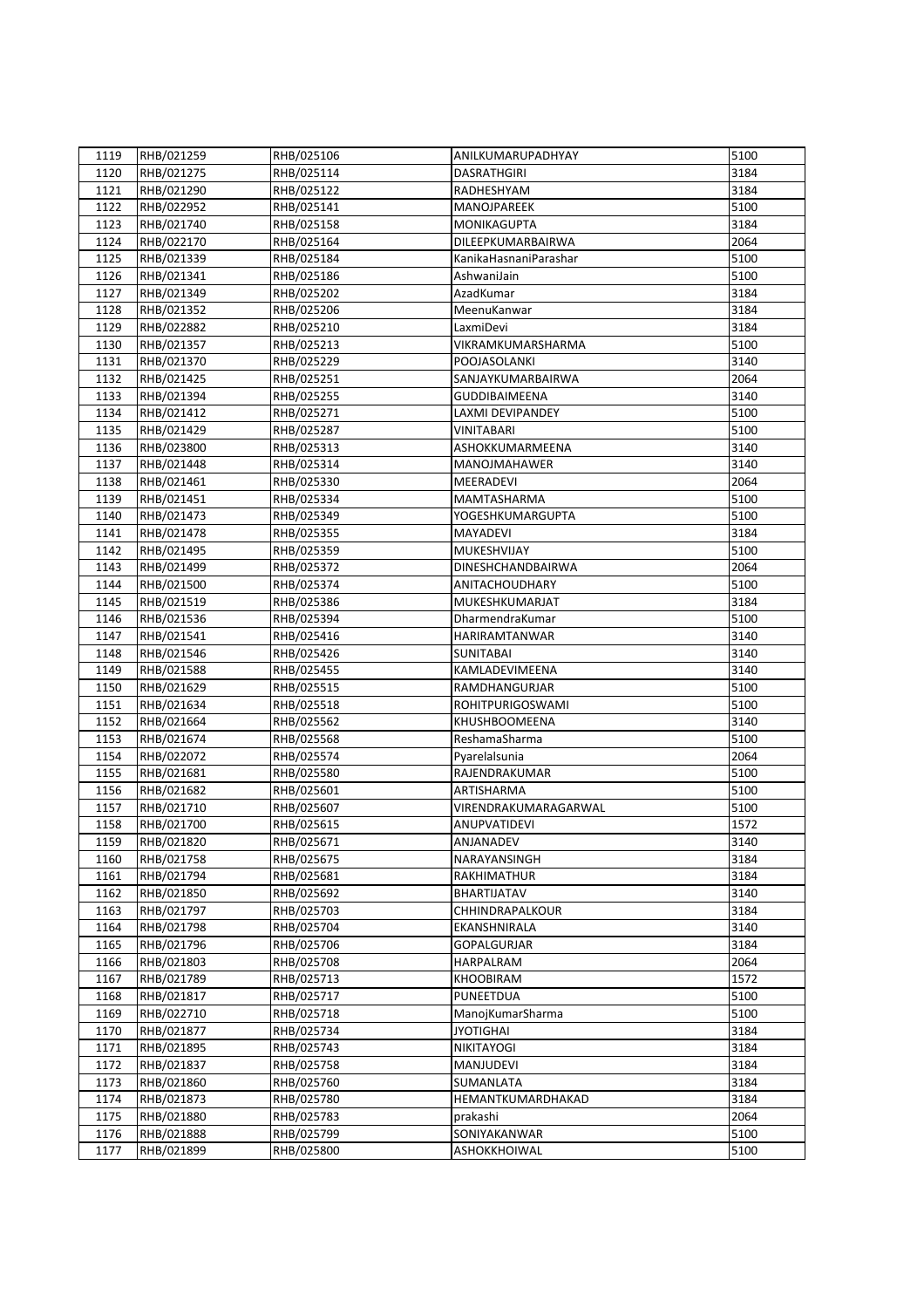| 1178 | RHB/021897 | RHB/025809 | Jayakhudania          | 2064 |
|------|------------|------------|-----------------------|------|
| 1179 | RHB/021911 | RHB/025824 | SADDAMHUSAIN          | 5100 |
| 1180 | RHB/021921 | RHB/025834 | MAYANKKUMAR           | 3184 |
| 1181 | RHB/021927 | RHB/025841 | SuganLalMeena         | 1572 |
| 1182 | RHB/021950 | RHB/025868 | GHANSHYAMLALMEENA     | 5100 |
| 1183 | RHB/021977 | RHB/025881 | VivekKumarMeena       | 2064 |
| 1184 | RHB/021989 | RHB/025896 | Deepak                | 5100 |
| 1185 | RHB/022101 | RHB/025898 | YAMINIMADNANI         | 5100 |
| 1186 | RHB/022194 | RHB/025911 | SandeepKumar          | 5100 |
| 1187 | RHB/022020 | RHB/025917 | <b>HEMLATASOLANKI</b> | 3140 |
| 1188 | RHB/022027 | RHB/025918 | JaishreeSingh         | 5100 |
| 1189 | RHB/023233 | RHB/025976 | ArchanaJain           | 3184 |
| 1190 | RHB/022066 | RHB/025985 | MAYADHAPOLA           | 5100 |
| 1191 | RHB/022240 | RHB/026031 | MahendraSain          | 3184 |
| 1192 | RHB/022120 | RHB/026048 | KanchanSingh          | 5100 |
| 1193 | RHB/022169 | RHB/026081 | REKHAMEENA            | 2064 |
| 1194 | RHB/022200 | RHB/026086 | MOHDSHAHNAWAZ         | 3184 |
| 1195 | RHB/022198 | RHB/026102 | RAJNIMEENA            | 3140 |
| 1196 | RHB/022199 | RHB/026116 | <b>DAUJIRAM</b>       | 3184 |
| 1197 | RHB/022208 | RHB/026123 | RajaramMeena          | 2064 |
|      |            |            | <b>RAMCHANDER</b>     | 1572 |
| 1198 | RHB/022253 | RHB/026151 |                       |      |
| 1199 | RHB/022281 | RHB/026197 | BATTULALMEENA         | 3140 |
| 1200 | RHB/022273 | RHB/026201 | RAHULKUMARSHARMA      | 3184 |
| 1201 | RHB/022265 | RHB/026204 | SUNITA.               | 5100 |
| 1202 | RHB/022312 | RHB/026224 | DeepakkumarSain       | 3184 |
| 1203 | RHB/022441 | RHB/026242 | <b>CHHOTELALBALAI</b> | 2064 |
| 1204 | RHB/022856 | RHB/026276 | DIVYANSHUSINGH        | 3184 |
| 1205 | RHB/022448 | RHB/026316 | <b>TORANSINGH</b>     | 3184 |
| 1206 | RHB/022352 | RHB/026317 | MANJUDEVI             | 2064 |
| 1207 | RHB/022397 | RHB/026333 | SATISHCHANDBHARDWAJ   | 3184 |
| 1208 | RHB/022372 | RHB/026344 | <b>CHARUDUBEY</b>     | 5100 |
| 1209 | RHB/022403 | RHB/026362 | KAVITADEVI            | 2064 |
| 1210 | RHB/022532 | RHB/026370 | SARDARPRAJAPAT        | 3184 |
| 1211 | RHB/022438 | RHB/026373 | kirandevi             | 5100 |
| 1212 | RHB/022851 | RHB/026374 | AVINASHSAIN           | 5100 |
| 1213 | RHB/022553 | RHB/026376 | SumanSharma           | 5100 |
| 1214 | RHB/022409 | RHB/026378 | <b>GULBAI</b>         | 3140 |
| 1215 | RHB/022466 | RHB/026406 | <b>HANIKUMAR</b>      | 3184 |
| 1216 | RHB/022819 | RHB/026411 | NIRMLASEKHAWAT        | 5100 |
| 1217 | RHB/022434 | RHB/026413 | SURESHCHANDMEENA      | 2064 |
| 1218 | RHB/022477 | RHB/026428 | PawanPrajapat         | 3184 |
| 1219 | RHB/022517 | RHB/026456 | NarendraSingh         | 5100 |
| 1220 | RHB/022484 | RHB/026464 | MANISHKUMARMEENA      | 3140 |
| 1221 | RHB/022533 | RHB/026479 | <b>GOURADEVI</b>      | 5100 |
| 1222 | RHB/022530 | RHB/026484 | AashaNirvan           | 2064 |
| 1223 | RHB/022556 | RHB/026504 | shalinijaiswal        | 5100 |
| 1224 | RHB/022747 | RHB/026523 | MANOJPOSWAL           | 5100 |
| 1225 | RHB/023784 | RHB/026525 | raj kumarmeena        | 3140 |
| 1226 | RHB/022695 | RHB/026548 | MANOJKUMARSHARMA      | 5100 |
| 1227 | RHB/022574 | RHB/026561 | SURENDRAKUMARMEENA    | 3140 |
| 1228 | RHB/022684 | RHB/026572 | SUMANDEVI             | 3184 |
| 1229 | RHB/022596 | RHB/026584 | SUMANBAIMEENA         | 3140 |
| 1230 | RHB/022651 | RHB/026596 | DINESHKUMARSHARMA     | 5100 |
| 1231 | RHB/022654 | RHB/026616 | SUMANSOLANKI          | 2064 |
| 1232 | RHB/022701 | RHB/026624 | MAYANKBHARDWAJ        | 3184 |
| 1233 | RHB/022686 | RHB/026630 | SangitaSain           | 3184 |
| 1234 | RHB/022697 | RHB/026650 | Kartik pal            | 3184 |
| 1235 | RHB/022737 | RHB/026680 | premlata              | 5100 |
| 1236 | RHB/022706 | RHB/026685 | MANOJKUMARMEENA       | 3140 |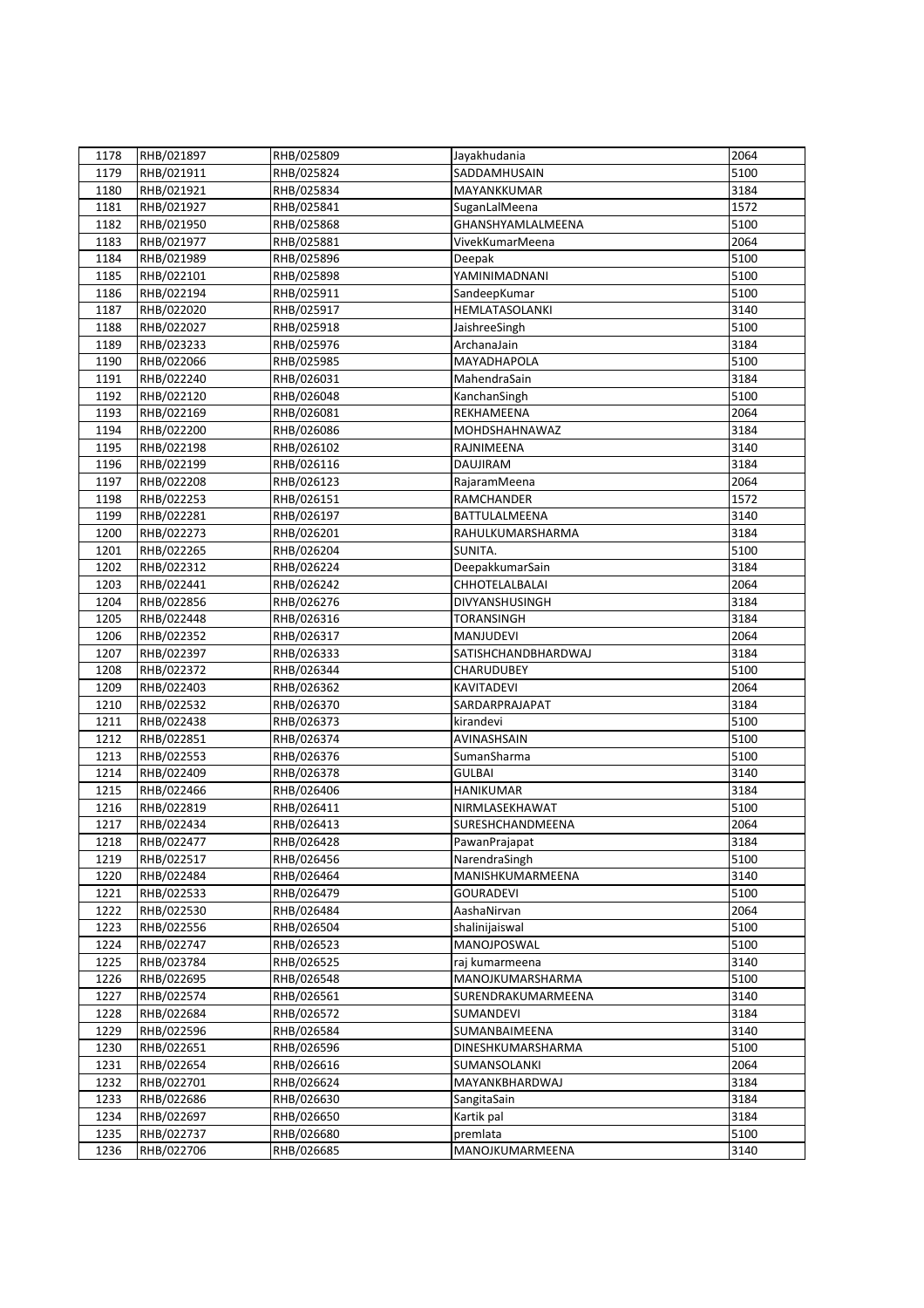| 1237         | RHB/022719               | RHB/026688               | ghanshyammalhotra                          | 3140         |
|--------------|--------------------------|--------------------------|--------------------------------------------|--------------|
| 1238         | RHB/022725               | RHB/026705               | VEERENDRASINGH                             | 5100         |
| 1239         | RHB/022767               | RHB/026751               | VEERBAHADURMEENA                           | 2064         |
| 1240         | RHB/022789               | RHB/026770               | MAHESHKUMARMEENA                           | 3140         |
| 1241         | RHB/022854               | RHB/026794               | radhakishan                                | 5100         |
| 1242         | RHB/022895               | RHB/026826               | MAHESHKUMARSAINI                           | 5100         |
| 1243         | RHB/023128               | RHB/026839               | HARIRAMMEENA                               | 3140         |
| 1244         | RHB/022898               | RHB/026843               | CHANDANIKANWAR                             | 3184         |
| 1245         | RHB/022887               | RHB/026850               | <b>MAMTAGURJAR</b>                         | 3184         |
| 1246         | RHB/023648               | RHB/026851               | REKHAJAISWAL                               | 5100         |
| 1247         |                          | RHB/026861               | <b>GUNJANSHARMA</b>                        | 3184         |
|              | RHB/024134<br>RHB/022906 | RHB/026869               | Lal ChandPotter                            | 5100         |
| 1248<br>1249 |                          |                          | POOJAYADAV                                 | 5100         |
|              | RHB/022947               | RHB/026875               |                                            |              |
| 1250         | RHB/022910               | RHB/026878               | <b>VISHANLAL</b>                           | 1572         |
| 1251         | RHB/022941               | RHB/026889               | KASHMIRAMEENA                              | 2064         |
| 1252         | RHB/022939               | RHB/026894               | TRILOKCHANDAGARWAL                         | 5100         |
| 1253         | RHB/022936               | RHB/026909               | POOJASATIJA                                | 5100         |
| 1254         | RHB/024001               | RHB/026914               | VISHAMBERDAYALMEENA                        | 3140         |
| 1255         | RHB/022967               | RHB/026918               | VIJAYKUMAR                                 | 3140         |
| 1256         | RHB/022996               | RHB/026942               | PANKAJKUMARMEENA                           | 2064         |
| 1257         | RHB/023248               | RHB/026972               | PARVATIDEVI                                | 3140         |
| 1258         | RHB/023030               | RHB/026975               | HEMAKUMARI                                 | 3140         |
| 1259         | RHB/023039               | RHB/026980               | BRIJMOHANMEENA                             | 3140         |
| 1260         | RHB/023188               | RHB/027013               | NAFEESKHAN                                 | 3184         |
| 1261         | RHB/023100               | RHB/027042               | ABHISHEKMANDIYA                            | 3140         |
| 1262         | RHB/023110               | RHB/027044               | SANJUKUMARIJAYASWAL                        | 5100         |
| 1263         | RHB/023125               | RHB/027072               | ManjuDevi                                  | 5100         |
| 1264         | RHB/023107               | RHB/027079               | MANOJKUMAR                                 | 5100         |
| 1265         | RHB/023218               | RHB/027138               | KAPILSHRIVASTAVA                           | 5100         |
| 1266         | RHB/023193               | RHB/027151               | PRADEEPKUMARSHARMA                         | 5100         |
| 1267         | RHB/023290               | RHB/027225               | SurendraKumarBaswal                        | 2064         |
| 1268         | RHB/023297               | RHB/027236               | VijayNankani                               | 5100         |
| 1269         | RHB/023777               | RHB/027297               | SHASHANAKGOYAL                             | 5100         |
| 1270         | RHB/023403               | RHB/027298               | <b>KAPILSHARMA</b>                         | 5100         |
| 1271         | RHB/023371               | RHB/027299               | <b>MOUSAMBAI</b>                           | 3140         |
| 1272         | RHB/023372               | RHB/027300               | RAJESHKUMARMEENA                           | 2064         |
| 1273         | RHB/023377               | RHB/027301               | RACHANAJAIMAN                              | 5100         |
| 1274         | RHB/023477               | RHB/027303               | VINODKUMARJAIMAN                           | 5100         |
| 1275         | RHB/023374               | RHB/027307               | RockySingh<br>HariramMeena                 | 3184<br>3140 |
| 1276         | RHB/023375               | RHB/027308               |                                            |              |
| 1277         | RHB/023376               | RHB/027309               | RajkumarSain                               | 3184         |
| 1278         | RHB/023385               | RHB/027310               | <b>GANESHSAIN</b>                          | 3184         |
| 1279<br>1280 | RHB/023381<br>RHB/023380 | RHB/027311<br>RHB/027312 | PREMLALDHOBI<br><b>CHANDRAPRAKASHDHOBI</b> | 2064<br>3140 |
|              |                          |                          |                                            |              |
| 1281<br>1282 | RHB/023383<br>RHB/023378 | RHB/027314<br>RHB/027315 | NeerajSain<br>NEHAARYA                     | 3184<br>5100 |
|              |                          |                          |                                            | 3184         |
| 1283<br>1284 | RHB/023382<br>RHB/023384 | RHB/027317<br>RHB/027318 | MEENAKUMARI<br>KrishnaKanwar               | 5100         |
|              |                          |                          | SAIDKHAN                                   | 3184         |
| 1285         | RHB/023386               | RHB/027322               |                                            |              |
| 1286         | RHB/023387               | RHB/027323               | GAJENDRASINGH                              | 5100         |
| 1287<br>1288 | RHB/023418<br>RHB/023388 | RHB/027324<br>RHB/027325 | SugarSingh<br>HemantSharma                 | 5100<br>5100 |
|              | RHB/023389               |                          | PRAVINSINGHRAJAWAT                         | 3184         |
| 1289         |                          | RHB/027326               |                                            |              |
| 1290         | RHB/023390               | RHB/027327               | CHANCHALBAIRAJPUT                          | 3184         |
| 1291         | RHB/023391<br>RHB/023395 | RHB/027328               | SunilKumarKuldeep<br>ManojKumarKuldeep     | 3140<br>3140 |
| 1292         |                          | RHB/027329<br>RHB/027331 |                                            | 5100         |
| 1293         | RHB/023402<br>RHB/024167 |                          | SHIPRASAINI                                | 5100         |
| 1294         |                          | RHB/027332               | AnitaSharma                                |              |
| 1295         | RHB/023394               | RHB/027334               | RajuDhaked                                 | 3184         |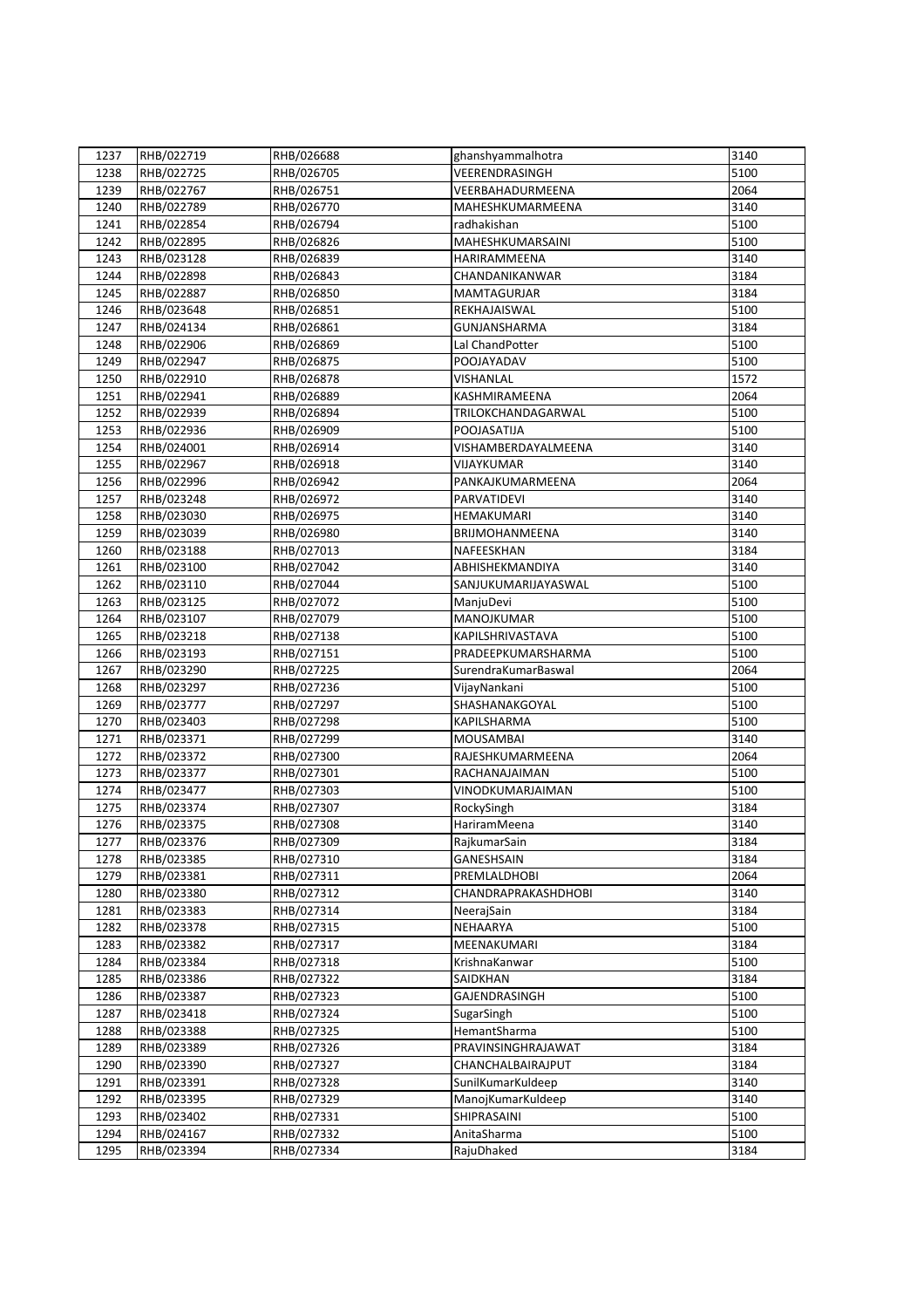| 1296 | RHB/023396 | RHB/027335 | RinkiBakoliya         | 3140 |
|------|------------|------------|-----------------------|------|
| 1297 | RHB/023516 | RHB/027337 | <b>GIRISHPARASHAR</b> | 5100 |
| 1298 | RHB/023515 | RHB/027338 | KALPANASHARMA         | 3184 |
| 1299 | RHB/023398 | RHB/027339 | KALPANA.VERMA         | 5100 |
| 1300 | RHB/023399 | RHB/027340 | HIMANSHU.VYAS         | 5100 |
| 1301 | RHB/023397 | RHB/027341 | ShakuntlaSharma       | 5100 |
| 1302 | RHB/023424 | RHB/027346 | poojatanwar           | 5100 |
| 1303 | RHB/023400 | RHB/027347 | SATYAPRAKASHSONI      | 5100 |
| 1304 | RHB/024144 | RHB/027349 | KAVITADEVI            | 3140 |
| 1305 | RHB/023401 | RHB/027351 | SANTOSHKUMARSAMAL     | 3184 |
| 1306 | RHB/023405 | RHB/027354 | RadheshyamSain        | 3184 |
| 1307 | RHB/023406 | RHB/027355 | ANKITKUMARSHARMA      | 3184 |
| 1308 | RHB/023407 | RHB/027356 | AnandSingh            | 5100 |
|      |            |            | premchandsaini        | 5100 |
| 1309 | RHB/023404 | RHB/027357 |                       | 5100 |
| 1310 | RHB/023805 | RHB/027363 | AVINASHKUMARSHARMA    |      |
| 1311 | RHB/023413 | RHB/027366 | VIJAYKUMARBASRANI     | 5100 |
| 1312 | RHB/023415 | RHB/027368 | SURENDERKUMARSHARMA   | 3184 |
| 1313 | RHB/023446 | RHB/027370 | AarifKhan             | 5100 |
| 1314 | RHB/023416 | RHB/027372 | ANITAJAIMAN           | 5100 |
| 1315 | RHB/023887 | RHB/027378 | MahaveerPrasadJain    | 5100 |
| 1316 | RHB/023420 | RHB/027379 | MANOJVERMA            | 3140 |
| 1317 | RHB/023421 | RHB/027381 | Ravikant-             | 5100 |
| 1318 | RHB/023422 | RHB/027382 | MANMOHANSINGHBHATI    | 5100 |
| 1319 | RHB/023440 | RHB/027384 | NARESHkumar           | 3184 |
| 1320 | RHB/023891 | RHB/027386 | NarendraKumarSinghal  | 3140 |
| 1321 | RHB/023908 | RHB/027387 | hanumansinghmeena     | 3140 |
| 1322 | RHB/023463 | RHB/027390 | MANOJPAL              | 5100 |
| 1323 | RHB/023426 | RHB/027392 | RamniwasBrach         | 5100 |
| 1324 | RHB/023425 | RHB/027393 | CHANDERPRAKASH        | 2064 |
| 1325 | RHB/023427 | RHB/027394 | <b>TEJPALJHAJHRIA</b> | 5100 |
| 1326 | RHB/023429 | RHB/027395 | RAMADEVI              | 5100 |
| 1327 | RHB/023432 | RHB/027397 | BHAGWATIDEVI          | 5100 |
| 1328 | RHB/023435 | RHB/027398 | ankitagarwal          | 5100 |
| 1329 | RHB/023434 | RHB/027399 | BALWANTSINGHPURVIA    | 5100 |
| 1330 | RHB/023436 | RHB/027400 | RAMJILALKUMHAR        | 5100 |
| 1331 | RHB/023437 | RHB/027402 | MAHENDRASINGHMEENA    | 3140 |
| 1332 | RHB/023439 | RHB/027403 | <b>MAMTAKAPOOR</b>    | 5100 |
| 1333 | RHB/023441 | RHB/027404 | Mangilal              | 3140 |
| 1334 | RHB/023442 | RHB/027405 | Gomti megwal          | 3140 |
| 1335 | RHB/023443 | RHB/027406 | LALARAMMEENA          | 2064 |
| 1336 | RHB/023444 | RHB/027409 | <b>HABUDI</b>         | 2064 |
| 1337 | RHB/023445 | RHB/027410 | REKHAPURVIA           | 5100 |
| 1338 | RHB/023485 | RHB/027411 | SudhirKumarBagda      | 5100 |
| 1339 | RHB/023447 | RHB/027414 | POONAMSHRIVASTAVA     | 5100 |
| 1340 | RHB/023576 | RHB/027415 | SUMANGAUR             | 3184 |
| 1341 | RHB/023448 | RHB/027416 | birjuram              | 3184 |
| 1342 | RHB/023450 | RHB/027420 | BUDDHALALJAIMAN       | 5100 |
| 1343 | RHB/023464 | RHB/027422 | SONUSHARMA            | 5100 |
| 1344 | RHB/023451 | RHB/027423 | DEVENDERSINGHYADAV    | 5100 |
| 1345 | RHB/023454 | RHB/027424 | siyarammeena          | 3140 |
| 1346 | RHB/023453 | RHB/027426 | BABALIKUMARI          | 5100 |
| 1347 | RHB/023456 | RHB/027427 | RenuKumari            | 5100 |
| 1348 | RHB/023459 | RHB/027428 | SapnaDevi             | 5100 |
| 1349 | RHB/023457 | RHB/027429 | HemlataBhagtani       | 5100 |
| 1350 | RHB/023911 | RHB/027430 | SUMANLATAMEENA        | 3140 |
| 1351 | RHB/023461 | RHB/027432 | <b>HEMAJANI</b>       | 5100 |
| 1352 | RHB/023481 | RHB/027433 | MinkuKashyap          | 3184 |
| 1353 | RHB/023483 | RHB/027434 | RAVI KANT VERMA       | 3140 |
| 1354 | RHB/023486 | RHB/027435 | <b>JITENDER YOGI</b>  | 3184 |
|      |            |            |                       |      |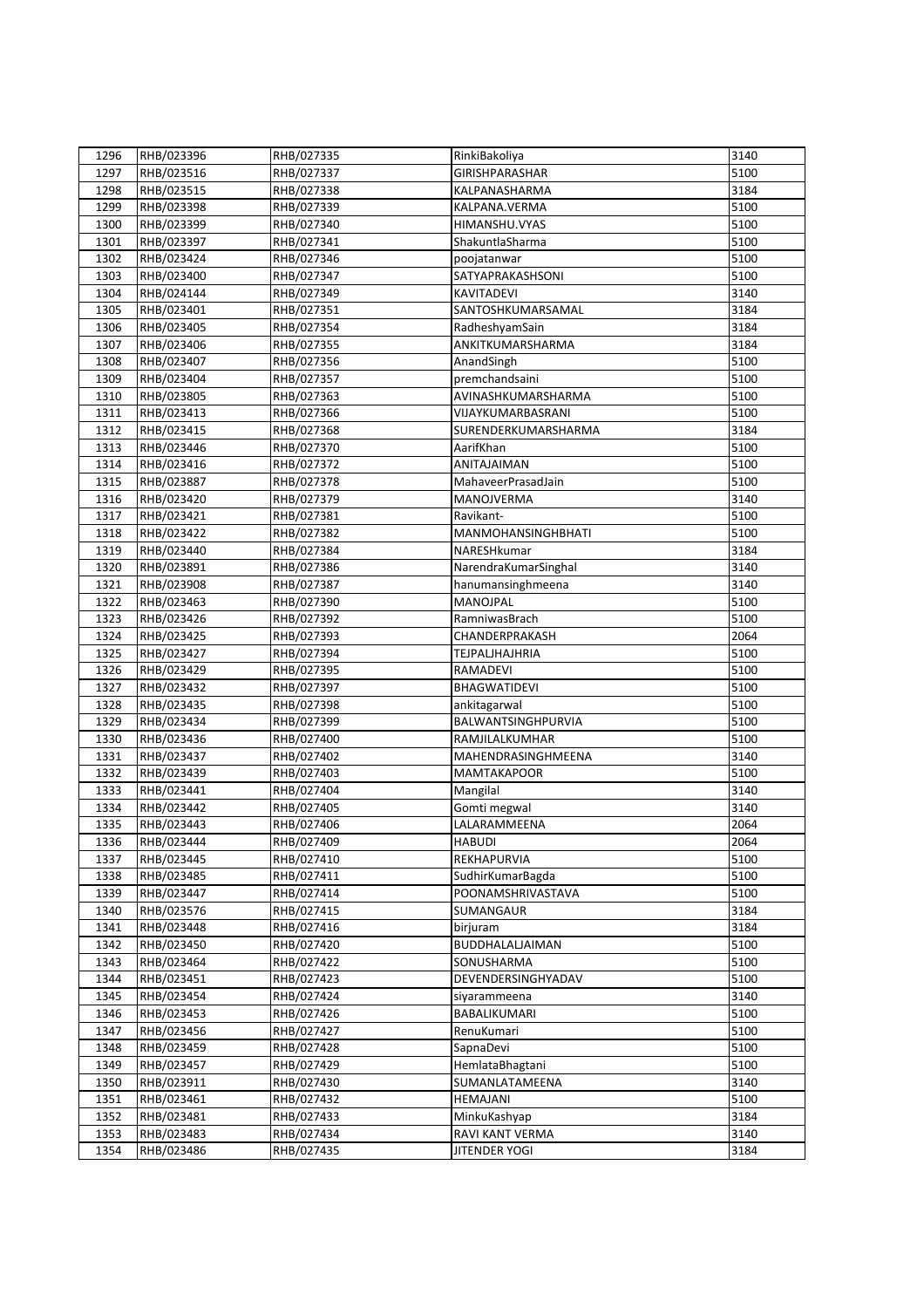| 1355 | RHB/023484 | RHB/027436 | NARESHKUMARMEENA                                | 3140 |
|------|------------|------------|-------------------------------------------------|------|
| 1356 | RHB/023487 | RHB/027437 | PushpendraSingh                                 | 5100 |
| 1357 | RHB/023503 | RHB/027438 | <b>MANBHAR</b>                                  | 2064 |
| 1358 | RHB/023504 | RHB/027439 | BHAVARLALSOYAL                                  | 2064 |
| 1359 | RHB/023488 | RHB/027440 | YOGESHSHARMA                                    | 3184 |
| 1360 | RHB/023489 | RHB/027441 | SUNITABAIRWA                                    | 3140 |
| 1361 | RHB/023490 | RHB/027442 | <b>TARAHARIJAN</b>                              | 2064 |
| 1362 | RHB/023491 | RHB/027443 | <b>JITENDRAKUMARSHARMA</b>                      | 3184 |
| 1363 | RHB/023492 | RHB/027444 | ROHITKUMARSHARMA                                | 3184 |
| 1364 | RHB/023553 | RHB/027447 | MukeshChandMeena                                | 3140 |
| 1365 | RHB/023505 | RHB/027450 | SAROJKANWAR                                     | 5100 |
| 1366 | RHB/023496 | RHB/027451 | DAMYANTIDEVI                                    | 5100 |
| 1367 | RHB/023495 | RHB/027452 | <b>GOPALCHANDSWAMI</b>                          | 3184 |
| 1368 | RHB/023501 | RHB/027455 | <b>HARIOMSHARMA</b>                             | 3184 |
| 1369 | RHB/023506 | RHB/027460 | MUKESHMEENA                                     | 2064 |
| 1370 | RHB/023507 | RHB/027461 | PRAKASHVASWANI                                  | 5100 |
| 1371 | RHB/023509 | RHB/027463 | RADHESHYAMDEVANDA                               | 3184 |
| 1372 | RHB/023512 |            | PrakashChandGoyal                               | 5100 |
|      |            | RHB/027464 |                                                 |      |
| 1373 | RHB/023510 | RHB/027466 | NARENDRAKUMARMEENA                              | 5100 |
| 1374 | RHB/023513 | RHB/027467 | KAPILBHARDWAJ                                   | 3184 |
| 1375 | RHB/023530 | RHB/027469 | JAYAAGARWAL                                     | 3184 |
| 1376 | RHB/023531 | RHB/027471 | <b>INDRADEVI</b>                                | 3140 |
| 1377 | RHB/023533 | RHB/027473 | sonubari                                        | 3184 |
| 1378 | RHB/023534 | RHB/027474 | SAVITABARI                                      | 3184 |
| 1379 | RHB/023538 | RHB/027475 | VinitaJoshi                                     | 3184 |
| 1380 | RHB/023535 | RHB/027477 | MAHENDRADANGAYACH                               | 3184 |
| 1381 | RHB/023537 | RHB/027478 | BHARATBHUSHAN                                   | 3184 |
| 1382 | RHB/023536 | RHB/027480 | PRAKASHKANWAR                                   | 5100 |
| 1383 | RHB/023539 | RHB/027481 | AnjaliBari                                      | 3184 |
| 1384 | RHB/023540 | RHB/027483 | ANITAKUMARI                                     | 3184 |
| 1385 | RHB/023541 | RHB/027484 | <b>UMRAVSINGH</b>                               | 3184 |
| 1386 | RHB/023543 | RHB/027485 | MADHUSUDANSHARMA                                | 3184 |
| 1387 | RHB/023563 | RHB/027486 | RACHANAMEENA                                    | 3184 |
| 1388 | RHB/023565 | RHB/027487 | ANJNAKUMARIMEENA                                | 2064 |
| 1389 | RHB/023600 | RHB/027488 | PradeepTilawat                                  | 5100 |
| 1390 | RHB/023544 | RHB/027489 | RAMPRASADMEENA                                  | 3140 |
| 1391 | RHB/023545 | RHB/027490 | VINODKUMARSHARMA                                | 5100 |
| 1392 | RHB/024097 | RHB/027491 | DHARAMDEEPSINGH                                 | 3184 |
| 1393 | RHB/023546 | RHB/027492 | GANGASAHAIMEENA                                 | 2064 |
| 1394 | RHB/023547 | RHB/027494 | ANUPSINGHDHAKAD                                 | 5100 |
| 1395 | RHB/023548 | RHB/027495 | RAMESHKUMAR                                     | 3184 |
| 1396 | RHB/023558 | RHB/027496 | PAWAN RAJ                                       | 5100 |
| 1397 | RHB/023549 | RHB/027497 | AISHAKHAN                                       | 5100 |
| 1398 | RHB/023570 | RHB/027498 | <b>GOURAVAHUJA</b>                              | 5100 |
| 1399 | RHB/023550 | RHB/027499 | NAVEENAKUMARIMEENA                              | 3140 |
| 1400 | RHB/023551 | RHB/027500 | <b>JITENDERSINGH</b>                            | 5100 |
| 1401 | RHB/023572 | RHB/027502 |                                                 | 5100 |
| 1402 | RHB/023552 | RHB/027503 | ManjunirmalpathakPathak<br><b>TRIPTIPUROHIT</b> | 5100 |
|      |            |            |                                                 |      |
| 1403 | RHB/023571 | RHB/027504 | DILIPKUMARMAHAWAR                               | 3140 |
| 1404 | RHB/023584 | RHB/027514 | <b>URMILA</b>                                   | 1168 |
| 1405 | RHB/023555 | RHB/027515 | OM PRAKASHBUTOLIYA                              | 2064 |
| 1406 | RHB/023556 | RHB/027516 | RAMLALSHARMA                                    | 5100 |
| 1407 | RHB/023557 | RHB/027517 | LOKESHKUMARMEENA                                | 3140 |
| 1408 | RHB/023559 | RHB/027519 | MUKESHVIJAY                                     | 3184 |
| 1409 | RHB/023574 | RHB/027521 | DEEPKANWAR                                      | 5100 |
| 1410 | RHB/023560 | RHB/027522 | BABULALMEENA                                    | 3140 |
| 1411 | RHB/023562 | RHB/027523 | SanjayKumarSahu                                 | 3184 |
| 1412 | RHB/023575 | RHB/027524 | SURENDRADAYMA                                   | 3184 |
| 1413 | RHB/023561 | RHB/027525 | NAIMUDDINANSARI                                 | 5100 |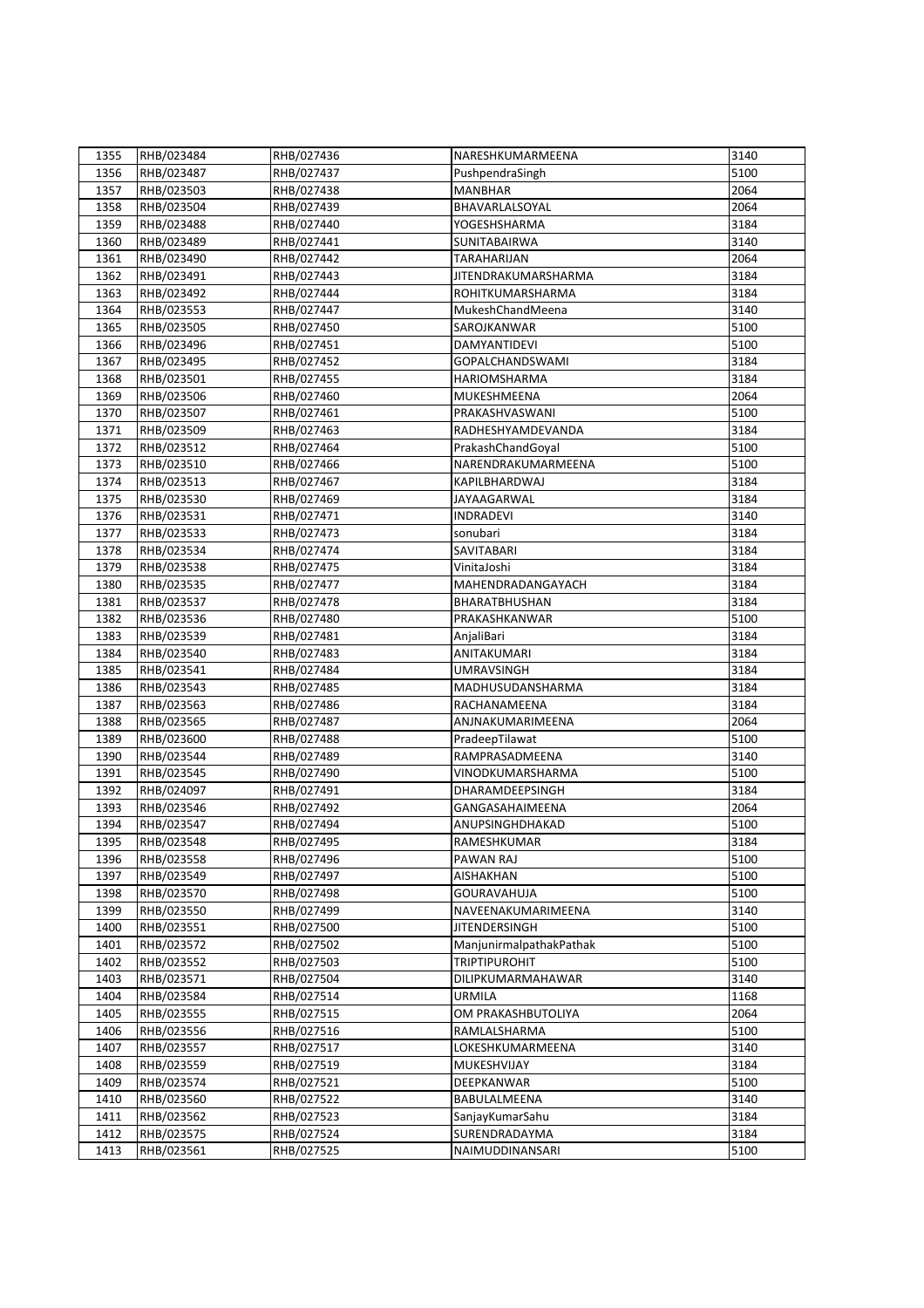| 1414 | RHB/023564 | RHB/027526 | ArifAli                        | 5100         |
|------|------------|------------|--------------------------------|--------------|
| 1415 | RHB/023567 | RHB/027528 | <b>DHANWANTI</b>               | 5100         |
|      |            |            | HEERALALBAIRWA                 | 3140         |
| 1416 | RHB/024073 | RHB/027530 |                                |              |
| 1417 | RHB/023586 | RHB/027531 | PRADEEPMEENA                   | 2064         |
| 1418 | RHB/023568 | RHB/027532 | <b>SUMITRACHOUDHARY</b>        | 5100         |
| 1419 | RHB/023590 | RHB/027535 | SHASHIDEVIVAISHNAV             | 3184         |
| 1420 | RHB/023975 | RHB/027543 | KRIPASHANKARMEENA              | 5100         |
| 1421 | RHB/023577 | RHB/027544 | MANOJJAIN                      | 3184         |
| 1422 | RHB/023578 | RHB/027546 | SURESHCHANDJAT                 | 5100         |
| 1423 | RHB/023581 | RHB/027547 | SANJAYKUMAR                    | 5100         |
| 1424 | RHB/023977 | RHB/027549 | SACHIDANANDMISHRA              | 5100         |
| 1425 | RHB/023583 | RHB/027553 | BAHADURSINGHJADON              | 1572         |
| 1426 | RHB/023585 | RHB/027554 | RAMNIVAS                       | 3140         |
| 1427 | RHB/023587 | RHB/027555 | ASHOKKUMARBAIRWA               | 2064         |
| 1428 | RHB/023589 | RHB/027556 | NEPALSINGHCHOUHAN              | 3184         |
| 1429 | RHB/023588 | RHB/027557 | RAMRAJSINGHGURJAR              | 5100         |
| 1430 | RHB/023591 | RHB/027559 | LuckySinghal                   | 5100         |
| 1431 | RHB/023594 | RHB/027561 | MANISHKUMAR                    | 3184         |
| 1432 | RHB/023598 | RHB/027566 | Amitkumar                      | 5100         |
| 1433 | RHB/023597 | RHB/027567 | SAPNACHIPA                     | 5100         |
| 1434 | RHB/023599 | RHB/027568 | GOVINDPRASADGARVA              | 3140         |
| 1435 | RHB/023829 | RHB/027569 | REEMAPESWANI                   | 3184         |
| 1436 | RHB/023608 | RHB/027571 | LAXMIGODIWAL                   | 3140         |
| 1437 | RHB/023601 | RHB/027572 | <b>GUDDIDEVI</b>               | 3140         |
| 1438 | RHB/023602 | RHB/027576 | DUSHYANTSINGHSHEKHAWAT         | 5100         |
| 1439 | RHB/023604 | RHB/027579 | DevenderKumar                  | 5100         |
| 1440 | RHB/024218 | RHB/027580 | PrakashChandJat                | 5100         |
| 1441 | RHB/023605 | RHB/027581 | ASHISHMEENA                    | 3140         |
| 1442 | RHB/023606 | RHB/027583 | KRISHNADEVI                    | 5100         |
| 1443 | RHB/023607 | RHB/027584 | <b>MANJUDEVI</b>               | 3140         |
| 1444 | RHB/023609 | RHB/027585 | KRISHANMURARIMAHAWAR           | 2064         |
| 1445 | RHB/023632 | RHB/027587 | sarikajain                     | 5100         |
| 1446 | RHB/023682 | RHB/027588 | PRADIPKUMAR                    | 3184         |
| 1447 | RHB/023611 | RHB/027590 | <b>MUNNIDEVI</b>               | 3140         |
| 1448 | RHB/023631 | RHB/027591 | SURENDRASINGH                  | 2064         |
| 1449 | RHB/023620 | RHB/027593 | DEEPAKVERMA                    | 3140         |
| 1450 | RHB/023646 | RHB/027594 | MUKESHPRAJAPATI                | 3184         |
|      | RHB/023649 |            | SANTARABAIBAIRWA               | 3140         |
| 1451 |            | RHB/027596 |                                |              |
| 1452 | RHB/023893 | RHB/027598 | ishaqmohammed<br>AnilKumarSoni | 5100<br>5100 |
| 1453 | RHB/023615 | RHB/027604 |                                |              |
| 1454 | RHB/023661 | RHB/027615 | NeeruRamgopalJangid            | 5100         |
| 1455 | RHB/023626 | RHB/027631 | Praveen KumarNayak             | 3140         |
| 1456 | RHB/023627 | RHB/027632 | SAROJDEVI                      | 3184         |
| 1457 | RHB/023628 | RHB/027635 | YashPalVerma                   | 3140         |
| 1458 | RHB/023629 | RHB/027638 | DINESHKUMARJAIN                | 3184         |
| 1459 | RHB/023635 | RHB/027641 | RAMKISHOREJAIMAN               | 5100         |
| 1460 | RHB/023640 | RHB/027646 | VijayKumarPrasad               | 5100         |
| 1461 | RHB/023984 | RHB/027647 | ROOPKANTAJAIMAN                | 5100         |
| 1462 |            | RHB/027648 | <b>VIMLADEVI</b>               | 3140         |
| 1463 | RHB/023637 | RHB/027649 | PREMSINGHRAJAWAT               | 5100         |
| 1464 | RHB/023639 | RHB/027651 | <b>JAYAKANWAR</b>              | 5100         |
| 1465 | RHB/023647 | RHB/027659 | <b>Bhoma Ram</b>               | 3184         |
| 1466 | RHB/023643 | RHB/027661 | <b>BABULALSONI</b>             | 3184         |
| 1467 | RHB/023642 | RHB/027663 | <b>BONOSRIPANDIT</b>           | 3184         |
| 1468 | RHB/023645 | RHB/027665 | v psinghbairwa                 | 3184         |
| 1469 | RHB/023650 | RHB/027666 | <b>INDUMEHRA</b>               | 3140         |
| 1470 | RHB/023652 | RHB/027668 | SHRIRAM                        | 3184         |
| 1471 | RHB/023978 | RHB/027671 | RITUMISHRA                     | 5100         |
| 1472 | RHB/023655 | RHB/027672 | PRIYASATIJA                    | 3184         |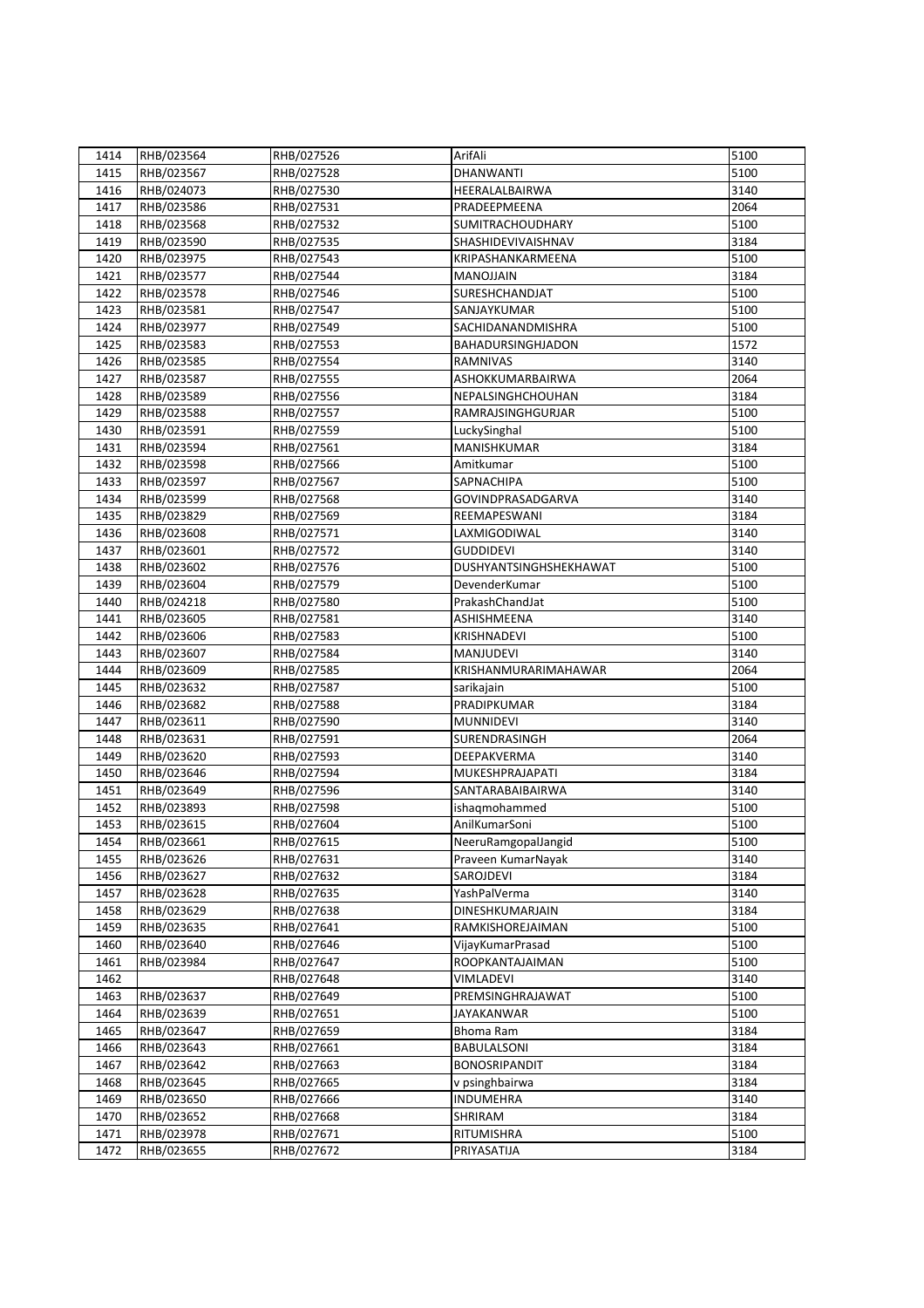| 1473 | RHB/023998 | RHB/027674 | UMESHKUMARJAIMAN      | 5100 |
|------|------------|------------|-----------------------|------|
| 1474 | RHB/023701 | RHB/027676 | HANUMANSINGH          | 3184 |
| 1475 | RHB/023816 | RHB/027677 | PAPPULALKOLI          | 3140 |
| 1476 | RHB/023997 | RHB/027680 | VANDANAJAIMAN         | 5100 |
| 1477 | RHB/023658 | RHB/027681 | SUNITAKUMARI          | 3140 |
| 1478 | RHB/023667 | RHB/027699 | <b>VIMLADEVI</b>      | 2064 |
| 1479 | RHB/023675 | RHB/027702 | SURAJPRAKASHANAND     | 5100 |
| 1480 | RHB/023676 | RHB/027703 | REKHAPAREEK           | 5100 |
| 1481 | RHB/023683 | RHB/027711 | RADHEYSHYAMSHARMA     | 5100 |
| 1482 | RHB/023684 | RHB/027713 | KAMLESHSINGH          | 5100 |
| 1483 | RHB/023686 | RHB/027714 | VINODKUMAR            | 3140 |
| 1484 | RHB/023690 | RHB/027717 | MRITUNJAYMISHRA       | 5100 |
| 1485 | RHB/023827 | RHB/027718 | KAVITAKOTWANI         | 5100 |
| 1486 | RHB/023687 | RHB/027720 | <b>NAVJYOTI</b>       | 3184 |
| 1487 | RHB/023694 | RHB/027723 | RAJENDRAPRASADMEENA   | 2064 |
| 1488 | RHB/023707 | RHB/027729 | DHANRAJSUWALKA        | 3184 |
| 1489 | RHB/023718 | RHB/027733 | RINKUKHANDELWAL       | 3184 |
| 1490 | RHB/023708 | RHB/027735 | <b>ABDULKADIR</b>     | 5100 |
| 1491 | RHB/023709 | RHB/027736 | SURENDRAKUMAR         | 5100 |
| 1492 | RHB/023710 | RHB/027737 | SureshKumar           | 5100 |
| 1493 | RHB/023711 | RHB/027738 | ASHUTOSHCHATURVEDI    | 5100 |
| 1494 | RHB/023714 | RHB/027739 | SHIVKUMAR             | 3184 |
| 1495 | RHB/023717 | RHB/027741 | <b>UMMEDSINGH</b>     | 3184 |
| 1496 | RHB/023719 | RHB/027742 | PHULADEVI             | 3140 |
| 1497 | RHB/023716 | RHB/027743 | SURENDRAKUMARKHAMBRA  | 5100 |
| 1498 | RHB/023720 | RHB/027744 | VINODHARIJAN          | 2064 |
| 1499 | RHB/023721 | RHB/027745 | LEKHAJANGID           | 5100 |
| 1500 | RHB/023722 | RHB/027747 | VIMALAHARIJAN         | 2064 |
| 1501 | RHB/023723 | RHB/027748 | SUHANIJANGID          | 3184 |
| 1502 | RHB/023725 | RHB/027749 | <b>DHARMPALSingh</b>  | 3184 |
| 1503 | RHB/023726 | RHB/027751 | <b>LALITA SAIN</b>    | 5100 |
| 1504 | RHB/023727 | RHB/027752 | BHANWARLAL            | 5100 |
| 1505 | RHB/023724 | RHB/027753 | DEEPCHAND             | 5100 |
| 1506 | RHB/023728 | RHB/027754 | KANCHANGAHLOT         | 3184 |
| 1507 | RHB/023730 | RHB/027755 | <b>SUBHASHCHANDRA</b> | 3140 |
| 1508 | RHB/023729 | RHB/027758 | <b>JITENDRAKUMAR</b>  | 5100 |
| 1509 | RHB/023732 | RHB/027759 | <b>SURESH</b>         | 5100 |
| 1510 | RHB/023733 | RHB/027760 | PraphulVyas           | 3184 |
| 1511 | RHB/023735 | RHB/027763 | POONAMNAVLANI         | 3184 |
| 1512 | RHB/023736 | RHB/027764 | SavitaDutta           | 5100 |
| 1513 | RHB/023739 | RHB/027766 | MANIKAMALLICK         | 3184 |
| 1514 | RHB/023877 | RHB/027768 | RajmalBheel           | 2064 |
| 1515 | RHB/024183 | RHB/027769 | <b>SURAJITMALLICK</b> | 3184 |
| 1516 | RHB/023742 | RHB/027772 | JitendraVerma         | 3140 |
| 1517 | RHB/023743 | RHB/027774 | MukeshKumarSharma     | 3184 |
| 1518 | RHB/023744 | RHB/027775 | MANISHKUMARSHARMA     | 3184 |
| 1519 | RHB/023745 | RHB/027776 | MANISHAJAIN           | 5100 |
| 1520 | RHB/023746 | RHB/027777 | DHANRAJJAIN           | 5100 |
| 1521 | RHB/023749 | RHB/027783 | PRAMODSHARMA          | 3184 |
| 1522 | RHB/023786 | RHB/027786 | purushottamGoyal      | 5100 |
| 1523 | RHB/023753 | RHB/027788 | MAHENDRASINGH         | 5100 |
| 1524 | RHB/023762 | RHB/027789 | mukeshsharma          | 3184 |
| 1525 | RHB/023754 | RHB/027790 | RekhaDevi             | 3184 |
| 1526 | RHB/023835 | RHB/027791 | lalita.               | 5100 |
| 1527 | RHB/023883 | RHB/027792 | <b>DILIPGAUTAM</b>    | 5100 |
| 1528 | RHB/023755 | RHB/027794 | DHARMENDRAPHULWANI    | 5100 |
| 1529 | RHB/023756 | RHB/027795 | HARSHVARDHANSINGH     | 5100 |
| 1530 | RHB/024147 | RHB/027798 | KARANAHUJA            | 5100 |
| 1531 | RHB/023838 | RHB/027800 | MAMTADEVIMEENA        | 3140 |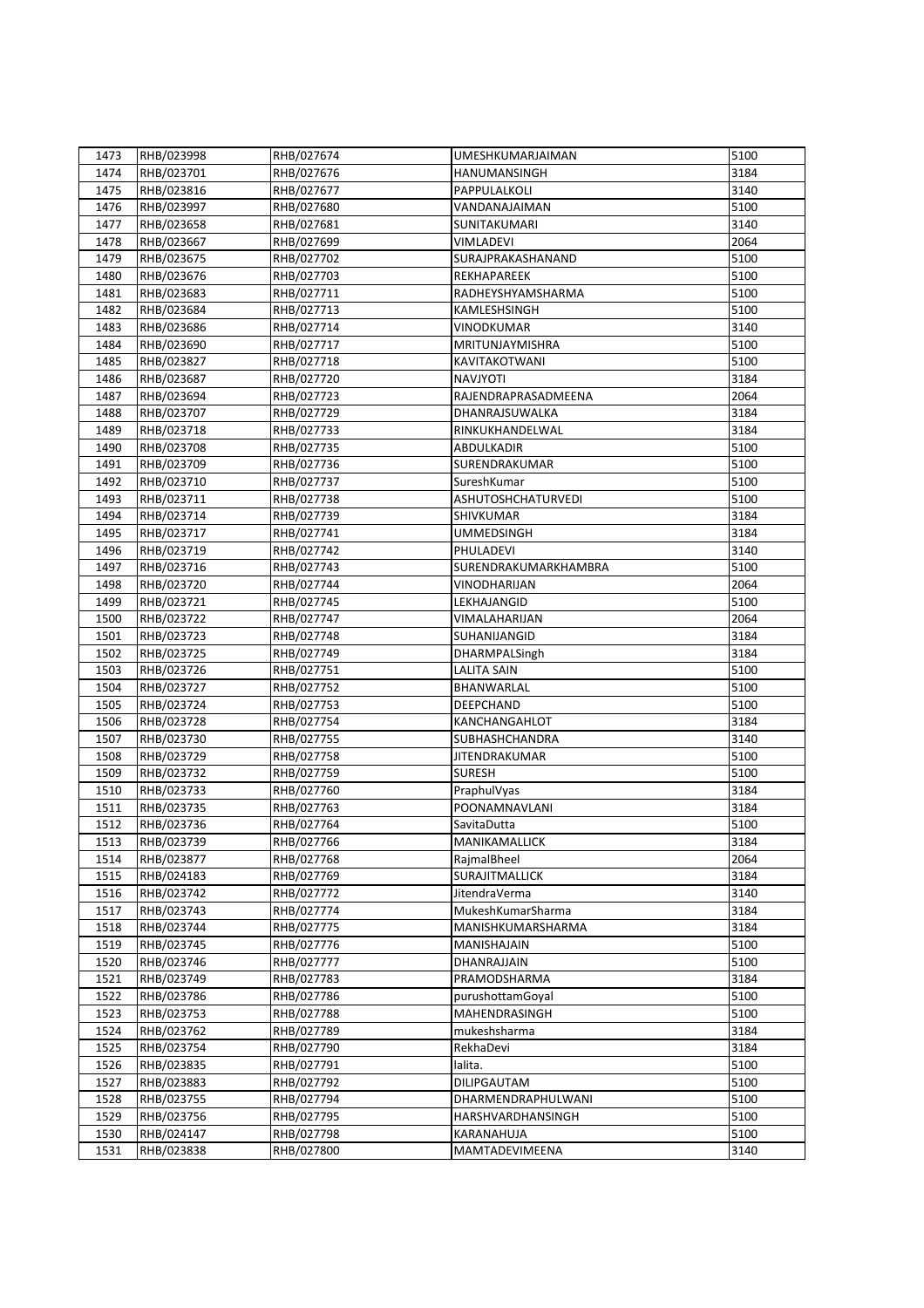| 1532 | RHB/023761 | RHB/027802 | DEEPAKMITTAL          | 3184 |
|------|------------|------------|-----------------------|------|
| 1533 | RHB/023765 | RHB/027804 | <b>HARISHMATHUR</b>   | 3184 |
| 1534 | RHB/023763 | RHB/027805 | AshishKumarSharma     | 3184 |
| 1535 | RHB/023766 | RHB/027808 | BansiLalMeena         | 2064 |
| 1536 | RHB/023787 | RHB/027809 | Manoj.                | 5100 |
| 1537 | RHB/023770 | RHB/027813 | VIJAYRAJSINGH         | 3184 |
| 1538 | RHB/023776 | RHB/027822 | kalyanikumari         | 3140 |
| 1539 | RHB/023783 | RHB/027826 | KAMLADEVI             | 5100 |
| 1540 | RHB/023781 | RHB/027831 | <b>UGANTI</b>         | 1572 |
| 1541 | RHB/023782 | RHB/027834 | SATYAVATI             | 5100 |
| 1542 | RHB/023785 | RHB/027835 | <b>GEETADEVIMEENA</b> | 3140 |
| 1543 | RHB/023789 | RHB/027836 | <b>HEMRAJ</b>         | 5100 |
| 1544 | RHB/023791 | RHB/027838 | JEETENDRAJAIN         | 5100 |
| 1545 | RHB/023980 | RHB/027839 | SATYENDRAKUMAR        | 5100 |
| 1546 | RHB/023836 | RHB/027840 | MADHUMURARIMEENA      | 3140 |
| 1547 | RHB/023792 | RHB/027841 | SANTOSHBAIMEENA       | 3140 |
| 1548 |            |            | CHANDERPRAKASH.       | 5100 |
|      | RHB/023794 | RHB/027843 |                       |      |
| 1549 | RHB/023801 | RHB/027844 | PRASHANTBENIWAL       | 3184 |
| 1550 | RHB/023795 | RHB/027845 | Mandori               | 2064 |
| 1551 | RHB/023796 | RHB/027847 | <b>RATANSINGH</b>     | 3184 |
| 1552 | RHB/023802 | RHB/027849 | RAMDHANI              | 5100 |
| 1553 | RHB/023803 | RHB/027852 | RavindraKumar         | 3140 |
| 1554 | RHB/023934 | RHB/027854 | NEERAJKUMARSHARMA     | 5100 |
| 1555 | RHB/023844 | RHB/027858 | ArunKumarSharma       | 5100 |
| 1556 | RHB/024164 | RHB/027862 | RAJUVERMA             | 2064 |
| 1557 | RHB/023811 | RHB/027864 | SANJAYKUMAR           | 2064 |
| 1558 | RHB/023808 | RHB/027865 | RAMESHWARPRASADGUPTA  | 5100 |
| 1559 | RHB/023810 | RHB/027866 | KHUBISHARMA           | 5100 |
| 1560 | RHB/023815 | RHB/027871 | MAHESHKUMARSHARMA     | 3184 |
| 1561 | RHB/023817 | RHB/027872 | SUNITAKANWAR          | 5100 |
| 1562 | RHB/023823 | RHB/027878 | <b>SANJUDEVI</b>      | 3184 |
| 1563 | RHB/023824 | RHB/027881 | DurgaLalSharma        | 1572 |
| 1564 | RHB/023832 | RHB/027887 | anjumanwarkhan        | 5100 |
| 1565 | RHB/023828 | RHB/027888 | Mehrunisha            | 3184 |
| 1566 | RHB/023830 | RHB/027889 | YADRAMMEENA           | 3140 |
| 1567 | RHB/023833 | RHB/027890 | RAJESHKUMARSINGHAL    | 3140 |
| 1568 | RHB/023839 | RHB/027897 | VishwanathSaini       | 5100 |
| 1569 | RHB/023837 | RHB/027898 | BALWANTSINGH          | 5100 |
| 1570 | RHB/023841 | RHB/027901 | AmitKumarSirwa        | 3140 |
| 1571 | RHB/024036 | RHB/027902 | RamGopalMeena         | 3140 |
| 1572 | RHB/023851 | RHB/027903 | <b>HIMANSHUGUPTA</b>  | 3184 |
| 1573 | RHB/023847 | RHB/027907 | KrishanKumarAmbawat   | 1168 |
| 1574 | RHB/023845 | RHB/027909 | NARESHKUMAR           | 3184 |
| 1575 | RHB/023842 | RHB/027910 | PAPPUDHAKAR           | 5100 |
| 1576 | RHB/023855 | RHB/027912 | SAKUNTALASHARMA       | 5100 |
| 1577 | RHB/023884 | RHB/027917 | SHYAMSUNDARSINGHAL    | 5100 |
| 1578 | RHB/023850 | RHB/027919 | RAJENDRAPRASADSAIN    | 5100 |
| 1579 | RHB/023860 | RHB/027922 | LOKESHKUMARGURJAR     | 5100 |
| 1580 | RHB/023857 | RHB/027923 | SONUSHARMA            | 5100 |
| 1581 | RHB/023862 | RHB/027925 | BHAWANISINGH          | 5100 |
| 1582 | RHB/023865 | RHB/027928 | HARIMANMEENA          | 1572 |
| 1583 | RHB/023861 | RHB/027929 | SARJEETSINGH          | 5100 |
| 1584 | RHB/023866 | RHB/027932 | RAMKANWAR             | 3140 |
| 1585 | RHB/023986 | RHB/027933 | <b>JITESHJAIMAN</b>   | 5100 |
| 1586 | RHB/023869 | RHB/027934 | <b>KRITIKAGAUR</b>    | 5100 |
| 1587 | RHB/023867 | RHB/027935 | SMITASHARMA           | 5100 |
| 1588 | RHB/023870 | RHB/027936 | RAJARAMBAIRWA         | 2064 |
| 1589 | RHB/023872 | RHB/027939 | <b>BHARTISHARMA</b>   | 5100 |
| 1590 | RHB/023873 | RHB/027941 | BIJENDRAKUMARBAIRWA   | 2064 |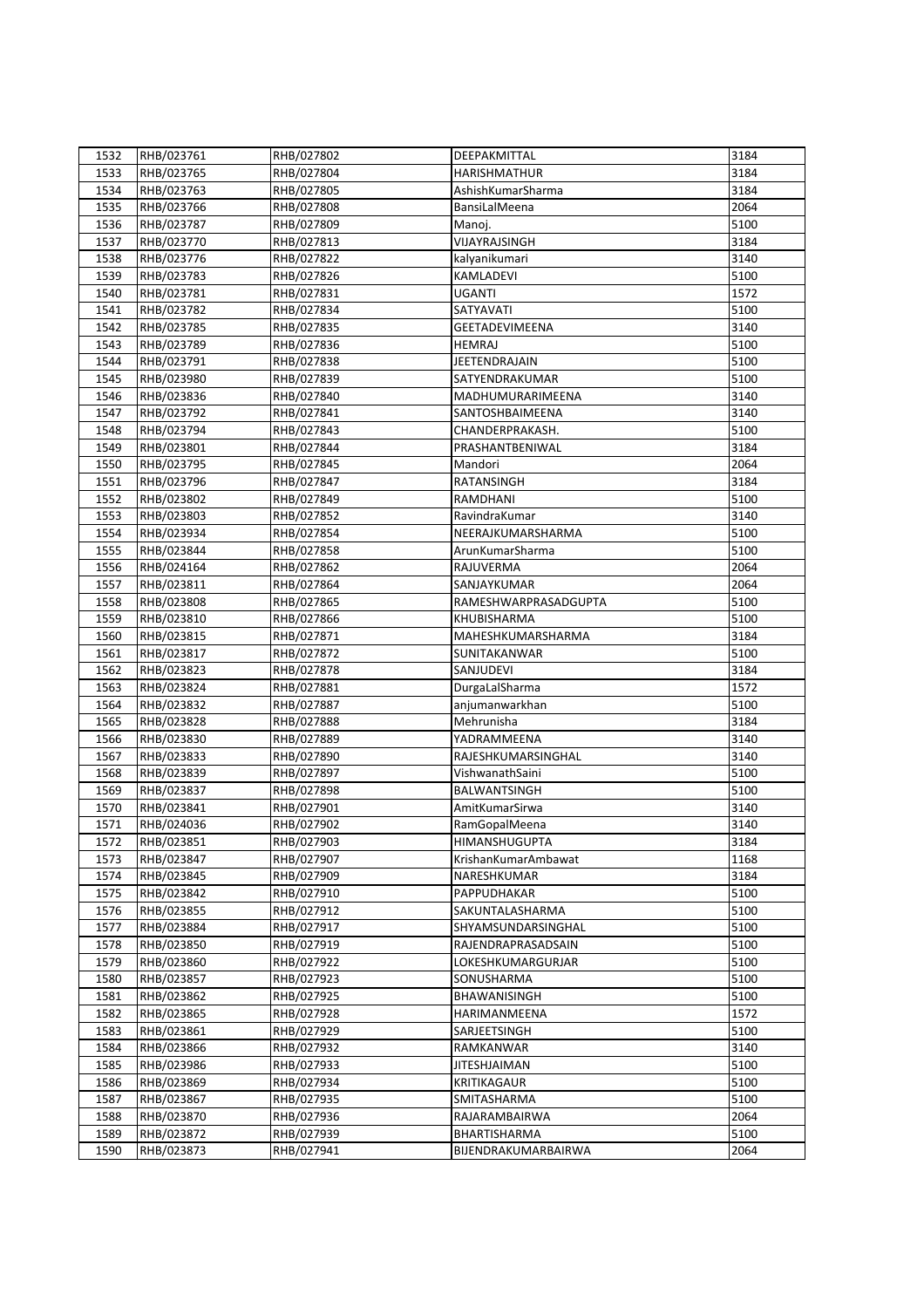| 1591 | RHB/023874 | RHB/027942 | HEMANTKUMARSONI           | 5100 |
|------|------------|------------|---------------------------|------|
| 1592 | RHB/023875 | RHB/027944 | SNEHLATA                  | 5100 |
| 1593 | RHB/023994 | RHB/027945 | PRATIMAJAIMAN             | 5100 |
| 1594 | RHB/023876 | RHB/027947 | DHARMADEVI                | 3184 |
|      |            |            |                           | 3184 |
| 1595 | RHB/023880 | RHB/027948 | RAZAKKHA                  |      |
| 1596 | RHB/023879 | RHB/027949 | kumkum.                   | 5100 |
| 1597 | RHB/023878 | RHB/027950 | YOGESHSHARMA              | 5100 |
| 1598 | RHB/023881 | RHB/027951 | BharatSharma              | 3184 |
| 1599 | RHB/023889 | RHB/027956 | PremPrakashVerma          | 3140 |
| 1600 | RHB/023890 | RHB/027959 | SANTOSHKUMARMEENA         | 2064 |
| 1601 | RHB/023892 | RHB/027961 | krishankumar              | 5100 |
| 1602 | RHB/023894 | RHB/027962 | SUNITADEVI                | 5100 |
| 1603 | RHB/023895 | RHB/027963 | RAMVEER                   | 2064 |
| 1604 | RHB/023920 | RHB/027969 | KAMLESHDEVI               | 3140 |
| 1605 | RHB/023898 | RHB/027970 | GIRRAJPRASADSAINI         | 5100 |
| 1606 | RHB/024024 | RHB/027972 | AbhishekJuneja            | 3184 |
| 1607 | RHB/023903 | RHB/027974 | sonudevisain              | 5100 |
| 1608 | RHB/023901 | RHB/027976 | JAYASHRI.                 | 5100 |
| 1609 | RHB/023902 | RHB/027977 | PRASHANTJAIN              | 5100 |
| 1610 | RHB/023904 | RHB/027978 | <b>JAIPRAKASHTOLANI</b>   | 5100 |
| 1611 | RHB/023905 | RHB/027979 | SHIVRAMMEENA              | 2064 |
| 1612 | RHB/023912 | RHB/027982 | manojkumarsharma          | 5100 |
| 1613 | RHB/023916 | RHB/027983 | HANSRAJMEENA              | 3140 |
| 1614 | RHB/023914 | RHB/027985 | SAVITRIDEVI               | 2064 |
| 1615 | RHB/023910 | RHB/027986 | DINESHKUMARKHANDELWAL     | 5100 |
| 1616 | RHB/023917 | RHB/027987 | swadeshbabumather         | 5100 |
| 1617 | RHB/023925 | RHB/027989 | shashankparmar            | 5100 |
| 1618 | RHB/023921 | RHB/027992 | <b>JOGINDERSINGHYADAV</b> | 3184 |
| 1619 | RHB/023922 | RHB/027993 | DeepakKumarSharma         | 5100 |
| 1620 | RHB/023938 | RHB/027994 | NARGISKUMARI              | 3140 |
| 1621 | RHB/023927 | RHB/027997 | SHAKSHIMANGNANI           | 3184 |
| 1622 | RHB/023926 | RHB/027998 | VINEETAYADAV              | 3184 |
| 1623 | RHB/023929 | RHB/027999 | NAWALKISHORESONI          | 3184 |
| 1624 | RHB/023928 | RHB/028001 | REENABAIKHANGAR           | 3140 |
| 1625 | RHB/023930 | RHB/028002 | CHETANMEENA               | 3140 |
| 1626 | RHB/023931 | RHB/028003 | KALPANAGOLUI              | 5100 |
| 1627 | RHB/023932 | RHB/028004 | ASHASINGH                 | 5100 |
| 1628 | RHB/023933 | RHB/028005 | SUNILKUMARBADESHARA       | 5100 |
| 1629 | RHB/023935 | RHB/028006 | VISHNUKUMARBAIRWA         | 3140 |
| 1630 | RHB/023937 | RHB/028008 | PIYUSHKUMARBANSAL         | 5100 |
| 1631 | RHB/023939 | RHB/028011 | VINODKUMARGUPTA           | 5100 |
|      |            |            |                           | 3184 |
| 1632 | RHB/023942 | RHB/028013 | MUSKANBANO                |      |
| 1633 | RHB/023949 | RHB/028015 | ALOKKOTHOTYA              | 3184 |
| 1634 | RHB/023945 | RHB/028016 | SUNILKUMARGARG            | 5100 |
| 1635 | RHB/023944 | RHB/028017 | <b>TAIYBABANO</b>         | 3184 |
| 1636 | RHB/024022 | RHB/028018 | RAJESHKUMARKIRAD          | 3140 |
| 1637 | RHB/023950 | RHB/028020 | <b>ASHAVERMA</b>          | 2064 |
| 1638 | RHB/023952 | RHB/028021 | SHAMBHUSAINI              | 5100 |
| 1639 | RHB/023953 | RHB/028022 | NEELAMBAIRWA              | 2064 |
| 1640 | RHB/023951 | RHB/028024 | <b>BABITAJAIN</b>         | 5100 |
| 1641 | RHB/023956 | RHB/028026 | DEEPAKKUMARGUPTA          | 3184 |
| 1642 | RHB/023958 | RHB/028028 | <b>RAVEENA</b>            | 3184 |
| 1643 | RHB/023959 | RHB/028029 | RASHMIYADAV               | 5100 |
| 1644 | RHB/023961 | RHB/028031 | VINODKUMARRAIGAR          | 2064 |
| 1645 | RHB/023965 | RHB/028032 | <b>VIKKIKUMAR</b>         | 3184 |
| 1646 | RHB/023967 | RHB/028034 | RAJUDAY                   | 5100 |
| 1647 | RHB/023969 | RHB/028037 | <b>JANKIDEVI</b>          | 5100 |
| 1648 | RHB/023974 | RHB/028039 | SONARAMREGAR              | 2064 |
| 1649 | RHB/023973 | RHB/028040 | MukeshKumarMeena          | 3140 |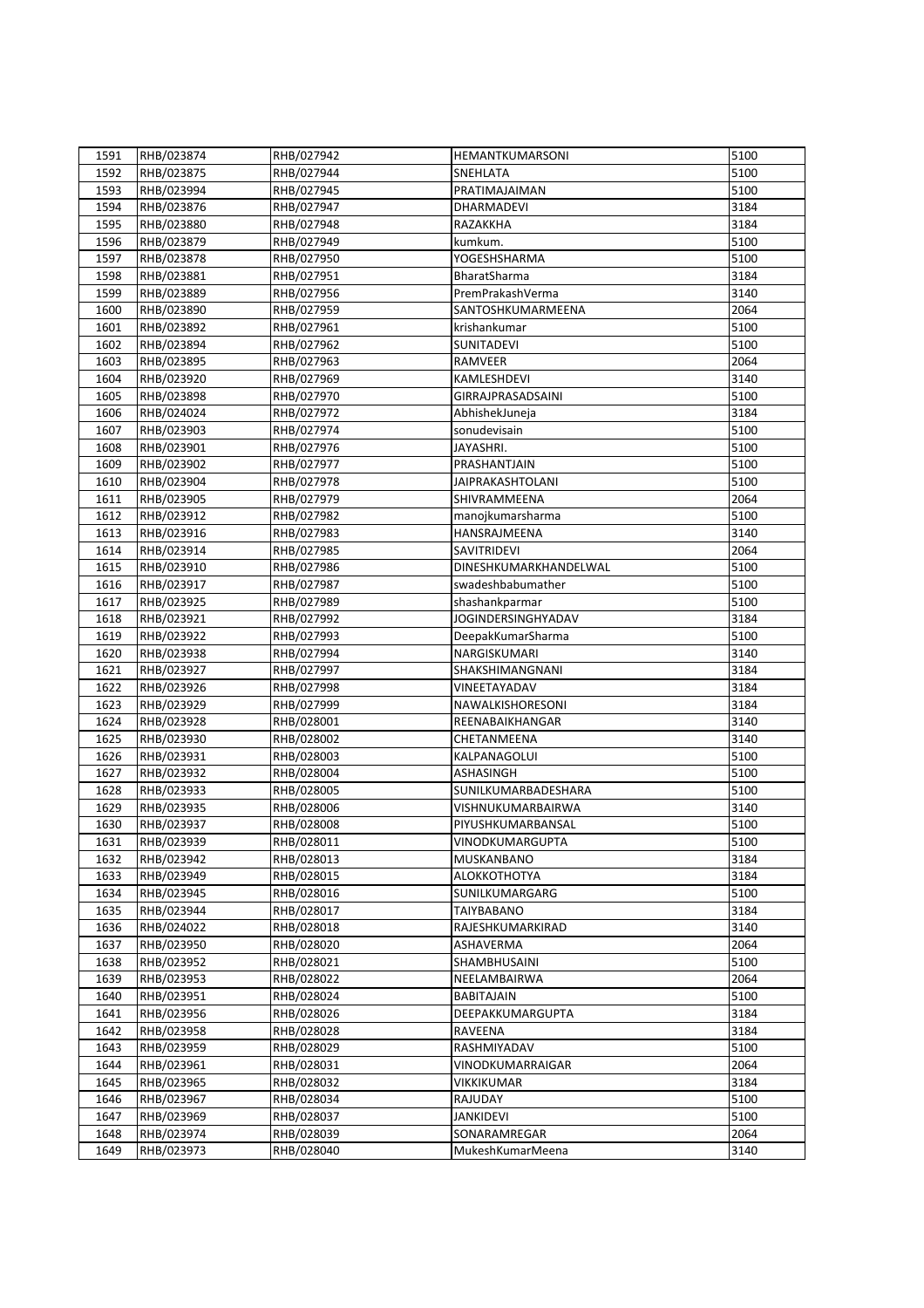| 1650         | RHB/023972 | RHB/028043 | RADHAKISHANJANGID        | 3184 |
|--------------|------------|------------|--------------------------|------|
| 1651         | RHB/023982 | RHB/028045 | AdityaDutta              | 5100 |
| 1652         | RHB/023979 | RHB/028046 | BUDDHIPRAKASHCHANANIYA   | 3140 |
| 1653         | RHB/023983 | RHB/028048 | RAVIKUMARMEENA           | 3140 |
| 1654         | RHB/023988 | RHB/028049 | <b>JYOTIVIJAYVERGIYA</b> | 5100 |
| 1655         | RHB/023991 | RHB/028051 | PoojaMeena               | 3140 |
| 1656         | RHB/023995 | RHB/028053 | RakeshKumarSharma        | 5100 |
| 1657         | RHB/023996 | RHB/028054 | SONAMAGRAWAL             | 5100 |
| 1658         | RHB/023999 | RHB/028056 | SADHNA                   | 5100 |
| 1659         | RHB/024018 | RHB/028058 | <b>RAJVIR</b>            | 3184 |
| 1660         | RHB/024015 | RHB/028063 | REKHARAY                 | 5100 |
| 1661         | RHB/024005 | RHB/028064 | <b>UMESHKUMARSAINI</b>   | 5100 |
| 1662         | RHB/024004 | RHB/028067 | Krishan Kumar Ambawat    | 1572 |
| 1663         | RHB/024020 | RHB/028069 | Bhimsen                  | 3140 |
|              | RHB/024009 | RHB/028072 | RAMNIWASSAINI            | 5100 |
| 1664<br>1665 | RHB/024170 | RHB/028074 | SUNILKHANDELWAL          | 3184 |
|              |            |            |                          | 3184 |
| 1666         | RHB/024012 | RHB/028076 | <b>SURESHTANK</b>        |      |
| 1667         | RHB/024013 | RHB/028077 | <b>INDRADEVI</b>         | 5100 |
| 1668         | RHB/024014 | RHB/028078 | REKHAMCHANDMEENA         | 3140 |
| 1669         | RHB/024010 | RHB/028080 | SHYAMLATAMEENA           | 3140 |
| 1670         | RHB/024021 | RHB/028083 | KAUSHANGIARYA            | 3184 |
| 1671         | RHB/024025 | RHB/028084 | <b>GANPATLALGURJAR</b>   | 5100 |
| 1672         | RHB/024019 | RHB/028085 | YUGANKARYA               | 3184 |
| 1673         | RHB/024017 | RHB/028086 | MANOJKUMARTANK           | 3184 |
| 1674         | RHB/024023 | RHB/028087 | Maheshkumarsoni          | 5100 |
| 1675         | RHB/024026 | RHB/028088 | KUNDANSINGH              | 3184 |
| 1676         | RHB/024067 | RHB/028090 | LaxmiKanwar              | 3184 |
| 1677         | RHB/024093 | RHB/028091 | SUMANMEENA               | 3140 |
| 1678         | RHB/024112 | RHB/028098 | KALIBAIMEENA             | 2064 |
| 1679         | RHB/024101 | RHB/028099 | MANISHKUMARGOYAL         | 5100 |
| 1680         | RHB/024030 | RHB/028103 | sunainadevi              | 5100 |
| 1681         | RHB/024032 | RHB/028105 | SHYAMSINGH               | 5100 |
| 1682         | RHB/024037 | RHB/028109 | VIKASSHARMA              | 3184 |
| 1683         | RHB/024040 | RHB/028111 | POOJAMEENA               | 3140 |
| 1684         | RHB/024057 | RHB/028112 | PunitSharma              | 5100 |
| 1685         | RHB/024041 | RHB/028113 | JAIPRAKASHSWAMI          | 5100 |
| 1686         | RHB/024042 | RHB/028115 | PinkiKanwar              | 5100 |
| 1687         | RHB/024049 | RHB/028116 | <b>JANKIDEVI</b>         | 5100 |
| 1688         | RHB/024047 | RHB/028117 | ChanchalShekhawat        | 5100 |
| 1689         | RHB/024044 | RHB/028119 | RAJVIR                   | 3184 |
| 1690         | RHB/024051 | RHB/028120 | PREMLATABAGHEL           | 2064 |
| 1691         | RHB/024050 | RHB/028121 | HIMANSHUSINGHRAJAWAT     | 5100 |
| 1692         | RHB/024053 | RHB/028123 | JAYENDRASINGHRAJAWAT     | 5100 |
| 1693         | RHB/024055 | RHB/028124 | SHWETARAJAWAT            | 5100 |
| 1694         | RHB/024058 | RHB/028126 | AmitaJangid              | 5100 |
| 1695         | RHB/024054 | RHB/028129 | SUMITSINGHDHAKAD         | 5100 |
| 1696         | RHB/024066 | RHB/028131 | VIKRAMSINGHMEENA         | 2064 |
| 1697         | RHB/024062 | RHB/028136 | GIRRAJPRASADMEENA        | 3140 |
| 1698         | RHB/024064 | RHB/028137 | KEDARBAICHOUDHARY        | 5100 |
| 1699         | RHB/024098 | RHB/028140 | VINODKUMARBAIRWA         | 3140 |
| 1700         | RHB/024118 | RHB/028141 | <b>UMESHCHANDSHARMA</b>  | 3184 |
| 1701         | RHB/024061 | RHB/028142 | GORDHANLALMEENA          | 3140 |
| 1702         | RHB/024070 | RHB/028143 | MeenaSharma              | 5100 |
| 1703         | RHB/024065 | RHB/028144 | MAHENDRAKUMARMEENA       | 3140 |
| 1704         | RHB/024081 | RHB/028149 | DeepakSharma             | 5100 |
| 1705         | RHB/024083 | RHB/028154 | DurvendraKumarSharma     | 3184 |
| 1706         | RHB/024087 | RHB/028156 | <b>RAHULGUPTA</b>        | 5100 |
| 1707         | RHB/024078 | RHB/028157 | NIRANJANDHOBI            | 3140 |
| 1708         | RHB/024086 | RHB/028158 | GOVINDGOTHWAL            | 3140 |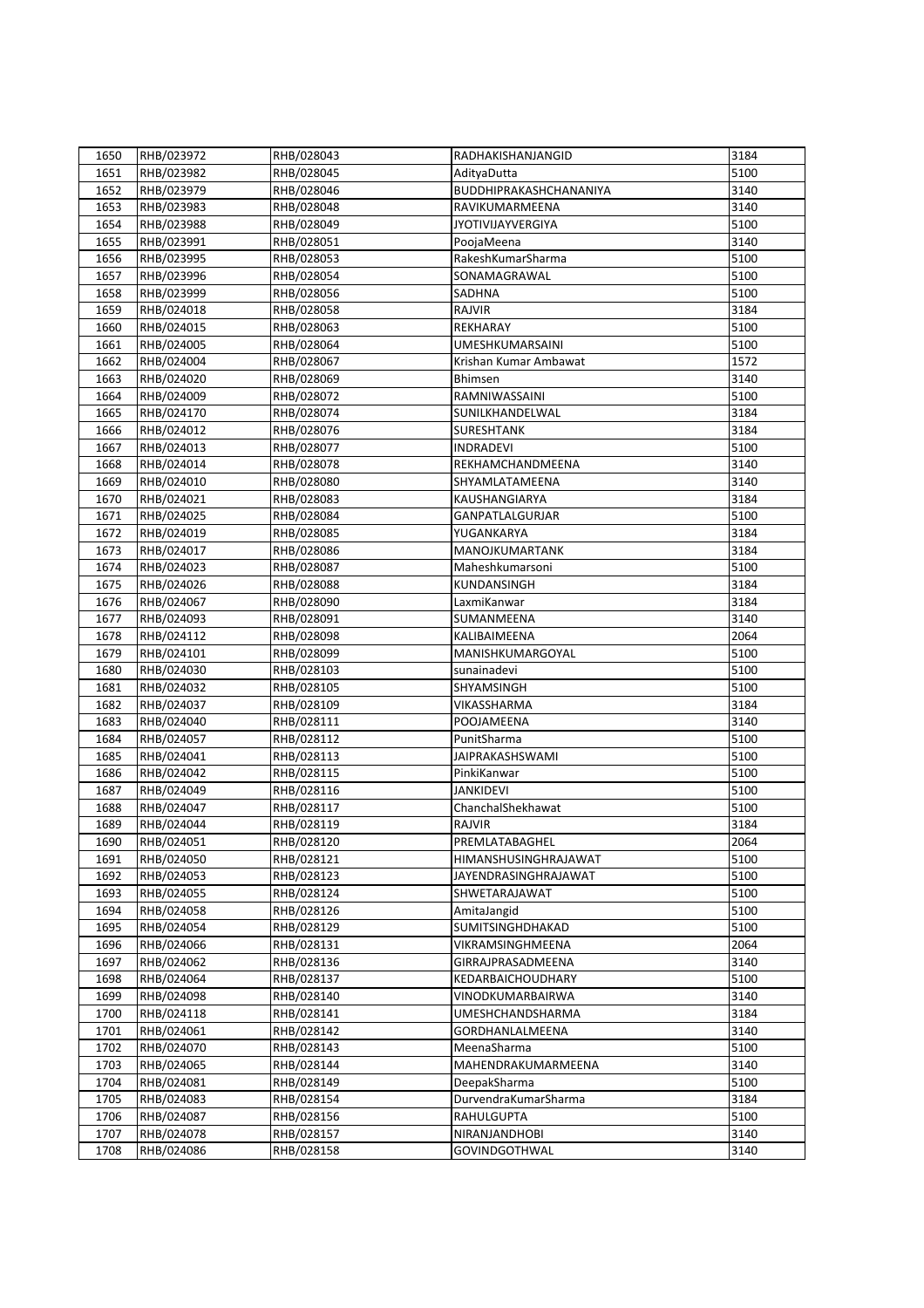| 1709 | RHB/024085 | RHB/028159 | <b>JYOTSANAKANDA</b> | 5100 |
|------|------------|------------|----------------------|------|
| 1710 | RHB/024099 | RHB/028162 | JIYALALBAIRWA        | 3140 |
| 1711 | RHB/024084 | RHB/028164 | LOKESHGURJAR         | 5100 |
| 1712 | RHB/024090 | RHB/028165 | SATISHCHANDARYA      | 3184 |
| 1713 | RHB/024092 | RHB/028167 | <b>AJAYKUMAR</b>     | 5100 |
| 1714 | RHB/024104 | RHB/028171 | SANTOSHLAKHERA       | 5100 |
|      |            |            |                      |      |
| 1715 | RHB/024105 | RHB/028176 | Lokesh Kumar Meena   | 3140 |
| 1716 | RHB/024107 | RHB/028177 | NEETUMEENA           | 3140 |
| 1717 | RHB/024110 | RHB/028179 | DEVENDRADANG         | 3184 |
| 1718 | RHB/024103 | RHB/028180 | KOMALGURJAR          | 5100 |
| 1719 | RHB/024111 | RHB/028181 | LOKENDRAKANWAR       | 5100 |
| 1720 | RHB/024113 | RHB/028183 | Shabana              | 5100 |
| 1721 | RHB/024115 | RHB/028186 | MAYASHARMA           | 3184 |
| 1722 | RHB/024117 | RHB/028188 | PUSHPENRASINGH       | 5100 |
| 1723 | RHB/024121 | RHB/028189 | RameshChandraSharma  | 5100 |
| 1724 | RHB/024119 | RHB/028190 | RAMVEERSINGH         | 5100 |
| 1725 | RHB/024137 | RHB/028193 | BabitaDevi           | 5100 |
| 1726 | RHB/024124 | RHB/028194 | OMPRAKASHMITTAL      | 5100 |
| 1727 | RHB/024125 | RHB/028195 | DEEPTIRANA           | 3184 |
| 1728 | RHB/024126 | RHB/028196 | LAXMIBAIRWA          | 3140 |
| 1729 | RHB/024138 | RHB/028197 | BoduRamMeena         | 3140 |
| 1730 | RHB/024128 | RHB/028198 | KISHANLALBAIRWA      | 3140 |
| 1731 | RHB/024143 | RHB/028200 | NEERAJKANWAR         | 5100 |
| 1732 | RHB/024129 | RHB/028203 | RAMESHWARMEENA       | 3140 |
| 1733 | RHB/024133 | RHB/028205 | JaiPrakashMeena      | 3140 |
| 1734 | RHB/024132 | RHB/028206 | JITENDRAMEENA        | 3140 |
| 1735 | RHB/024162 | RHB/028208 | BHUVANESHKUMARJOSHI  | 5100 |
| 1736 | RHB/024135 | RHB/028209 | NitiJuneja           | 5100 |
| 1737 | RHB/024136 | RHB/028210 | KAVITADEVI           | 5100 |
| 1738 | RHB/024141 | RHB/028212 | <b>GEETAKARMANI</b>  | 5100 |
| 1739 | RHB/024142 | RHB/028213 | JEETUMAKHIJA         | 5100 |
| 1740 | RHB/024145 | RHB/028215 | mamta.               | 3184 |
|      | RHB/024139 | RHB/028216 | KAVITACHETWANI       | 5100 |
| 1741 | RHB/024146 |            |                      |      |
| 1742 |            | RHB/028217 | AVINASHKUMARMEENA    | 2064 |
| 1743 | RHB/024155 | RHB/028218 | BANIKESHBAIRWA       | 2064 |
| 1744 | RHB/024151 | RHB/028219 | BALKRISHANBHAGOD     | 5100 |
| 1745 | RHB/024150 | RHB/028220 | RAJKUMARSADHWANI     | 5100 |
| 1746 | RHB/024154 | RHB/028223 | BALLURAMMEENA        | 3140 |
| 1747 | RHB/024156 | RHB/028224 | SEEMAJANGID          | 5100 |
| 1748 | RHB/024157 | RHB/028227 | <b>ARTISINGH</b>     | 3184 |
| 1749 | RHB/024158 | RHB/028228 | <b>JATANSINGH</b>    | 5100 |
| 1750 | RHB/024161 | RHB/028230 | SHARDAKHANDELWAL     | 5100 |
| 1751 | RHB/024163 | RHB/028231 | MOHANLALKHANGAR      | 3140 |
| 1752 | RHB/024165 | RHB/028235 | <b>BRAJ MOHAN</b>    | 2064 |
| 1753 | RHB/024168 | RHB/028237 | RAMDAYAL             | 3140 |
| 1754 | RHB/024169 | RHB/028238 | RAMKISHANGURJAR      | 5100 |
| 1755 | RHB/024180 | RHB/028243 | sourabhbansal        | 5100 |
| 1756 | RHB/024174 | RHB/028244 | RAMSHUSINGHGURJAR    | 3184 |
| 1757 | RHB/024173 | RHB/028245 | REKHAMEENA           | 5100 |
| 1758 | RHB/024175 | RHB/028246 | OMPRAKASHMALI        | 3184 |
| 1759 | RHB/024176 | RHB/028247 | JITENDRAKUMARSOYAL   | 3140 |
| 1760 | RHB/024191 | RHB/028248 | RAJEEVSHARMA         | 5100 |
| 1761 | RHB/024179 | RHB/028249 | <b>RAM SINGH</b>     | 2064 |
| 1762 | RHB/024177 | RHB/028250 | SavitaMeena          | 3140 |
| 1763 | RHB/024184 | RHB/028252 | PAWANKUMARJAIN       | 5100 |
| 1764 | RHB/024213 | RHB/028254 | Amit Yadav           | 5100 |
| 1765 | RHB/024194 | RHB/028255 | <b>BASANTIDEVI</b>   | 5100 |
| 1766 | RHB/024192 | RHB/028257 | kailash              | 2064 |
| 1767 | RHB/024185 | RHB/028258 | Maheshkumaraswani    | 5100 |